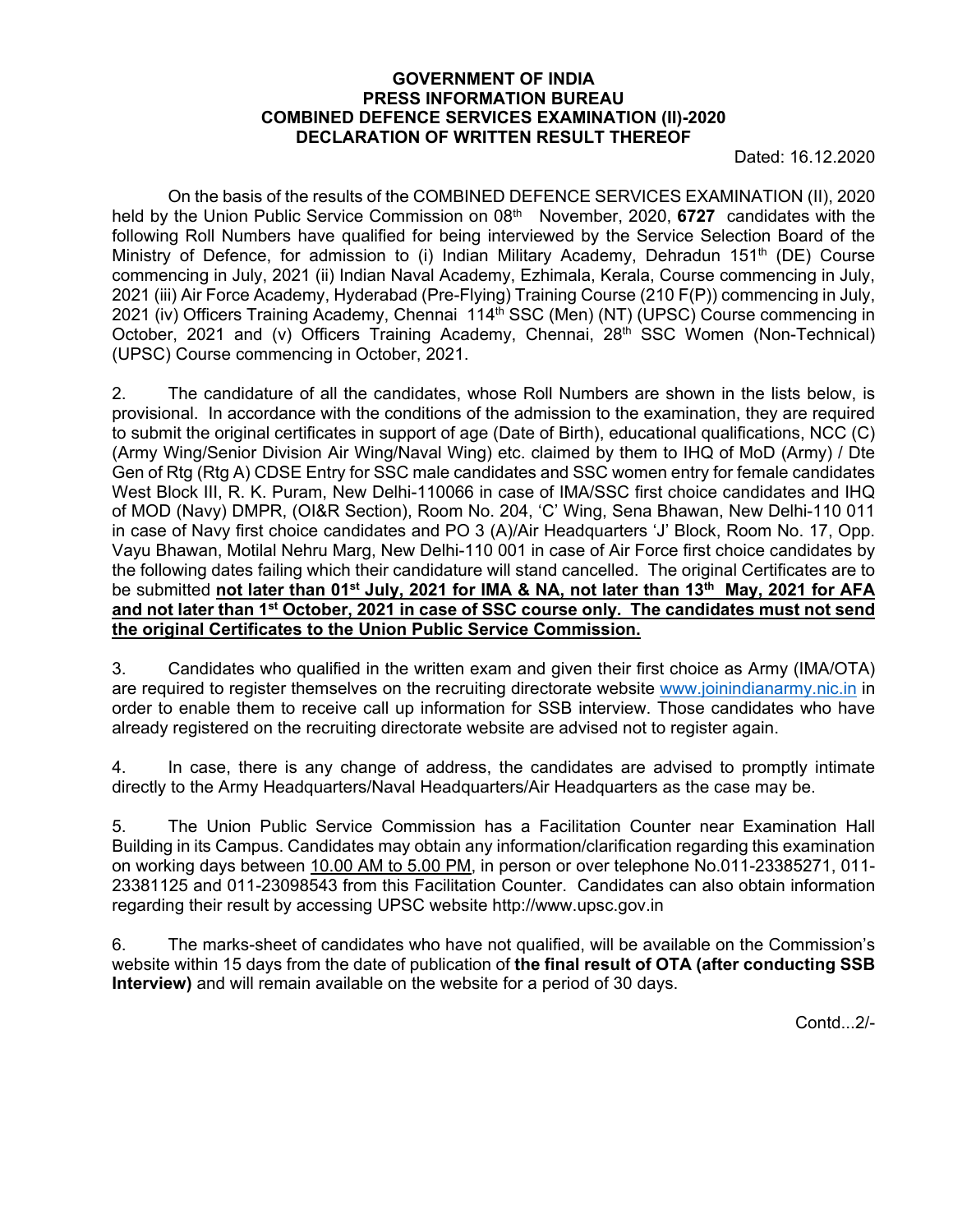|         | INDIAN MILITARY ACADEMY |         |         |         |         |         |         |         |
|---------|-------------------------|---------|---------|---------|---------|---------|---------|---------|
| 0100026 | 0100044                 | 0100079 | 0100143 | 0100144 | 0100208 | 0100324 | 0100353 | 0100394 |
| 0100499 | 0100617                 | 0100673 | 0100736 | 0100785 | 0100790 | 0100822 | 0101131 | 0101148 |
| 0101174 | 0101290                 | 0101321 | 0101369 | 0101378 | 0101428 | 0101479 | 0101487 | 0101526 |
| 0101550 | 0101611                 | 0101822 | 0102097 | 0102098 | 0102227 | 0102228 | 0200108 | 0200124 |
| 0200155 | 0200157                 | 0200167 | 0200299 | 0200303 | 0200376 | 0200433 | 0200453 | 0200468 |
| 0200721 | 0200741                 | 0200769 | 0200821 | 0200840 | 0200855 | 0200864 | 0200870 | 0200900 |
| 0200919 | 0200957                 | 0200983 | 0201033 | 0201125 | 0201148 | 0201173 | 0201242 | 0201279 |
| 0201316 | 0201335                 | 0201348 | 0201395 | 0201435 | 0201470 | 0201521 | 0201528 | 0201541 |
| 0201543 | 0201602                 | 0201621 | 0201627 | 0201638 | 0201673 | 0201680 | 0201682 | 0201706 |
| 0201729 | 0201741                 | 0201767 | 0201800 | 0201831 | 0201843 | 0201852 | 0201896 | 0201901 |
| 0201910 | 0201925                 | 0201928 | 0201967 | 0202019 | 0202084 | 0202127 | 0202151 | 0202182 |
| 0202196 | 0202293                 | 0202298 | 0202341 | 0202398 | 0202415 | 0202445 | 0202501 | 0202531 |
| 0202536 | 0202587                 | 0202601 | 0202666 | 0202820 | 0202838 | 0202848 | 0202956 | 0202980 |
| 0202982 | 0203002                 | 0203010 | 0203023 | 0203193 | 0203198 | 0203211 | 0203258 | 0203282 |
| 0203317 | 0203423                 | 0203434 | 0203458 | 0203537 | 0203723 | 0203738 | 0203784 | 0203805 |
| 0203852 | 0203869                 | 0203894 | 0203946 | 0203981 | 0204112 | 0204124 | 0300078 | 0300120 |
| 0300184 | 0300304                 | 0300319 | 0300364 | 0300553 | 0300696 | 0300702 | 0300758 | 0300787 |
| 0300790 | 0300794                 | 0300872 | 0300878 | 0300936 | 0300956 | 0300961 | 0301173 | 0301283 |
| 0301371 | 0301523                 | 0301537 | 0301538 | 0301615 | 0301660 | 0301731 | 0301767 | 0301897 |
| 0301905 | 0301910                 | 0302136 | 0302195 | 0302240 | 0302314 | 0302336 | 0302341 | 0302354 |
| 0302391 | 0302451                 | 0302542 | 0302574 | 0302625 | 0400031 | 0400044 | 0400058 | 0400060 |
| 0400063 | 0400111                 | 0400212 | 0400259 | 0400404 | 0400428 | 0400448 | 0400503 | 0400530 |
| 0400581 | 0400587                 | 0400607 | 0400614 | 0400816 | 0400833 | 0400836 | 0400952 | 0401027 |
| 0401041 | 0401149                 | 0401189 | 0401299 | 0401334 | 0401358 | 0401369 | 0401401 | 0401405 |
| 0401459 | 0401500                 | 0401552 | 0401663 | 0401738 | 0401766 | 0401780 | 0401788 | 0401829 |
| 0401903 | 0401918                 | 0401948 | 0402030 | 0402062 | 0402080 | 0402155 | 0402164 | 0402178 |
| 0402191 | 0402209                 | 0402276 | 0402365 | 0402410 | 0402413 | 0402488 | 0402492 | 0402518 |
| 0402560 | 0402561                 | 0402578 | 0402598 | 0402673 | 0402678 | 0402693 | 0402707 | 0402833 |
| 0402876 | 0402894                 | 0402898 | 0402988 | 0403006 | 0403012 | 0403045 | 0403080 | 0403159 |
| 0403194 | 0403201                 | 0403224 | 0403289 | 0403385 | 0403446 | 0403450 | 0403452 | 0403464 |
| 0403516 | 0403708                 | 0403714 | 0403729 | 0403731 | 0403733 | 0403752 | 0403776 | 0403785 |
| 0403786 | 0403813                 | 0403860 | 0403923 | 0403968 | 0500070 | 0500203 | 0500237 | 0500291 |
| 0500348 | 0500355                 | 0500432 | 0500506 | 0500542 | 0500669 | 0500778 | 0500816 | 0500842 |
| 0500869 | 0500890                 | 0500915 | 0500922 | 0500933 | 0500939 | 0500942 | 0500960 | 0501002 |
| 0501058 | 0501093                 | 0501193 | 0501202 | 0501245 | 0501249 | 0501268 | 0501280 | 0501309 |
| 0501342 | 0501502                 | 0501526 | 0501601 | 0501717 | 0501729 | 0501770 | 0501871 | 0501944 |
| 0501963 | 0501980                 | 0502000 | 0502009 | 0502047 | 0502155 | 0502229 | 0502256 | 0502273 |
| 0502351 | 0502382                 | 0502405 | 0502435 | 0502643 | 0502647 | 0502655 | 0502684 | 0502710 |
| 0502846 | 0502877                 | 0502909 | 0502914 | 0502924 | 0502953 | 0503104 | 0503134 | 0503180 |
| 0503390 | 0503503                 | 0503527 | 0503555 | 0503632 | 0503655 | 0503749 | 0503898 | 0503942 |
| 0503946 | 0504003                 | 0504027 | 0504034 | 0504035 | 0504036 | 0504089 | 0504242 | 0504272 |
| 0504278 | 0504330                 | 0504433 | 0504620 | 0504754 | 0504761 | 0504819 | 0504864 | 0504960 |
| 0505000 | 0505029                 | 0505072 | 0505212 | 0505263 | 0505385 | 0505391 | 0505469 | 0505500 |
| 0505528 | 0505794                 | 0505820 | 0505840 | 0505893 | 0505899 | 0505928 | 0506019 | 0506022 |
| 0506068 | 0506123                 | 0506219 | 0506237 | 0506336 | 0506379 | 0506415 | 0506523 | 0506540 |
| 0506571 | 0506779                 | 0506817 | 0600081 | 0600171 | 0600194 | 0600397 | 0600440 | 0600473 |
| 0600522 | 0600576                 | 0600890 | 0600989 | 0601079 | 0601254 | 0601417 | 0601424 | 0601464 |
| 0601580 | 0601601                 | 0601663 | 0601675 | 0601799 | 0601954 | 0601990 | 0602173 | 0602377 |
| 0602382 | 0602456                 | 0602570 | 0602571 | 0602619 | 0602736 | 0602741 | 0602742 | 0602829 |
| 0602899 | 0603024                 | 0603172 | 0603176 | 0603194 | 0700068 | 0700153 | 0700299 | 0700351 |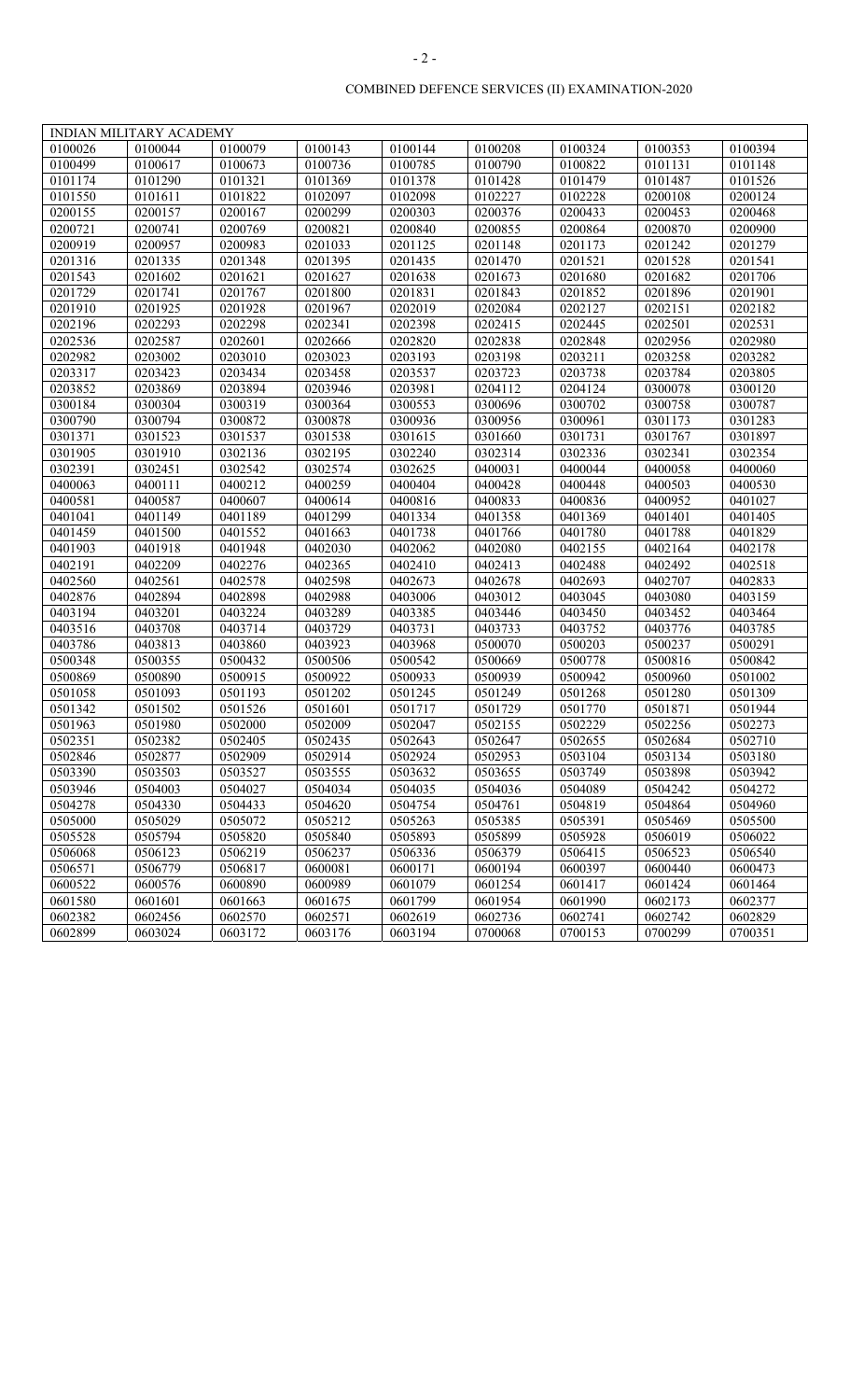|         | INDIAN MILITARY ACADEMY |         |         |         |         |         |         |         |
|---------|-------------------------|---------|---------|---------|---------|---------|---------|---------|
| 0700402 | 0700435                 | 0700437 | 0700489 | 0700545 | 0700745 | 0700759 | 0700809 | 0700920 |
| 0700937 | 0700959                 | 0700992 | 0701028 | 0701031 | 0701111 | 0701139 | 0701145 | 0701295 |
| 0701438 | 0701466                 | 0701553 | 0701603 | 0701608 | 0701621 | 0701702 | 0701740 | 0701789 |
| 0701823 | 0800023                 | 0800034 | 0800056 | 0800058 | 0800119 | 0800133 | 0800136 | 0800141 |
| 0800167 | 0800172                 | 0800186 | 0800190 | 0800223 | 0800226 | 0800305 | 0800344 | 0800372 |
| 0800395 | 0800405                 | 0800435 | 0800437 | 0800470 | 0800531 | 0800559 | 0800568 | 0800576 |
| 0800622 | 0800665                 | 0800666 | 0800686 | 0800710 | 0800724 | 0800752 | 0800777 | 0800783 |
| 0800798 | 0800813                 | 0800823 | 0800827 | 0800833 | 0800847 | 0800883 | 0800886 | 0800887 |
| 0800907 | 0800922                 | 0800929 | 0800936 | 0800939 | 0800950 | 0800952 | 0800960 | 0800961 |
| 0800996 | 0801010                 | 0801022 | 0801025 | 0801026 | 0801050 | 0801086 | 0801089 | 0801093 |
| 0801117 | 0801128                 | 0801149 | 0801157 | 0801167 | 0801183 | 0801251 | 0801295 | 0801308 |
| 0801311 | 0801313                 | 0801324 | 0801356 | 0801371 | 0801410 | 0801433 | 0801440 | 0801452 |
| 0801463 | 0801500                 | 0801584 | 0801617 | 0801622 | 0801635 | 0801670 | 0801689 | 0801715 |
| 0801762 | 0801780                 | 0801782 | 0801810 | 0801813 | 0801831 | 0801848 | 0801890 | 0801912 |
| 0801920 | 0801990                 | 0802013 | 0802030 | 0802034 | 0802055 | 0802115 | 0802137 | 0802147 |
| 0802162 | 0802165                 | 0802176 | 0802179 | 0802220 | 0802223 | 0802230 | 0802236 | 0802258 |
| 0802306 | 0802375                 | 0802436 | 0802467 | 0802521 | 0802527 | 0802570 | 0802572 | 0802628 |
| 0802633 | 0802638                 | 0802671 | 0802726 | 0802758 | 0802765 | 0802842 | 0802846 | 0802855 |
| 0802896 | 0802943                 | 0802960 | 0803000 | 0803002 | 0803027 | 0803041 | 0803054 | 0803061 |
| 0803074 | 0803090                 | 0803114 | 0803122 | 0803126 | 0803144 | 0803151 | 0803186 | 0803207 |
| 0803288 | 0803335                 | 0803426 | 0803481 | 0803492 | 0803508 | 0803510 | 0803542 | 0803547 |
| 0803551 | 0803564                 | 0803604 | 0803621 | 0803641 | 0803729 | 0803737 | 0803740 | 0803776 |
| 0803861 | 0803877                 | 0803893 | 0803896 | 0803936 | 0803943 | 0803960 | 0803961 | 0803968 |
| 0803994 | 0803997                 | 0804006 | 0804034 | 0804046 | 0804056 | 0804096 | 0804100 | 0804124 |
| 0804138 | 0804144                 | 0804145 | 0804171 | 0804178 | 0804215 | 0804259 | 0804282 | 0804286 |
| 0804318 | 0804328                 | 0804331 | 0804335 | 0804391 | 0804402 | 0804420 | 0804439 | 0804458 |
| 0804470 | 0804506                 | 0804592 | 0804600 | 0804645 | 0804679 | 0804685 | 0804721 | 0804746 |
| 0804755 | 0804782                 | 0804812 | 0804881 | 0804964 | 0805031 | 0805039 | 0805085 | 0805096 |
| 0805103 | 0805130                 | 0805192 | 0805195 | 0805281 | 0805299 | 0805315 | 0805318 | 0805327 |
| 0805344 | 0805369                 | 0805373 | 0805391 | 0805403 | 0805434 | 0805442 | 0805450 | 0805490 |
| 0805498 | 0805511                 | 0805530 | 0805542 | 0805546 | 0805555 | 0805617 | 0805633 | 0805644 |
| 0805657 | 0805665                 | 0805694 | 0805696 | 0805705 | 0805720 | 0805724 | 0805747 | 0805749 |
| 0805782 | 0805789                 | 0805813 | 0805847 | 0805926 | 0805940 | 0805942 | 0805995 | 0806063 |
| 0806158 | 0806199                 | 0806208 | 0806210 | 0806233 | 0806251 | 0806272 | 0806287 | 0806294 |
| 0806297 | 0806303                 | 0806308 | 0806323 | 0806328 | 0806352 | 0806358 | 0806375 | 0806426 |
| 0806462 | 0806512                 | 0806549 | 0806645 | 0806659 | 0806665 | 0806683 | 0806689 | 0806701 |
| 0806757 | 0806784                 | 0806809 | 0806811 | 0806825 | 0806839 | 0806840 | 0806843 | 0806854 |
| 0806864 | 0806894                 | 0806910 | 0806911 | 0806938 | 0806942 | 0806965 | 0806981 | 0807001 |
| 0807024 | 0807028                 | 0807030 | 0807037 | 0807066 | 0807106 | 0807112 | 0807130 | 0807131 |
| 0807152 | 0807165                 | 0807184 | 0807185 | 0807188 | 0807219 | 0807265 | 0807281 | 0807342 |
| 0807346 | 0807378                 | 0807388 | 0807400 | 0807499 | 0807567 | 0807573 | 0807592 | 0807601 |
| 0807605 | 0807618                 | 0807676 | 0807680 | 0807685 | 0807722 | 0807728 | 0807733 | 0807737 |
| 0807739 | 0807743                 | 0807835 | 0807848 | 0807955 | 0807978 | 0807987 | 0808017 | 0808044 |
| 0808073 | 0808082                 | 0808112 | 0808223 | 0808243 | 0808255 | 0808258 | 0808265 | 0808287 |
| 0808348 | 0808359                 | 0808366 | 0808375 | 0808431 | 0808439 | 0808513 | 0808562 | 0808569 |
| 0808573 | 0808581                 | 0808599 | 0808615 | 0808621 | 0808668 | 0808671 | 0808730 | 0808812 |
| 0808813 | 0808835                 | 0808859 | 0808867 | 0808886 | 0808900 | 0808956 | 0808970 | 0808994 |
| 0809000 | 0809025                 | 0809030 | 0809050 | 0809052 | 0809075 | 0809122 | 0809153 | 0809186 |
| 0809205 | 0809255                 | 0809281 | 0809285 | 0809341 | 0809360 | 0809388 | 0809402 | 0809407 |
| 0809413 | 0809423                 | 0809443 | 0809478 | 0809536 | 0809553 | 0809604 | 0809638 | 0809648 |
|         |                         |         |         |         |         |         |         |         |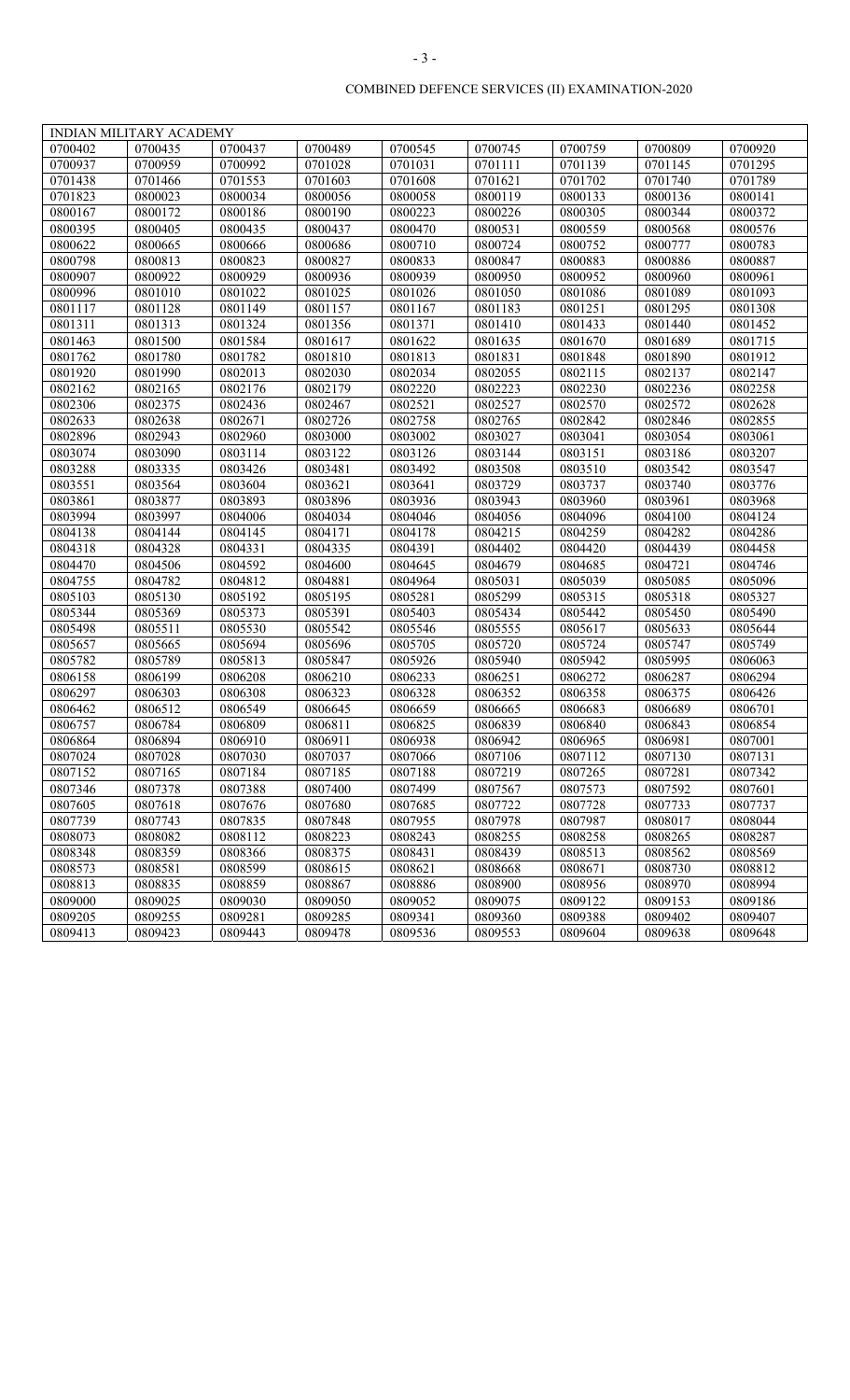|                           | INDIAN MILITARY ACADEMY |         |         |         |         |         |         |         |
|---------------------------|-------------------------|---------|---------|---------|---------|---------|---------|---------|
| 0809674                   | 0809708                 | 0809795 | 0809819 | 0809842 | 0809850 | 0809867 | 0809937 | 0809942 |
| $\frac{0809948}{0809948}$ | 0809962                 | 0809983 | 0810022 | 0810038 | 0810043 | 0810047 | 0810090 | 0810111 |
| 0810127                   | 0810160                 | 0810173 | 0810203 | 0810217 | 0810232 | 0810247 | 0810251 | 0810256 |
| 0810363                   | 0810436                 | 0810492 | 0810514 | 0810583 | 0810593 | 0810596 | 0810620 | 0810626 |
| 0810640                   | 0810645                 | 0810659 | 0810667 | 0810671 | 0810711 | 0810719 | 0810807 | 0810827 |
| 0810852                   | 0810854                 | 0810863 | 0810864 | 0810867 | 0810881 | 0810911 | 0810917 | 0811005 |
| 0811027                   | 0811044                 | 0811080 | 0811092 | 0811135 | 0811160 | 0811161 | 0811218 | 0811226 |
| 0811237                   | 0811240                 | 0811244 | 0811253 | 0811302 | 0811316 | 0811341 | 0811352 | 0811435 |
| 0811460                   | 0811467                 | 0811506 | 0811526 | 0811558 | 0811564 | 0811586 | 0811602 | 0811638 |
| 0811643                   | 0811651                 | 0811661 | 0811668 | 0811723 | 0811788 | 0811827 | 0811837 | 0811838 |
| 0811854                   | 0811869                 | 0811894 | 0811911 | 0811927 | 0811982 | 0811983 | 0812035 | 0812042 |
| 0812064                   | 0812075                 | 0812095 | 0812098 | 0812125 | 0812127 | 0812149 | 0812159 | 0812169 |
| 0812200                   | 0812205                 | 0812207 | 0812223 | 0812236 | 0812239 | 0812277 | 0812281 | 0812358 |
| 0812400                   | 0812427                 | 0812434 | 0812501 | 0812517 | 0812623 | 0812638 | 0812657 | 0812687 |
| 0812706                   | 0812710                 | 0812727 | 0812744 | 0812752 | 0812836 | 0812842 | 0812867 | 0812875 |
| 0812909                   | 0812976                 | 0813080 | 0813102 | 0813140 | 0813144 | 0813179 | 0813185 | 0813220 |
| 0813237                   | 0813240                 | 0813248 | 0813307 | 0813333 | 0813336 | 0813340 | 0813346 | 0813353 |
| 0813361                   | 0813412                 | 0813433 | 0813445 | 0813447 | 0813473 | 0813500 | 0813517 | 0813584 |
| 0813608                   | 0813733                 | 0813758 | 0813798 | 0813809 | 0813826 | 0813839 | 0813851 | 0813858 |
| 0813872                   | 0813896                 | 0813913 | 0813931 | 0813969 | 0813980 | 0813982 | 0813990 | 0813995 |
| 0814004                   | 0814011                 | 0814014 | 0814060 | 0814073 | 0814076 | 0814149 | 0814190 | 0814192 |
| 0814257                   | 0814269                 | 0814282 | 0814283 | 0814297 | 0814337 | 0814437 | 0814453 | 0814491 |
| 0814550                   | 0814555                 | 0814598 | 0814628 | 0814643 | 0814651 | 0814707 | 0814719 | 0814755 |
| 0814762                   | 0814808                 | 0814821 | 0814836 | 0814841 | 0814859 | 0814885 | 0814896 | 0814900 |
| 0814927                   | 0814930                 | 0814937 | 0814978 | 0814983 | 0815017 | 0815051 | 0815060 | 0815134 |
| 0815148                   | 0815163                 | 0815188 | 0815204 | 0815257 | 0815280 | 0815285 | 0815376 | 0815400 |
| 0815424                   | 0815442                 | 0815608 | 0815659 | 0815669 | 0815712 | 0815716 | 0815761 | 0815771 |
| 0815800                   | 0815801                 | 0815828 | 0815845 | 0815848 | 0815851 | 0815857 | 0815925 | 0815959 |
| 0815972                   | 0815990                 | 0816023 | 0816052 | 0816093 | 0816102 | 0816179 | 0816196 | 0816208 |
| 0816251                   | 0816290                 | 0816291 | 0816383 | 0816389 | 0816434 | 0816471 | 0816508 | 0816528 |
| 0816567                   | 0816591                 | 0816603 | 0816606 | 0816648 | 0816692 | 0816721 | 0816722 | 0816791 |
| 0816855                   | 0816872                 | 0816883 | 0816901 | 0816907 | 0816945 | 0816970 | 0816974 | 0816976 |
| 0816999                   | 0817034                 | 0817059 | 0817081 | 0817084 | 0817095 | 0817106 | 0817134 | 0817164 |
| 0817173                   | 0817188                 | 0817223 | 0817236 | 0817290 | 0817331 | 0817338 | 0817343 | 0817350 |
| 0817356                   | 0817363                 | 0817367 | 0817382 | 0817383 | 0817430 | 0817465 | 0817482 | 0817490 |
| 0817493                   | 0817507                 | 0817516 | 0817518 | 0817525 | 0817549 | 0817602 | 0817640 | 0817663 |
| 0817751                   | 0817783                 | 0817815 | 0817819 | 0817835 | 0817875 | 0817900 | 0817910 | 0817915 |
| 0817946                   | 0817954                 | 0817959 | 0818092 | 0818104 | 0818154 | 0818217 | 0818218 | 0818233 |
| 0818246                   | 0818262                 | 0818335 | 0818377 | 0818418 | 0818488 | 0818495 | 0818499 | 0818502 |
| 0818555                   | 0818558                 | 0818576 | 0818613 | 0818624 | 0818633 | 0818681 | 0818696 | 0818700 |
| 0818711                   | 0818724                 | 0818733 | 0818750 | 0818756 | 0818801 | 0818803 | 0818807 | 0818843 |
| 0818878                   | 0818893                 | 0818899 | 0818901 | 0818921 | 0818922 | 0818929 | 0819010 | 0819039 |
| 0819043                   | 0819057                 | 0819084 | 0819107 | 0819176 | 0819179 | 0819192 | 0819218 | 0819277 |
| 0819303                   | 0819328                 | 0819435 | 0819457 | 0819473 | 0819474 | 0819479 | 0819495 | 0819517 |
| 0819524                   | 0819536                 | 0819580 | 0819662 | 0819665 | 0819741 | 0819748 | 0819780 | 0819836 |
| 0819840                   | 0819848                 | 0819860 | 0819888 | 0819927 | 0819944 | 0819950 | 0820030 | 0820031 |
| 0820045                   | 0820072                 | 0820079 | 0820099 | 0820102 | 0820128 | 0820135 | 0820163 | 0820175 |
| 0820182                   | 0820202                 | 0820205 | 0820215 | 0820225 | 0820233 | 0820240 | 0820271 | 0820339 |
| 0820382                   | 0820383                 | 0820427 | 0820443 | 0820546 | 0820549 | 0820566 | 0820584 | 0820605 |
| 0820645                   | 0820675                 | 0820694 | 0820699 | 0820709 | 0820769 | 0820776 | 0820798 | 0820818 |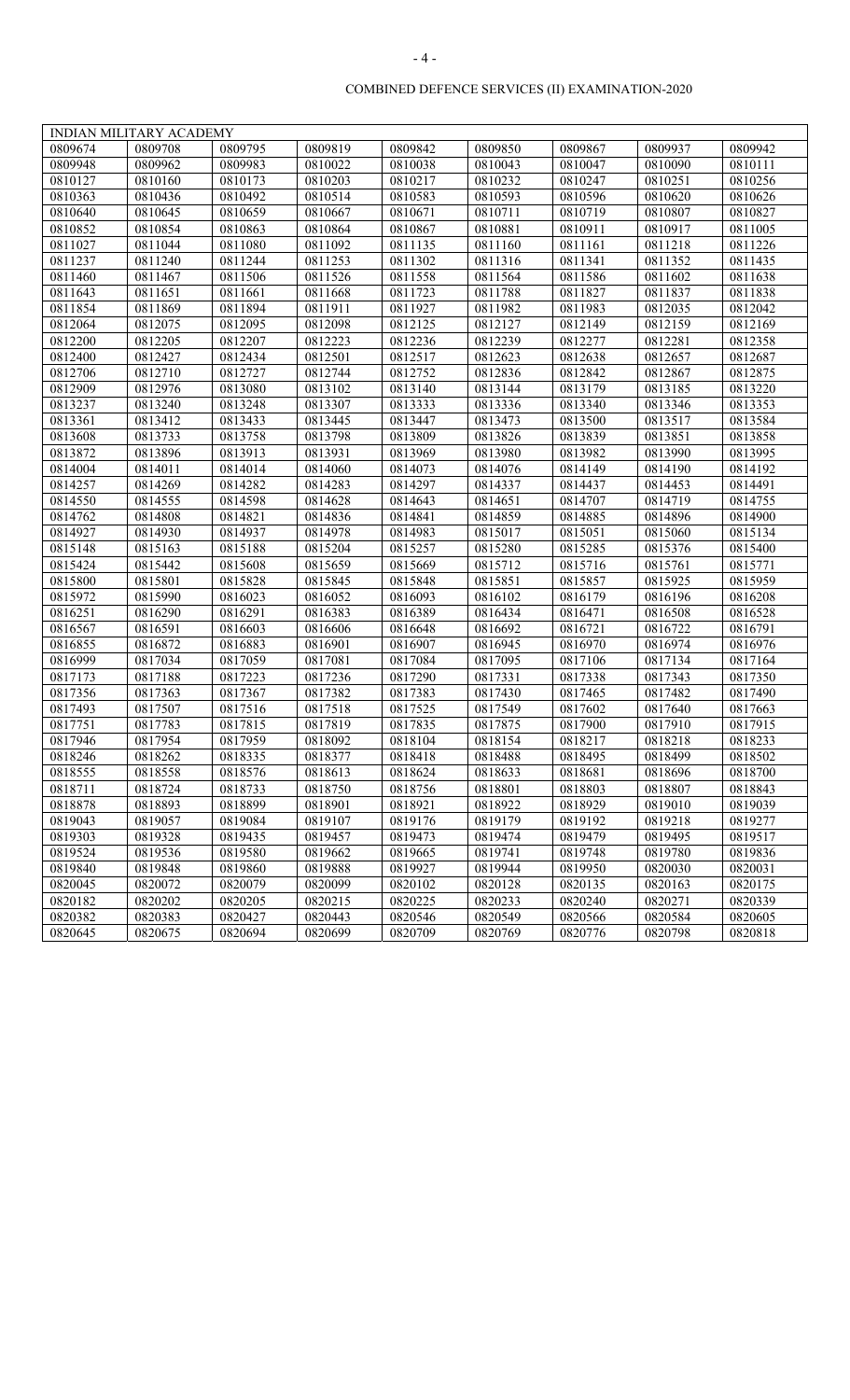| 0820867<br>0820944<br>0820825<br>0820832<br>0820883<br>0820898<br>0820927<br>0820953<br>0820956<br>0820997<br>0821027<br>0821029<br>0821063<br>0821072<br>0821074<br>0821099<br>0821128<br>0821144<br>0821283<br>0821201<br>0821230<br>0821247<br>0821274<br>0821278<br>0821319<br>0821340<br>0821344<br>0821445<br>0821478<br>0821521<br>0821350<br>0821430<br>0821486<br>0821487<br>0821494<br>0821520<br>0821550<br>0821564<br>0821580<br>0821587<br>0821613<br>0821642<br>0821646<br>0821651<br>0821655<br>0821788<br>0821675<br>0821680<br>0821760<br>0821807<br>0821820<br>0821821<br>0821834<br>0821873<br>0900008<br>0900079<br>0900369<br>0900415<br>0900460<br>0900031<br>0900467<br>0900481<br>1000077<br>1000264<br>1000277<br>1000286<br>1000344<br>1000353<br>1000461<br>1000791<br>1000975<br>1001092<br>1001242<br>1001333<br>1001154<br>1001208<br>1001217<br>1001308<br>1001367<br>1001443<br>1001523<br>1001817<br>1001987<br>1001565<br>1001586<br>1001681<br>1002032<br>1002050<br>1002204<br>1002542 |
|----------------------------------------------------------------------------------------------------------------------------------------------------------------------------------------------------------------------------------------------------------------------------------------------------------------------------------------------------------------------------------------------------------------------------------------------------------------------------------------------------------------------------------------------------------------------------------------------------------------------------------------------------------------------------------------------------------------------------------------------------------------------------------------------------------------------------------------------------------------------------------------------------------------------------------------------------------------------------------------------------------------------------|
|                                                                                                                                                                                                                                                                                                                                                                                                                                                                                                                                                                                                                                                                                                                                                                                                                                                                                                                                                                                                                            |
|                                                                                                                                                                                                                                                                                                                                                                                                                                                                                                                                                                                                                                                                                                                                                                                                                                                                                                                                                                                                                            |
|                                                                                                                                                                                                                                                                                                                                                                                                                                                                                                                                                                                                                                                                                                                                                                                                                                                                                                                                                                                                                            |
|                                                                                                                                                                                                                                                                                                                                                                                                                                                                                                                                                                                                                                                                                                                                                                                                                                                                                                                                                                                                                            |
|                                                                                                                                                                                                                                                                                                                                                                                                                                                                                                                                                                                                                                                                                                                                                                                                                                                                                                                                                                                                                            |
|                                                                                                                                                                                                                                                                                                                                                                                                                                                                                                                                                                                                                                                                                                                                                                                                                                                                                                                                                                                                                            |
|                                                                                                                                                                                                                                                                                                                                                                                                                                                                                                                                                                                                                                                                                                                                                                                                                                                                                                                                                                                                                            |
|                                                                                                                                                                                                                                                                                                                                                                                                                                                                                                                                                                                                                                                                                                                                                                                                                                                                                                                                                                                                                            |
|                                                                                                                                                                                                                                                                                                                                                                                                                                                                                                                                                                                                                                                                                                                                                                                                                                                                                                                                                                                                                            |
|                                                                                                                                                                                                                                                                                                                                                                                                                                                                                                                                                                                                                                                                                                                                                                                                                                                                                                                                                                                                                            |
| 1002897<br>1002936<br>1002704<br>1002809<br>1002821<br>1100005<br>1100019<br>1100029<br>1100085                                                                                                                                                                                                                                                                                                                                                                                                                                                                                                                                                                                                                                                                                                                                                                                                                                                                                                                            |
| 1100251<br>1100094<br>1100175<br>1100186<br>1100287<br>1100348<br>1100350<br>1100414<br>1100450                                                                                                                                                                                                                                                                                                                                                                                                                                                                                                                                                                                                                                                                                                                                                                                                                                                                                                                            |
| 1100456<br>1100457<br>1100480<br>1100507<br>1100523<br>1100688<br>1100707<br>1100729<br>1100732                                                                                                                                                                                                                                                                                                                                                                                                                                                                                                                                                                                                                                                                                                                                                                                                                                                                                                                            |
| 1100739<br>1100788<br>1100800<br>1100952<br>1100981<br>1100987<br>1100992<br>1101020<br>1101031                                                                                                                                                                                                                                                                                                                                                                                                                                                                                                                                                                                                                                                                                                                                                                                                                                                                                                                            |
| 1101298<br>1101311<br>1101043<br>1101073<br>1101278<br>1101293<br>1101380<br>1101414<br>1101427                                                                                                                                                                                                                                                                                                                                                                                                                                                                                                                                                                                                                                                                                                                                                                                                                                                                                                                            |
| 1101500<br>1101511<br>1101543<br>1101608<br>1101609<br>1101640<br>1101644<br>1101681<br>1101736                                                                                                                                                                                                                                                                                                                                                                                                                                                                                                                                                                                                                                                                                                                                                                                                                                                                                                                            |
| 1101818<br>1101861<br>1101912<br>1101916<br>1101958<br>1102019<br>1101771<br>1102068<br>1102115                                                                                                                                                                                                                                                                                                                                                                                                                                                                                                                                                                                                                                                                                                                                                                                                                                                                                                                            |
| 1102152<br>1102274<br>1102410<br>1102444<br>1102491<br>1102497<br>1102524<br>1102546<br>1102567                                                                                                                                                                                                                                                                                                                                                                                                                                                                                                                                                                                                                                                                                                                                                                                                                                                                                                                            |
| 1102620<br>1102645<br>1102654<br>1102765<br>1102830<br>1102869<br>1102878<br>1102964<br>1103013                                                                                                                                                                                                                                                                                                                                                                                                                                                                                                                                                                                                                                                                                                                                                                                                                                                                                                                            |
| 1103035<br>1103047<br>1103121<br>1103250<br>1103261<br>1103294<br>1103324<br>1103338<br>1103171                                                                                                                                                                                                                                                                                                                                                                                                                                                                                                                                                                                                                                                                                                                                                                                                                                                                                                                            |
| 1103377<br>1103487<br>1103571<br>1103438<br>1103519<br>1103533<br>1103605<br>1103666<br>1103726                                                                                                                                                                                                                                                                                                                                                                                                                                                                                                                                                                                                                                                                                                                                                                                                                                                                                                                            |
| 1103774<br>1103789<br>1103798<br>1103818<br>1103853<br>1103859<br>1103860<br>1103929<br>1103936                                                                                                                                                                                                                                                                                                                                                                                                                                                                                                                                                                                                                                                                                                                                                                                                                                                                                                                            |
| 1103967<br>1103982<br>1103991<br>1104019<br>1104134<br>1104135<br>1104143<br>1104169<br>1104211                                                                                                                                                                                                                                                                                                                                                                                                                                                                                                                                                                                                                                                                                                                                                                                                                                                                                                                            |
| 1104297<br>1104417<br>1104435<br>1104471<br>1104561<br>1104660<br>1104680<br>1104689<br>1104693                                                                                                                                                                                                                                                                                                                                                                                                                                                                                                                                                                                                                                                                                                                                                                                                                                                                                                                            |
| 1104789<br>1104911<br>1104968<br>1105015<br>1105128<br>1105053<br>1105173<br>1105225<br>1105334                                                                                                                                                                                                                                                                                                                                                                                                                                                                                                                                                                                                                                                                                                                                                                                                                                                                                                                            |
| 1105430<br>1105489<br>1105521<br>1105526<br>1105598<br>1105601<br>1105625<br>1105363<br>1105658                                                                                                                                                                                                                                                                                                                                                                                                                                                                                                                                                                                                                                                                                                                                                                                                                                                                                                                            |
| 1105704<br>1105787<br>1105800<br>1105855<br>1105856<br>1105665<br>1105685<br>1105693<br>1105859                                                                                                                                                                                                                                                                                                                                                                                                                                                                                                                                                                                                                                                                                                                                                                                                                                                                                                                            |
| 1105860<br>1105863<br>1105908<br>1106011<br>1106065<br>1106089<br>1106127<br>1106215<br>1106260                                                                                                                                                                                                                                                                                                                                                                                                                                                                                                                                                                                                                                                                                                                                                                                                                                                                                                                            |
| 1106426<br>1106525<br>1106273<br>1106312<br>1106368<br>1106400<br>1106483<br>1106504<br>1106546                                                                                                                                                                                                                                                                                                                                                                                                                                                                                                                                                                                                                                                                                                                                                                                                                                                                                                                            |
| 1200021<br>1106568<br>1106593<br>1106598<br>1200060<br>1200205<br>1200277<br>1200626<br>1200850                                                                                                                                                                                                                                                                                                                                                                                                                                                                                                                                                                                                                                                                                                                                                                                                                                                                                                                            |
| 1200877<br>1200925<br>1200939<br>1200958<br>1201047<br>1201052<br>1201090<br>1201112<br>1201200                                                                                                                                                                                                                                                                                                                                                                                                                                                                                                                                                                                                                                                                                                                                                                                                                                                                                                                            |
| 1201222<br>1201237<br>1201329<br>1201365<br>1201589<br>1300075<br>1300170<br>1300105<br>1300187                                                                                                                                                                                                                                                                                                                                                                                                                                                                                                                                                                                                                                                                                                                                                                                                                                                                                                                            |
| 1300532<br>1300598<br>1300604<br>1300727<br>1300794<br>1300331<br>1300391<br>1300853<br>1300880                                                                                                                                                                                                                                                                                                                                                                                                                                                                                                                                                                                                                                                                                                                                                                                                                                                                                                                            |
| 1300908<br>1301048<br>1301103<br>1301151<br>1301281<br>1301390<br>1301407<br>1301474<br>1301624                                                                                                                                                                                                                                                                                                                                                                                                                                                                                                                                                                                                                                                                                                                                                                                                                                                                                                                            |
| 1301973<br>1302029<br>1301683<br>1301838<br>1301960<br>1302048<br>1400036<br>1400075<br>1400088                                                                                                                                                                                                                                                                                                                                                                                                                                                                                                                                                                                                                                                                                                                                                                                                                                                                                                                            |
| 1400211<br>1400291<br>1400347<br>1400414<br>1400433<br>1400444<br>1400488<br>1400498<br>1400563                                                                                                                                                                                                                                                                                                                                                                                                                                                                                                                                                                                                                                                                                                                                                                                                                                                                                                                            |
| 1400809<br>1400811<br>1400829<br>1400894<br>1400908<br>1400927<br>1400930<br>1400603<br>1400609                                                                                                                                                                                                                                                                                                                                                                                                                                                                                                                                                                                                                                                                                                                                                                                                                                                                                                                            |
| 1401118<br>1400951<br>1401033<br>1401034<br>1401040<br>1401041<br>1401087<br>1401147<br>1401149                                                                                                                                                                                                                                                                                                                                                                                                                                                                                                                                                                                                                                                                                                                                                                                                                                                                                                                            |
| 1401180<br>1401190<br>1401151<br>1401155<br>1401174<br>1401226<br>1401257<br>1401265<br>1401300                                                                                                                                                                                                                                                                                                                                                                                                                                                                                                                                                                                                                                                                                                                                                                                                                                                                                                                            |
| 1401334<br>1401349<br>1401351<br>1401352<br>1401395<br>1401437<br>1401451<br>1401479<br>1401512                                                                                                                                                                                                                                                                                                                                                                                                                                                                                                                                                                                                                                                                                                                                                                                                                                                                                                                            |
| 1401671<br>1401753<br>1401846<br>1401585<br>1401660<br>1401686<br>1401687<br>1401782<br>1401904                                                                                                                                                                                                                                                                                                                                                                                                                                                                                                                                                                                                                                                                                                                                                                                                                                                                                                                            |
| 1402026<br>1402111<br>1402136<br>1402180<br>1402223<br>1402267<br>1402288<br>1401974<br>1402302                                                                                                                                                                                                                                                                                                                                                                                                                                                                                                                                                                                                                                                                                                                                                                                                                                                                                                                            |
| 1402447<br>1402373<br>1402421<br>1402500<br>1402516<br>1402533<br>1402573<br>1402576<br>1402577                                                                                                                                                                                                                                                                                                                                                                                                                                                                                                                                                                                                                                                                                                                                                                                                                                                                                                                            |
| 1402582<br>1402590<br>1402614<br>1402623<br>1402681<br>1402684<br>1402685<br>1402719<br>1402749                                                                                                                                                                                                                                                                                                                                                                                                                                                                                                                                                                                                                                                                                                                                                                                                                                                                                                                            |
| 1402779<br>1402875<br>1402958<br>1402970<br>1402988<br>1402820<br>1402831<br>1403004<br>1403012                                                                                                                                                                                                                                                                                                                                                                                                                                                                                                                                                                                                                                                                                                                                                                                                                                                                                                                            |
| 1403236<br>1403040<br>1403123<br>1403146<br>1403208<br>1403210<br>1403287<br>1403364<br>1403399                                                                                                                                                                                                                                                                                                                                                                                                                                                                                                                                                                                                                                                                                                                                                                                                                                                                                                                            |
| 1403412<br>1403423<br>1403503<br>1403626<br>1403641<br>1403644<br>1403652<br>1403711<br>1403775                                                                                                                                                                                                                                                                                                                                                                                                                                                                                                                                                                                                                                                                                                                                                                                                                                                                                                                            |
| 1403872<br>1403885<br>1403906<br>1403925<br>1403943<br>1403959<br>1403776<br>1404057<br>1404072                                                                                                                                                                                                                                                                                                                                                                                                                                                                                                                                                                                                                                                                                                                                                                                                                                                                                                                            |
| 1404085<br>1404112<br>1404121<br>1404143<br>1404144<br>1404178<br>1404196<br>1404252<br>1404262                                                                                                                                                                                                                                                                                                                                                                                                                                                                                                                                                                                                                                                                                                                                                                                                                                                                                                                            |
| 1404272<br>1404326<br>1404342<br>1404343<br>1404355<br>1404363<br>1404385<br>1404437<br>1404482                                                                                                                                                                                                                                                                                                                                                                                                                                                                                                                                                                                                                                                                                                                                                                                                                                                                                                                            |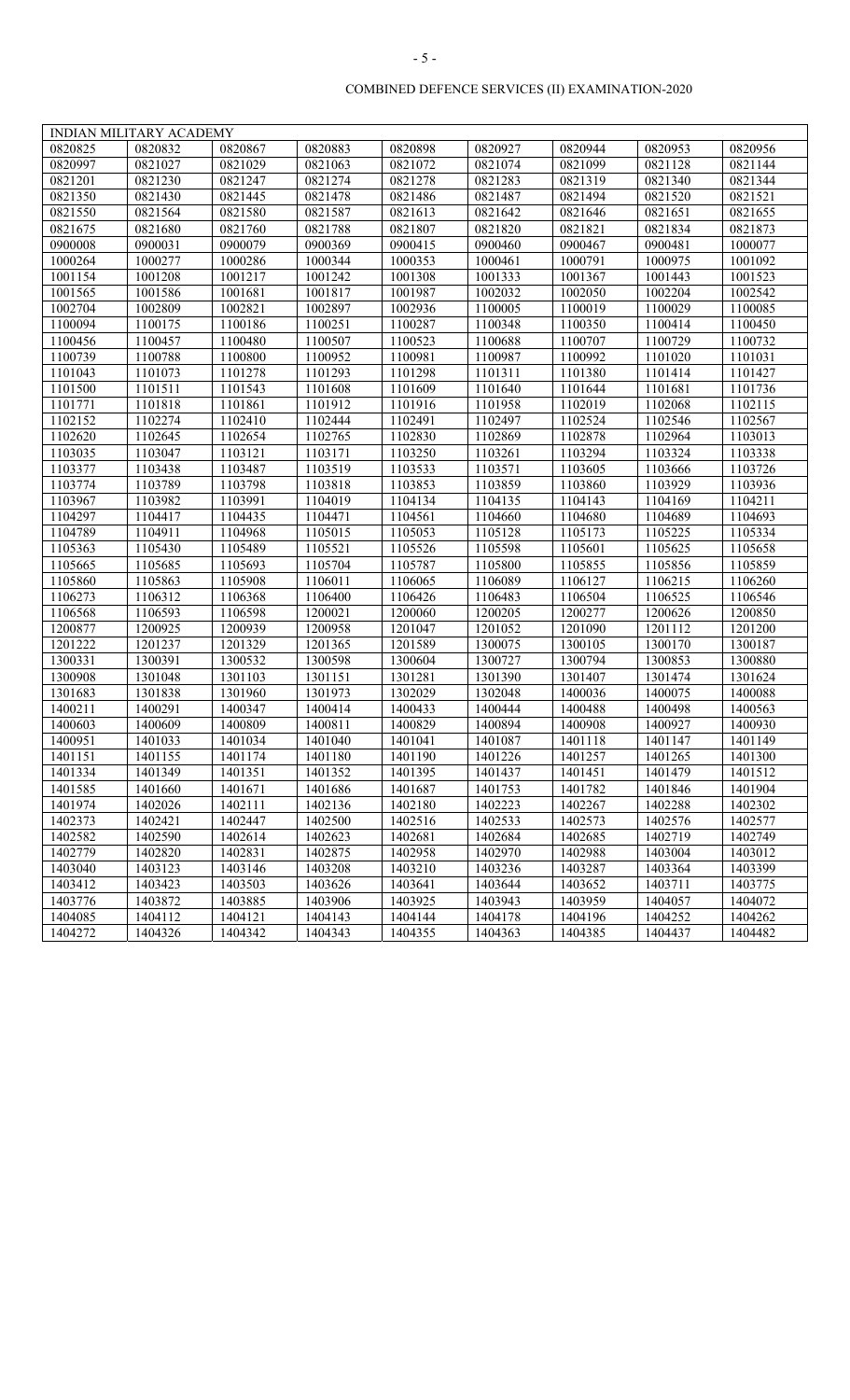|         | <b>INDIAN MILITARY ACADEMY</b> |         |         |         |         |         |         |         |
|---------|--------------------------------|---------|---------|---------|---------|---------|---------|---------|
| 1404499 | 1404500                        | 1404523 | 1404551 | 1404569 | 1404586 | 1404602 | 1404648 | 1404672 |
| 1404700 | 1404701                        | 1404723 | 1404782 | 1404784 | 1404843 | 1404850 | 1404853 | 1404949 |
| 1404971 | 1404980                        | 1404996 | 1404997 | 1405037 | 1405043 | 1405044 | 1405074 | 1405084 |
| 1405099 | 1405117                        | 1405166 | 1405190 | 1500033 | 1500099 | 1500108 | 1500112 | 1500123 |
| 1500141 | 1500183                        | 1500205 | 1500236 | 1500239 | 1500241 | 1500263 | 1500268 | 1500292 |
| 1500321 | 1500343                        | 1500344 | 1500358 | 1500376 | 1500377 | 1500517 | 1500532 | 1500583 |
| 1500603 | 1500660                        | 1500661 | 1500665 | 1500692 | 1500710 | 1500713 | 1500761 | 1500791 |
| 1500810 | 1500819                        | 1500837 | 1500875 | 1500901 | 1500937 | 1500941 | 1500958 | 1500998 |
| 1501002 | 1501006                        | 1501016 | 1501019 | 1501180 | 1501269 | 1501278 | 1501303 | 1501329 |
| 1501353 | 1501389                        | 1501390 | 1501437 | 1501577 | 1501610 | 1501621 | 1501622 | 1501665 |
| 1501676 | 1501695                        | 1501789 | 1501861 | 1501890 | 1501899 | 1501959 | 1501963 | 1502014 |
| 1502025 | 1502033                        | 1502087 | 1502095 | 1502109 | 1502128 | 1502193 | 1502217 | 1502337 |
| 1502383 | 1502392                        | 1502420 | 1502421 | 1502430 | 1502471 | 1502503 | 1502534 | 1502547 |
| 1502548 | 1502621                        | 1502636 | 1502795 | 1502797 | 1502803 | 1502815 | 1502944 | 1502999 |
| 1503007 | 1503051                        | 1503055 | 1503075 | 1503156 | 1503171 | 1503175 | 1503211 | 1503245 |
| 1503285 | 1503300                        | 1503329 | 1503417 | 1503421 | 1503453 | 1503487 | 1503508 | 1503555 |
| 1503653 | 1503655                        | 1503669 | 1503713 | 1503729 | 1503741 | 1503770 | 1503793 | 1503847 |
| 1503849 | 1503875                        | 1503909 | 1503923 | 1503925 | 1503937 | 1503948 | 1503966 | 1504088 |
| 1504310 | 1504311                        | 1504335 | 1504385 | 1504459 | 1504475 | 1504521 | 1504541 | 1504547 |
| 1504560 | 1504566                        | 1504616 | 1504643 | 1504645 | 1504647 | 1504648 | 1504665 | 1504702 |
| 1504731 | 1504756                        | 1504785 | 1504791 | 1504803 | 1504810 | 1504850 | 1504867 | 1504908 |
| 1504935 | 1504940                        | 1504995 | 1505042 | 1505091 | 1505095 | 1505125 | 1505128 | 1505133 |
| 1505173 | 1505256                        | 1505266 | 1505267 | 1505288 | 1505336 | 1505341 | 1505363 | 1505407 |
| 1505417 | 1505498                        | 1505508 | 1505525 | 1505608 | 1505611 | 1505613 | 1505623 | 1505638 |
| 1505653 | 1505667                        | 1505680 | 1505683 | 1505700 | 1505744 | 1505836 | 1505850 | 1505865 |
| 1505881 | 1505935                        | 1700001 | 1700025 | 1700044 | 1700093 | 1700434 | 1700479 | 1700596 |
| 1700671 | 1700741                        | 1700755 | 1700868 | 1700971 | 1701022 | 1800066 | 1900186 | 1900221 |
| 1900275 | 1900285                        | 1900301 | 1900329 | 1900381 | 1900679 | 1900715 | 1900771 | 1900819 |
| 1900825 | 1900852                        | 1900939 | 1900958 | 1901031 | 1901052 | 1901079 | 2400029 | 2400052 |
| 2400062 | 2400243                        | 2400282 | 2400417 | 2400426 | 2400440 | 2400458 | 2400490 | 2400683 |
| 2400894 | 2400906                        | 2400984 | 2401033 | 2401331 | 2401448 | 2401484 | 2401517 | 2401547 |
| 2401624 | 2401636                        | 2401651 | 2401756 | 2401784 | 2401840 | 2402047 | 2402059 | 2402074 |
| 2402097 | 2402161                        | 2402190 | 2600029 | 2600043 | 2600076 | 2600087 | 2600102 | 2600151 |
| 2600155 | 2600169                        | 2600180 | 2600189 | 2600196 | 2600245 | 2600353 | 2600379 | 2600472 |
| 2600526 | 2600529                        | 2600544 | 2600578 | 2600596 | 2600625 | 2600664 | 2600702 | 2600712 |
| 2600936 | 2601003                        | 2601008 | 2601030 | 2601080 | 2601343 | 2601353 | 2601366 | 2601387 |
| 2601447 | 2601554                        | 2601560 | 2601563 | 2601666 | 2601679 | 2601695 | 2601733 | 2601812 |
| 2601962 | 2601970                        | 2602011 | 2602038 | 2602052 | 2602055 | 2602105 | 2602127 | 2602141 |
| 2602190 | 2602220                        | 2602232 | 2602241 | 2602246 | 2602293 | 2602312 | 2602400 | 2602411 |
| 2602533 | 2602537                        | 2602546 | 2602549 | 2602553 | 2602583 | 2602588 | 2602589 | 2602616 |
| 2602619 | 2602637                        | 2602663 | 2602691 | 2602808 | 2602819 | 2602826 | 2602851 | 2602872 |
| 2602880 | 2602937                        | 2602968 | 2602996 | 2603001 | 2603039 | 2603060 | 2603112 | 2603131 |
| 2603139 | 2603168                        | 2603235 | 2603268 | 2603351 | 2603370 | 2603391 | 2603395 | 2603407 |
| 2603509 | 2603532                        | 2603615 | 2603732 | 2603752 | 2603804 | 2603826 | 2603927 | 2603930 |
| 2603947 | 2603976                        | 2604014 | 2604100 | 2604175 | 2604216 | 2604283 | 2604387 | 2604436 |
| 2604545 | 2604613                        | 2604702 | 2604732 | 2604852 | 2604894 | 2604947 | 2605131 | 2605139 |
| 2605303 | 2605346                        | 2605371 | 2605413 | 2605432 | 2605433 | 2605477 | 2605505 | 2605560 |
| 2605581 | 2605723                        | 2605745 | 2605772 | 2605781 | 2605805 | 2605807 | 2605907 | 2605973 |
| 2605982 | 2606000                        | 2606009 | 2606038 | 2606170 | 2606174 | 2606181 | 2606213 | 2606269 |
| 2606337 | 2606341                        | 2606349 | 2606358 | 2606397 | 2606399 | 2606442 | 2606459 | 2606471 |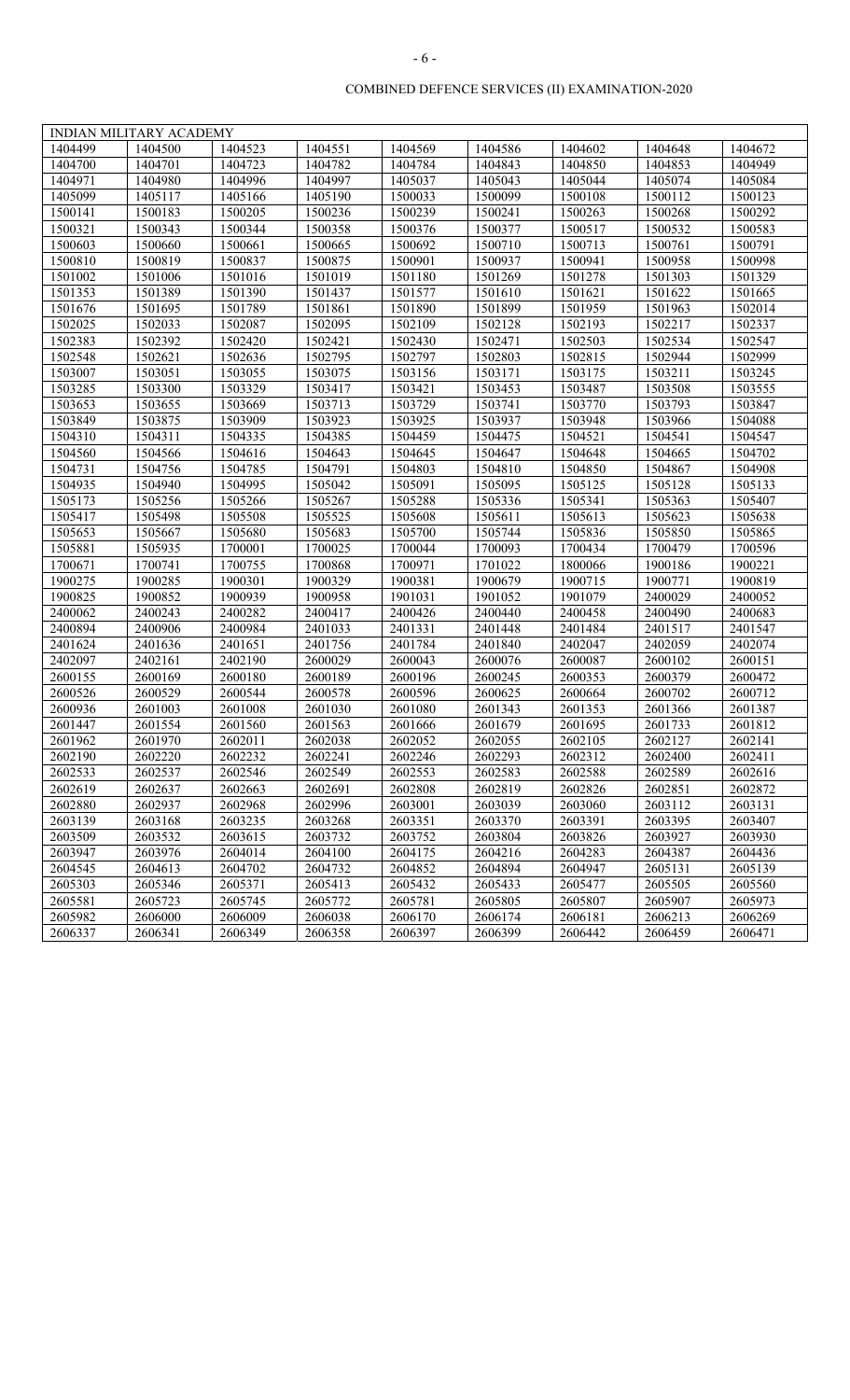|         | <b>INDIAN MILITARY ACADEMY</b> |         |         |         |         |         |         |         |
|---------|--------------------------------|---------|---------|---------|---------|---------|---------|---------|
| 2606480 | 2606486                        | 2606540 | 2606617 | 2606654 | 2606674 | 2606694 | 2606720 | 2606724 |
| 2606746 | 2606756                        | 2606770 | 2606876 | 2606877 | 2606977 | 2606992 | 2607017 | 2607084 |
| 2607091 | 2607101                        | 2607146 | 2607195 | 2607248 | 2607249 | 2607294 | 2607454 | 2607500 |
| 2607523 | 3400006                        | 3400018 | 3400432 | 3400462 | 3400486 | 3400496 | 3400556 | 3400639 |
| 3400809 | 3400828                        | 3400911 | 3400914 | 3401120 | 3401135 | 3401149 | 3401167 | 3401173 |
| 3401191 | 3401192                        | 3401212 | 3401259 | 3401339 | 3401450 | 3401482 | 3401489 | 3401527 |
| 3401559 | 3401647                        | 3401733 | 3500035 | 3500122 | 3500134 | 3500135 | 3500146 | 3500191 |
| 3500227 | 3500239                        | 3500245 | 3500254 | 3500259 | 3500310 | 3500369 | 3500395 | 3500411 |
| 3500438 | 3500448                        | 3500455 | 3500511 | 3500544 | 3500576 | 3500624 | 3500645 | 3500670 |
| 3500686 | 3500687                        | 3500792 | 3501066 | 3501108 | 3501123 | 3501137 | 3501161 | 3501171 |
| 3501283 | 3501302                        | 3501307 | 3501321 | 3501325 | 3501395 | 3501410 | 3501476 | 3501530 |
| 3501581 | 3501608                        | 3501612 | 3501638 | 3501641 | 3501678 | 3501749 | 3501770 | 3501790 |
| 3501795 | 3501884                        | 3501894 | 3501895 | 3501920 | 3501929 | 3501967 | 3501993 | 3502018 |
| 3502114 | 3502133                        | 3502195 | 3502204 | 3502221 | 3502240 | 3502262 | 3502272 | 3502306 |
| 3502368 | 3502409                        | 3502430 | 3502433 | 3502457 | 3502537 | 3502538 | 3502616 | 3502659 |
| 3502740 | 3502751                        | 3502811 | 3502834 | 3502856 | 3502891 | 3502937 | 3503059 | 3503066 |
| 3503086 | 3503095                        | 3503128 | 3503138 | 3503160 | 3503259 | 3503303 | 3503461 | 3503463 |
| 3503468 | 3503516                        | 3503544 | 3503598 | 3503620 | 3503636 | 3503654 | 3503684 | 3503727 |
| 3503728 | 3503730                        | 3503743 | 3503879 | 3503887 | 3503901 | 3503921 | 3503959 | 3503968 |
| 3503972 | 3504029                        | 3504159 | 3504176 | 3504179 | 3504240 | 3504425 | 3504490 | 3504511 |
| 3504541 | 3504575                        | 3504614 | 3504636 | 3504638 | 3504666 | 3504818 | 3504822 | 3504839 |
| 3504905 | 3504926                        | 3504995 | 3505039 | 3505086 | 3505149 | 3505159 | 3505217 | 3505219 |
| 3505228 | 3505329                        | 3505360 | 3505433 | 3505434 | 3505454 | 3505464 | 3505513 | 3505537 |
| 3505577 | 3505588                        | 3505610 | 3505645 | 3505678 | 3505738 | 3505739 | 3505837 | 3505851 |
| 3505920 | 3505954                        | 3505956 | 3505957 | 3600030 | 3600051 | 3600114 | 3600151 | 3600192 |
| 3600199 | 3600225                        | 3600266 | 3600267 | 3600290 | 3600432 | 3600495 | 3600498 | 3600499 |
| 3600541 | 3600593                        | 3700021 | 3700023 | 3700029 | 3900026 | 3900124 | 3900142 | 3900349 |
| 3900612 | 3900642                        | 4000105 | 4000236 | 4000430 | 4000740 | 4000887 | 4100022 | 4100050 |
| 4100099 | 4100119                        | 4100159 | 4100165 | 4100180 | 4100200 | 4100231 | 4100232 | 4100252 |
| 4100257 | 4100285                        | 4100291 | 4100367 | 4100371 | 4100374 | 4100407 | 4100414 | 4100429 |
| 4100472 | 4100493                        | 4100578 | 4100612 | 4100619 | 4100645 | 4100686 | 4100775 | 4100801 |
| 4100836 | 4100855                        | 4100874 | 4100902 | 4100916 | 4100917 | 4100926 | 4101021 | 4101145 |
| 4101147 | 4101166                        | 4101221 | 4101288 | 4101347 | 4101460 | 4101494 | 4101528 | 4101565 |
| 4101646 | 4101694                        | 4101725 | 4101733 | 4101788 | 4101801 | 4101813 | 4101840 | 4101862 |
| 4101884 | 4101958                        | 4102000 | 4102019 | 4102130 | 4102149 | 4200235 | 4400218 | 4500015 |
| 4500088 | 4900048                        | 4900130 | 4900182 | 4900196 | 4900295 | 4900347 | 4900476 | 4900529 |
| 4900543 | 4900566                        | 4900581 | 4900583 | 4900613 | 4900669 | 4900711 | 4900817 | 4900936 |
| 4900966 | 4900988                        | 5000110 | 5000193 | 5000263 | 5000387 | 5000421 | 5100107 | 5100110 |
| 5100193 | 5100209                        | 5100249 | 5100263 | 5100315 | 5100357 | 5100358 | 5100400 | 5100636 |
| 5100801 | 5100902                        | 5101035 | 5101038 | 5101052 | 5101053 | 5101110 | 5101379 | 5101416 |
| 5101425 | 5101543                        | 5200053 | 5200074 | 5200132 | 5200148 | 5200172 | 5200236 | 5200277 |
| 5200322 | 5200361                        | 5200380 | 5200487 | 5200580 | 5200630 | 5200635 | 5300154 | 5300188 |
| 5300268 | 5300303                        | 5400029 | 5400046 | 5400091 | 5400162 | 5400172 | 5400180 | 5400185 |
| 5400231 | 5400253                        | 5400254 | 5400283 | 5400361 | 5400410 | 5400508 | 5400543 | 5400591 |
| 5400656 | 5400677                        | 5400721 | 5400737 | 5400743 | 5400789 | 5400832 | 5400859 | 5400860 |
| 5400913 | 5400975                        | 5401047 | 5401105 | 5401115 | 5401135 | 5401139 | 5401153 | 5401187 |
| 5401196 | 5401205                        | 5401222 | 5401227 | 5401228 | 5401242 | 5401257 | 5401262 | 5401297 |
| 5401317 | 5401349                        | 5401395 | 5401447 | 5401451 | 5401492 | 5401509 | 5401511 | 5401577 |
| 5401644 | 5401649                        | 5401672 | 5401721 | 5401727 | 5401774 | 5401818 | 5401890 | 5401915 |
| 5401918 | 5401947                        | 5401985 | 5402027 | 5402070 | 5402107 | 5402136 | 5402145 | 5402219 |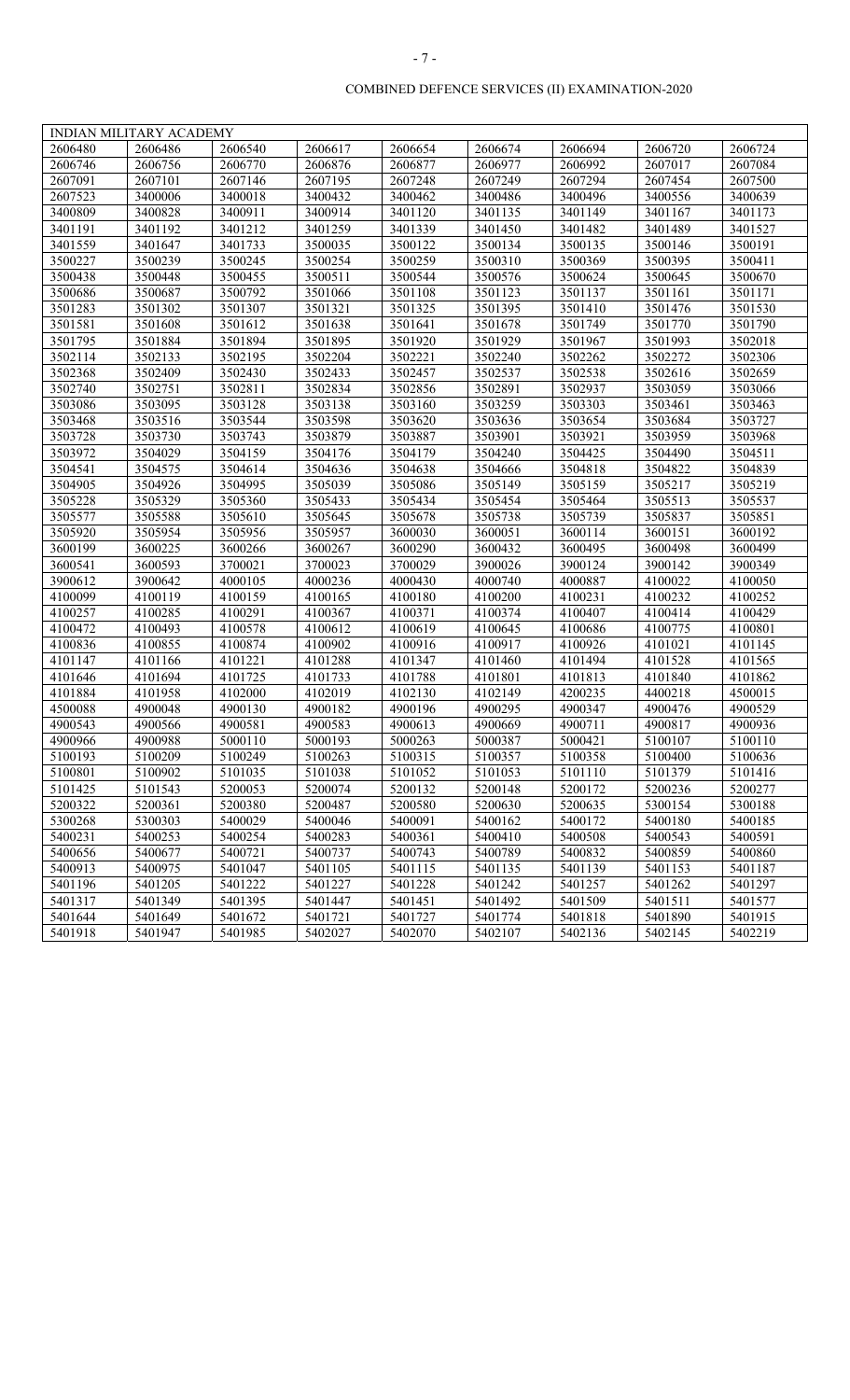| 5402268 |         |  |  |  |  |
|---------|---------|--|--|--|--|
|         | 5402232 |  |  |  |  |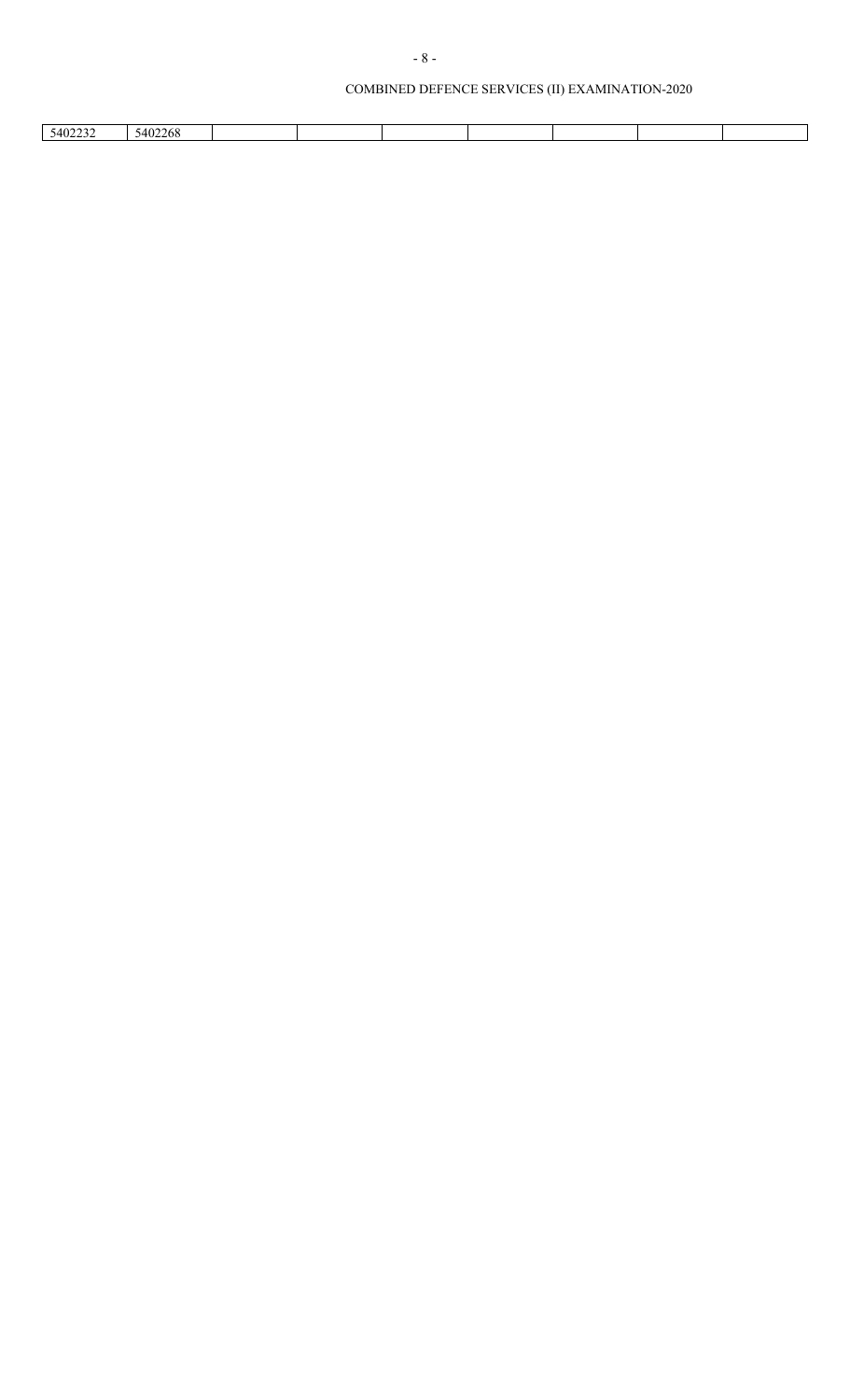|         | <b>INDIAN NAVAL ACADEMY</b> |         |         |         |         |         |         |         |
|---------|-----------------------------|---------|---------|---------|---------|---------|---------|---------|
| 0100044 | 0100079                     | 0100143 | 0100172 | 0100208 | 0100324 | 0100353 | 0100421 | 0100617 |
| 0100673 | 0100785                     | 0100790 | 0100822 | 0101131 | 0101174 | 0101290 | 0101321 | 0101369 |
| 0101378 | 0101479                     | 0101487 | 0101526 | 0101550 | 0101611 | 0101943 | 0102097 | 0102098 |
| 0102130 | 0102147                     | 0102228 | 0102240 | 0200108 | 0200124 | 0200167 | 0200376 | 0200840 |
| 0200855 | 0200919                     | 0201033 | 0201125 | 0201528 | 0201621 | 0201680 | 0201715 | 0201967 |
| 0202127 | 0202182                     | 0202415 | 0202445 | 0202501 | 0202762 | 0202779 | 0202982 | 0203002 |
| 0203211 | 0203282                     | 0203444 | 0203455 | 0203805 | 0203852 | 0203946 | 0204124 | 0300038 |
| 0300078 | 0300304                     | 0300308 | 0300319 | 0300364 | 0300388 | 0300402 | 0300553 | 0300666 |
| 0300787 | 0300790                     | 0300794 | 0300872 | 0300878 | 0300936 | 0300956 | 0300961 | 0300987 |
| 0301283 | 0301523                     | 0301538 | 0301594 | 0301615 | 0301660 | 0301731 | 0301767 | 0301870 |
| 0301905 | 0301910                     | 0302136 | 0302195 | 0302240 | 0302314 | 0302336 | 0302354 | 0302361 |
| 0302451 | 0302516                     | 0302542 | 0302574 | 0302591 | 0302625 | 0400031 | 0400044 | 0400063 |
| 0400404 | 0400503                     | 0400530 | 0400581 | 0400587 | 0400614 | 0400763 | 0400836 | 0400915 |
| 0400957 | 0401041                     | 0401149 | 0401189 | 0401299 | 0401334 | 0401358 | 0401369 | 0401459 |
| 0401552 | 0401663                     | 0401766 | 0401788 | 0401829 | 0401903 | 0401918 | 0402062 | 0402080 |
| 0402094 | 0402191                     | 0402209 | 0402320 | 0402492 | 0402560 | 0402673 | 0402693 | 0402707 |
| 0402787 | 0402802                     | 0402833 | 0402876 | 0402894 | 0402898 | 0402988 | 0403006 | 0403012 |
| 0403045 | 0403080                     | 0403256 | 0403289 | 0403344 | 0403452 | 0403611 | 0403708 | 0403752 |
| 0403785 | 0403786                     | 0500100 | 0500291 | 0500355 | 0500407 | 0500432 | 0500498 | 0500506 |
| 0500778 | 0500816                     | 0500869 | 0500890 | 0500915 | 0500922 | 0500925 | 0500939 | 0500942 |
| 0500960 | 0501058                     | 0501202 | 0501245 | 0501249 | 0501280 | 0501342 | 0501426 | 0501489 |
| 0501601 | 0501717                     | 0501729 | 0501758 | 0501770 | 0501944 | 0501963 | 0502009 | 0502256 |
| 0502273 | 0502351                     | 0502382 | 0502435 | 0502647 | 0502655 | 0502665 | 0502684 | 0502909 |
| 0502914 | 0502953                     | 0502978 | 0503055 | 0503104 | 0503134 | 0503180 | 0503190 | 0503398 |
| 0503447 | 0503503                     | 0503527 | 0503550 | 0503555 | 0503632 | 0503655 | 0503898 | 0503942 |
| 0504003 | 0504027                     | 0504034 | 0504035 | 0504137 | 0504272 | 0504278 | 0504381 | 0504385 |
| 0504433 | 0504620                     | 0504819 | 0504864 | 0504917 | 0504955 | 0504960 | 0505050 | 0505212 |
| 0505263 | 0505334                     | 0505469 | 0505528 | 0505649 | 0505791 | 0505794 | 0505820 | 0505893 |
| 0505899 | 0505928                     | 0506019 | 0506022 | 0506186 | 0506237 | 0506336 | 0506379 | 0506475 |
| 0506523 | 0506540                     | 0506571 | 0506686 | 0506723 | 0600081 | 0600171 | 0600397 | 0600522 |
| 0600576 | 0600890                     | 0601079 | 0601254 | 0601292 | 0601417 | 0601460 | 0601464 | 0601633 |
| 0601675 | 0601717                     | 0601990 | 0602173 | 0602456 | 0602570 | 0602619 | 0602741 | 0602770 |
| 0602829 | 0602872                     | 0602899 | 0603176 | 0700402 | 0700489 | 0700765 | 0700937 | 0700959 |
| 0701028 | 0701031                     | 0701603 | 0701608 | 0701789 | 0800013 | 0800016 | 0800034 | 0800133 |
| 0800190 | 0800223                     | 0800395 | 0800405 | 0800527 | 0800531 | 0800665 | 0800777 | 0800783 |
| 0800847 | 0800886                     | 0800887 | 0800907 | 0800936 | 0800939 | 0800950 | 0800952 | 0800996 |
| 0801025 | 0801026                     | 0801050 | 0801089 | 0801149 | 0801371 | 0801410 | 0801433 | 0801440 |
| 0801598 | 0801617                     | 0801670 | 0801770 | 0801813 | 0802023 | 0802055 | 0802116 | 0802137 |
| 0802162 | 0802165                     | 0802230 | 0802236 | 0802467 | 0802521 | 0802572 | 0802633 | 0802671 |
| 0802846 | 0802943                     | 0803022 | 0803025 | 0803054 | 0803126 | 0803282 | 0803426 | 0803547 |
| 0803564 | 0803709                     | 0803943 | 0803953 | 0803961 | 0803968 | 0803997 | 0804034 | 0804100 |
| 0804145 | 0804171                     | 0804215 | 0804321 | 0804335 | 0804439 | 0804457 | 0804458 | 0804529 |
| 0804592 | 0804721                     | 0804811 | 0804908 | 0805031 | 0805096 | 0805130 | 0805192 | 0805299 |
| 0805318 | 0805383                     | 0805403 | 0805442 | 0805490 | 0805498 | 0805530 | 0805542 | 0805617 |
| 0805705 | 0805724                     | 0805747 | 0805847 | 0805926 | 0805995 | 0806158 | 0806210 | 0806228 |
| 0806233 | 0806287                     | 0806297 | 0806352 | 0806375 | 0806413 | 0806561 | 0806659 | 0806683 |
| 0806757 | 0806809                     | 0806854 | 0806911 | 0806942 | 0806980 | 0806981 | 0807066 | 0807106 |
| 0807130 | 0807152                     | 0807165 | 0807184 | 0807265 | 0807577 | 0807605 | 0807800 | 0807824 |
| 0807955 | 0808171                     | 0808232 | 0808303 | 0808359 | 0808431 | 0808562 | 0808569 | 0808642 |
| 0808785 | 0808867                     | 0808994 | 0809122 | 0809225 | 0809246 | 0809255 | 0809341 | 0809443 |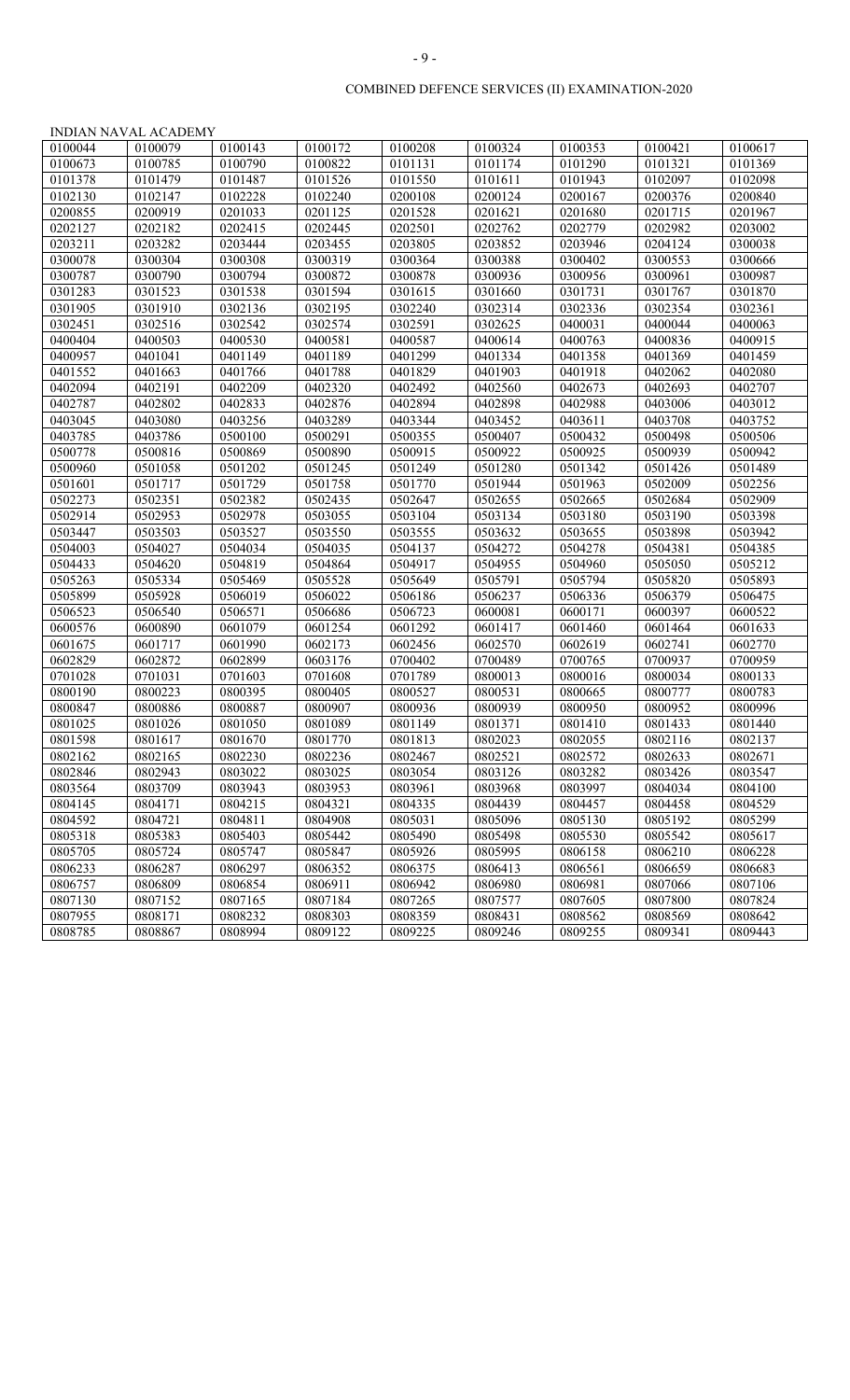|         | <b>INDIAN NAVAL ACADEMY</b> |         |         |         |         |         |         |         |
|---------|-----------------------------|---------|---------|---------|---------|---------|---------|---------|
| 0809489 | 0809611                     | 0809638 | 0809648 | 0809681 | 0809742 | 0809948 | 0810020 | 0810022 |
| 0810038 | 0810090                     | 0810160 | 0810256 | 0810363 | 0810596 | 0810635 | 0810645 | 0810667 |
| 0810676 | 0810807                     | 0810867 | 0810911 | 0810955 | 0811045 | 0811160 | 0811218 | 0811226 |
| 0811526 | 0811602                     | 0811638 | 0811661 | 0811788 | 0811837 | 0811894 | 0811922 | 0811963 |
| 0811982 | 0811983                     | 0812035 | 0812064 | 0812088 | 0812125 | 0812281 | 0812358 | 0812501 |
| 0812611 | 0812623                     | 0812638 | 0812813 | 0812976 | 0813144 | 0813185 | 0813240 | 0813336 |
| 0813361 | 0813394                     | 0813412 | 0813429 | 0813473 | 0813520 | 0813536 | 0813579 | 0813858 |
| 0813863 | 0813872                     | 0813892 | 0813913 | 0813947 | 0813995 | 0814011 | 0814060 | 0814073 |
| 0814146 | 0814151                     | 0814238 | 0814269 | 0814283 | 0814337 | 0814405 | 0814411 | 0814437 |
| 0814550 | 0814598                     | 0814643 | 0814651 | 0814841 | 0814885 | 0814938 | 0815060 | 0815078 |
| 0815317 | 0815400                     | 0815657 | 0815659 | 0815761 | 0815771 | 0815801 | 0815845 | 0815851 |
| 0815919 | 0815925                     | 0816023 | 0816110 | 0816628 | 0816665 | 0816692 | 0816722 | 0817081 |
| 0817126 | 0817155                     | 0817331 | 0817465 | 0817501 | 0817509 | 0817518 | 0817538 | 0817751 |
| 0817837 | 0817903                     | 0817915 | 0817946 | 0817954 | 0817970 | 0818183 | 0818217 | 0818371 |
| 0818418 | 0818488                     | 0818495 | 0818498 | 0818513 | 0818555 | 0818613 | 0818624 | 0818633 |
| 0818681 | 0818699                     | 0818750 | 0818756 | 0818801 | 0818803 | 0818804 | 0818893 | 0818901 |
| 0818922 | 0819010                     | 0819043 | 0819116 | 0819473 | 0819474 | 0819495 | 0819517 | 0819524 |
| 0819662 | 0819748                     | 0819780 | 0819840 | 0819848 | 0819935 | 0819944 | 0820031 | 0820045 |
| 0820072 | 0820163                     | 0820175 | 0820182 | 0820202 | 0820205 | 0820285 | 0820383 | 0820479 |
| 0820584 | 0820675                     | 0820709 | 0820776 | 0820825 | 0820867 | 0820883 | 0820944 | 0821029 |
| 0821063 | 0821072                     | 0821274 | 0821350 | 0821550 | 0821651 | 0821742 | 0821760 | 0821788 |
| 0821820 | 0900031                     | 0900369 | 1000077 | 1000204 | 1000277 | 1000286 | 1000353 | 1000461 |
| 1000791 | 1000975                     | 1001092 | 1001154 | 1001208 | 1001217 | 1001237 | 1001242 | 1001308 |
| 1001333 | 1001367                     | 1001443 | 1001523 | 1001565 | 1001681 | 1001708 | 1001988 | 1002032 |
| 1002050 | 1002204                     | 1002539 | 1002542 | 1002704 | 1002712 | 1002809 | 1002821 | 1002897 |
| 1002936 | 1100085                     | 1100251 | 1100287 | 1100348 | 1100507 | 1100739 | 1100788 | 1100952 |
| 1100987 | 1101052                     | 1101380 | 1101414 | 1101500 | 1101511 | 1101608 | 1101640 | 1101749 |
| 1101818 | 1101916                     | 1102019 | 1102068 | 1102115 | 1102155 | 1102491 | 1102497 | 1102524 |
| 1102546 | 1102645                     | 1102830 | 1102878 | 1103013 | 1103035 | 1103121 | 1103294 | 1103324 |
| 1103338 | 1103605                     | 1103774 | 1103910 | 1103936 | 1103959 | 1103967 | 1103991 | 1104143 |
| 1104417 | 1104435                     | 1104471 | 1104509 | 1104616 | 1104660 | 1104717 | 1104728 | 1104789 |
| 1105097 | 1105128                     | 1105173 | 1105245 | 1105286 | 1105430 | 1105489 | 1105565 | 1105658 |
| 1105665 | 1105787                     | 1105800 | 1105855 | 1105856 | 1105863 | 1105916 | 1105959 | 1106130 |
| 1106504 | 1200021                     | 1200060 | 1200205 | 1200221 | 1200223 | 1200277 | 1200384 | 1200541 |
| 1200588 | 1200615                     | 1200626 | 1200702 | 1200850 | 1200877 | 1200925 | 1200939 | 1201052 |
| 1201090 | 1201112                     | 1201148 | 1201200 | 1201329 | 1201365 | 1201589 | 1300105 | 1300187 |
| 1300321 | 1300331                     | 1300391 | 1300528 | 1300593 | 1300598 | 1300604 | 1300727 | 1300853 |
| 1300880 | 1300908                     | 1300934 | 1301048 | 1301103 | 1301162 | 1301192 | 1301281 | 1301374 |
| 1301390 | 1301407                     | 1301474 | 1301507 | 1301531 | 1301624 | 1301683 | 1301838 | 1301960 |
| 1301973 | 1302001                     | 1302048 | 1400170 | 1400291 | 1400472 | 1400609 | 1400927 | 1400940 |
| 1401041 | 1401087                     | 1401118 | 1401178 | 1401231 | 1401257 | 1401314 | 1401349 | 1401352 |
| 1401395 | 1401495                     | 1401606 | 1401658 | 1402026 | 1402180 | 1402447 | 1402516 | 1402719 |
| 1402779 | 1402820                     | 1402831 | 1403187 | 1403324 | 1403626 | 1403641 | 1403711 | 1403776 |
| 1403925 | 1404272                     | 1404363 | 1404482 | 1404586 | 1404602 | 1404695 | 1405043 | 1500358 |
| 1500532 | 1500692                     | 1500710 | 1500958 | 1501006 | 1501016 | 1501019 | 1501117 | 1501272 |
| 1501303 | 1501353                     | 1501359 | 1501389 | 1501574 | 1501621 | 1501665 | 1501851 | 1501899 |
| 1502014 | 1502033                     | 1502217 | 1502337 | 1502383 | 1502392 | 1502421 | 1502503 | 1502547 |
| 1502654 | 1502862                     | 1503055 | 1503149 | 1503245 | 1503329 | 1503417 | 1503508 | 1503713 |
| 1504385 | 1504521                     | 1504541 | 1504647 | 1504648 | 1504660 | 1504665 | 1504731 | 1504810 |
| 1505071 | 1505133                     | 1505173 | 1505244 | 1505508 | 1505623 | 1505653 | 1505683 | 1505800 |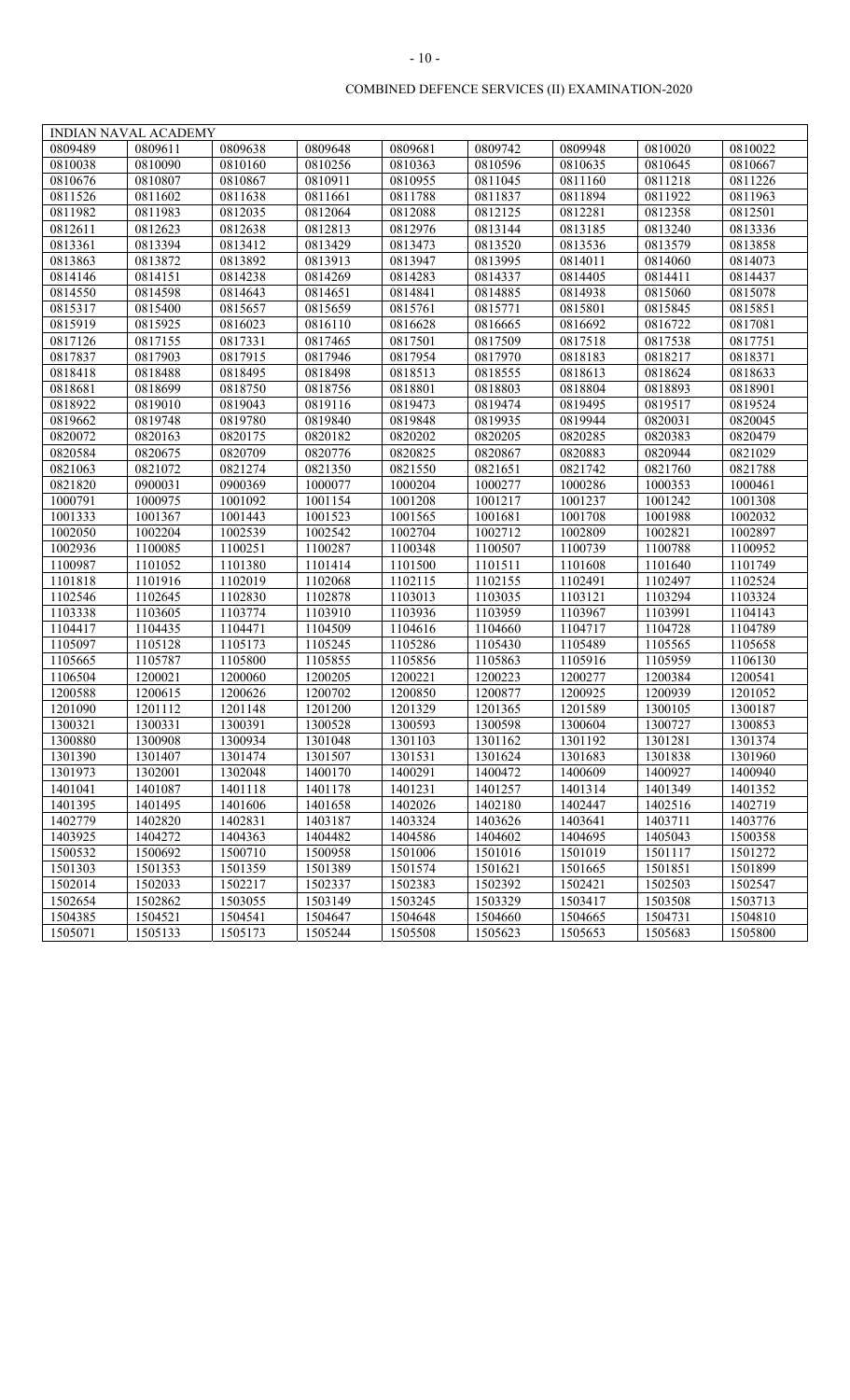|         | <b>INDIAN NAVAL ACADEMY</b> |         |         |         |         |         |         |         |
|---------|-----------------------------|---------|---------|---------|---------|---------|---------|---------|
| 1505850 | 1505935                     | 1700001 | 1700203 | 1700282 | 1700314 | 1700368 | 1700434 | 1700671 |
| 1700741 | 1700855                     | 1700868 | 1700971 | 1900074 | 1900186 | 1900221 | 1900275 | 1900301 |
| 1900329 | 1900381                     | 1900679 | 1900819 | 1900825 | 1900826 | 1900852 | 1900939 | 1900958 |
| 1900999 | 1901031                     | 1901079 | 2400062 | 2400165 | 2400243 | 2400441 | 2400458 | 2400683 |
| 2400894 | 2400906                     | 2401033 | 2401349 | 2401448 | 2401547 | 2401636 | 2401651 | 2401784 |
| 2401840 | 2401858                     | 2402047 | 2402068 | 2402074 | 2402097 | 2402190 | 2600076 | 2600087 |
| 2600102 | 2600169                     | 2600189 | 2600353 | 2600526 | 2600664 | 2600671 | 2600712 | 2600936 |
| 2601008 | 2601030                     | 2601260 | 2601366 | 2601387 | 2601560 | 2601613 | 2601666 | 2601733 |
| 2601812 | 2602141                     | 2602162 | 2602246 | 2602293 | 2602312 | 2602357 | 2602583 | 2602606 |
| 2602616 | 2602637                     | 2602663 | 2602785 | 2602968 | 2603051 | 2603135 | 2603927 | 2604175 |
| 2604927 | 2604947                     | 2605413 | 2605433 | 2605560 | 2605745 | 2605973 | 2606009 | 2606038 |
| 2606170 | 2606269                     | 2606337 | 2606349 | 2606399 | 2606402 | 2606459 | 2606654 | 2606694 |
| 2606833 | 2606875                     | 2606876 | 2606924 | 2606977 | 2606992 | 2607084 | 2607091 | 2607101 |
| 2607523 | 3400142                     | 3400208 | 3400418 | 3400462 | 3400486 | 3400496 | 3400639 | 3400808 |
| 3400809 | 3400914                     | 3401149 | 3401152 | 3401318 | 3401356 | 3401367 | 3401450 | 3401482 |
| 3401489 | 3401527                     | 3401559 | 3401647 | 3401733 | 3500035 | 3500134 | 3500146 | 3500191 |
| 3500199 | 3500227                     | 3500254 | 3500395 | 3500576 | 3500624 | 3500645 | 3500670 | 3500790 |
| 3501066 | 3501123                     | 3501137 | 3501321 | 3501341 | 3501456 | 3501527 | 3501581 | 3501608 |
| 3501638 | 3501749                     | 3501790 | 3501895 | 3501951 | 3501993 | 3502127 | 3502195 | 3502204 |
| 3502240 | 3502262                     | 3502433 | 3502537 | 3502538 | 3502616 | 3502659 | 3502774 | 3502784 |
| 3502937 | 3503059                     | 3503095 | 3503128 | 3503138 | 3503160 | 3503463 | 3503516 | 3503544 |
| 3503684 | 3503728                     | 3503730 | 3503743 | 3503850 | 3503887 | 3503921 | 3504048 | 3504176 |
| 3504240 | 3504287                     | 3504636 | 3504638 | 3504822 | 3504839 | 3504864 | 3504995 | 3505149 |
| 3505316 | 3505454                     | 3505464 | 3505513 | 3505610 | 3505645 | 3505678 | 3505738 | 3505767 |
| 3505837 | 3505851                     | 3505957 | 3600030 | 3600051 | 3600114 | 3600192 | 3600267 | 3600290 |
| 3600432 | 3600495                     | 3600541 | 3600593 | 3700021 | 3900026 | 3900124 | 3900170 | 3900612 |
| 3900915 | 4000416                     | 4000430 | 4000740 | 4000887 | 4100050 | 4100099 | 4100156 | 4100165 |
| 4100180 | 4100371                     | 4100407 | 4100493 | 4100509 | 4100578 | 4100612 | 4100619 | 4100801 |
| 4100855 | 4100917                     | 4100973 | 4101126 | 4101147 | 4101272 | 4101494 | 4101528 | 4101725 |
| 4101761 | 4101788                     | 4101840 | 4102084 | 4102130 | 4102149 | 4900182 | 4900189 | 4900295 |
| 4900349 | 4900476                     | 4900515 | 4900529 | 4900583 | 4900613 | 4900669 | 4900711 | 4900774 |
| 4900856 | 4900936                     | 4900966 | 4900988 | 5000110 | 5000193 | 5000387 | 5000421 | 5000436 |
| 5100068 | 5100107                     | 5100110 | 5100193 | 5100249 | 5100315 | 5100357 | 5100358 | 5100400 |
| 5100445 | 5100531                     | 5100801 | 5101035 | 5101038 | 5101052 | 5101053 | 5101110 | 5101379 |
| 5101416 | 5101425                     | 5101444 | 5101492 | 5101543 | 5200055 | 5200132 | 5200236 | 5200270 |
| 5200277 | 5200345                     | 5200380 | 5200441 | 5300041 | 5300123 | 5300153 | 5300154 | 5400046 |
| 5400172 | 5400443                     | 5400543 | 5400569 | 5400591 | 5400737 | 5400913 | 5401115 | 5401124 |
| 5401139 | 5401257                     | 5401297 | 5401395 | 5401511 | 5401649 | 5401721 | 5401727 | 5401890 |
| 5401915 | 5402027                     | 5402107 | 5402167 |         |         |         |         |         |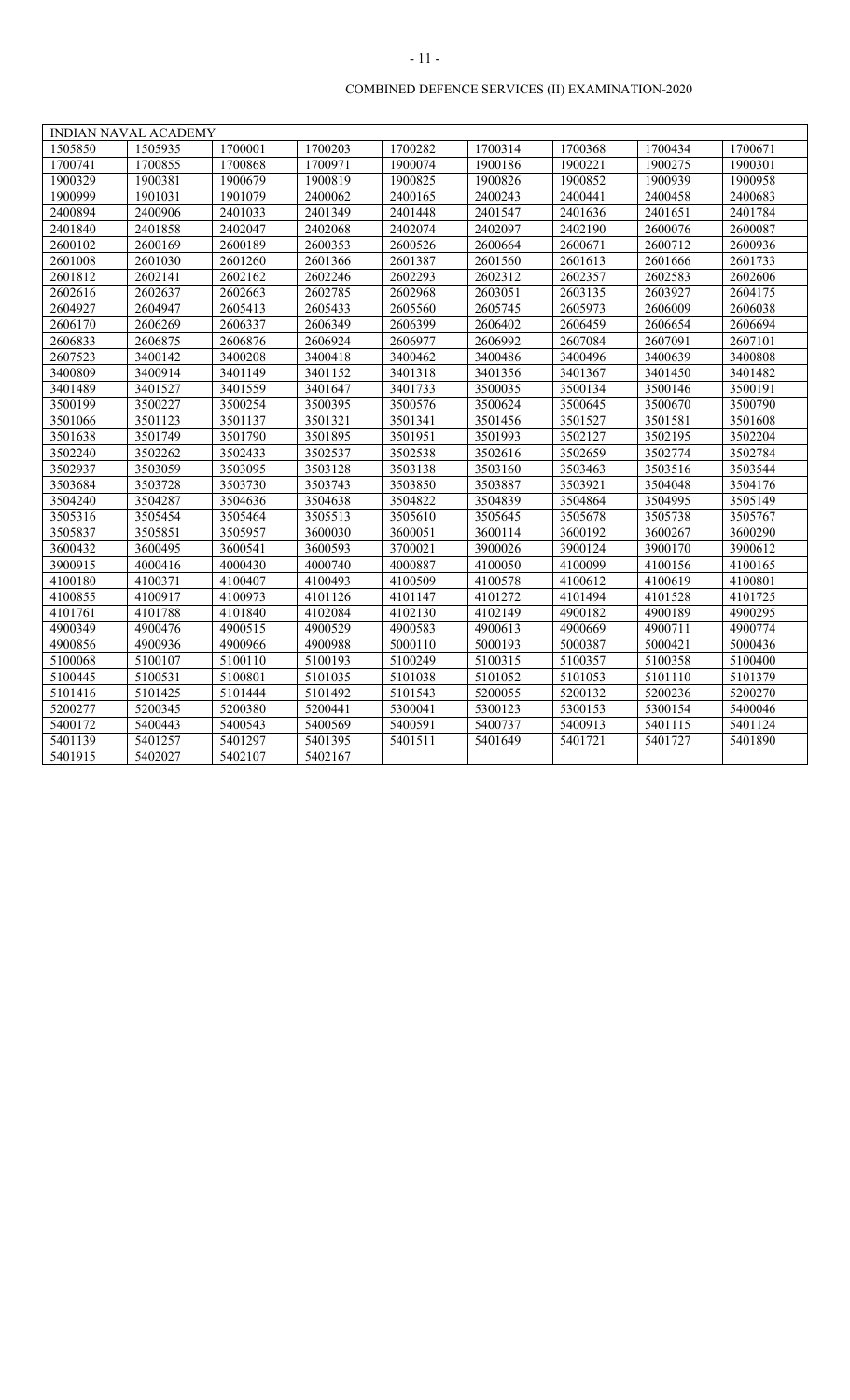|--|--|

| AIR FORCE ACADEMY |         |         |         |         |         |         |         |         |
|-------------------|---------|---------|---------|---------|---------|---------|---------|---------|
| 0100026           | 0100143 | 0100617 | 0100736 | 0100790 | 0101290 | 0101321 | 0101550 | 0101822 |
| 0102228           | 0200468 | 0200741 | 0200840 | 0200864 | 0200957 | 0200983 | 0201148 | 0201316 |
| 0201541           | 0201621 | 0201706 | 0201767 | 0201896 | 0201967 | 0202019 | 0202182 | 0202398 |
| 0202501           | 0202587 | 0202838 | 0203002 | 0203023 | 0203193 | 0203805 | 0203946 | 0204124 |
| 0300184           | 0300553 | 0300696 | 0301731 | 0301910 | 0302354 | 0302542 | 0302625 | 0400044 |
| 0400060           | 0400212 | 0400259 | 0400530 | 0400836 | 0401041 | 0401663 | 0401903 | 0402062 |
| 0402191           | 0402413 | 0402492 | 0402560 | 0402598 | 0402693 | 0402988 | 0403194 | 0403224 |
| 0403385           | 0403786 | 0403813 | 0500203 | 0500348 | 0500778 | 0500842 | 0500869 | 0500922 |
| 0500942           | 0500960 | 0501245 | 0501729 | 0502643 | 0502914 | 0503134 | 0503527 | 0503555 |
| 0503898           | 0503942 | 0504035 | 0504089 | 0504620 | 0505391 | 0505893 | 0506379 | 0600194 |
| 0600440           | 0601254 | 0601417 | 0601464 | 0602377 | 0602742 | 0603176 | 0700959 | 0701031 |
| 0701139           | 0701145 | 0701466 | 0701603 | 0701740 | 0800058 | 0800133 | 0800136 | 0800435 |
| 0800437           | 0800568 | 0800665 | 0800827 | 0800847 | 0800907 | 0800922 | 0800936 | 0800952 |
| 0800960           | 0801022 | 0801128 | 0801149 | 0801324 | 0801371 | 0801410 | 0801440 | 0801780 |
| 0802013           | 0802176 | 0802220 | 0802223 | 0802306 | 0802375 | 0802521 | 0802671 | 0802726 |
| 0802846           | 0802855 | 0802896 | 0803041 | 0803054 | 0803090 | 0803335 | 0803426 | 0803481 |
| 0803551           | 0803621 | 0803740 | 0803893 | 0803896 | 0803943 | 0803960 | 0804006 | 0804034 |
| 0804056           | 0804171 | 0804259 | 0804600 | 0804812 | 0805192 | 0805281 | 0805490 | 0805498 |
| 0805511           | 0805555 | 0805633 | 0805720 | 0805747 | 0805749 | 0805926 | 0805942 | 0805995 |
| 0806158           | 0806199 | 0806210 | 0806272 | 0806426 | 0806462 | 0806809 | 0806965 | 0806981 |
| 0807037           | 0807106 | 0807281 | 0807346 | 0807400 | 0807666 | 0807676 | 0807680 | 0807728 |
| 0807737           | 0807848 | 0808112 | 0808375 | 0808573 | 0808615 | 0808900 | 0809050 | 0809281 |
| 0809388           | 0809402 | 0809443 | 0809795 | 0809819 | 0809948 | 0809962 | 0810022 | 0810173 |
| 0810247           | 0810256 | 0810514 | 0810593 | 0810659 | 0810671 | 0810827 | 0811027 | 0811080 |
| 0811092           | 0811160 | 0811226 | 0811302 | 0811352 | 0811526 | 0811586 | 0811643 | 0811788 |
| 0811838           | 0811869 | 0811911 | 0811927 | 0812042 | 0812205 | 0812706 | 0812867 | 0813185 |
| 0813237           | 0813307 | 0813340 | 0813447 | 0813608 | 0813798 | 0813809 | 0813826 | 0813851 |
| 0813872           | 0814073 | 0814076 | 0814192 | 0814283 | 0814491 | 0814628 | 0814643 | 0814651 |
| 0814762           | 0814859 | 0815148 | 0815376 | 0815400 | 0815712 | 0815716 | 0815801 | 0815846 |
| 0816179           | 0816208 | 0816290 | 0816508 | 0816528 | 0816648 | 0816692 | 0816974 | 0816999 |
| 0817081           | 0817290 | 0817363 | 0817490 | 0817516 | 0817525 | 0817602 | 0817640 | 0817751 |
| 0817815           | 0817915 | 0818246 | 0818499 | 0818681 | 0818700 | 0818711 | 0818803 | 0818807 |
| 0818901           | 0818929 | 0819303 | 0819328 | 0819473 | 0819517 | 0819536 | 0819741 | 0819748 |
| 0819780           | 0819848 | 0819929 | 0820175 | 0820584 | 0820709 | 0820867 | 0820997 | 0821029 |
| 0821201           | 0821247 | 0821274 | 0821278 | 0821340 | 0821430 | 0821486 | 0821642 | 1000353 |
| 1000791           | 1001208 | 1001217 | 1001242 | 1001333 | 1001523 | 1001586 | 1002204 | 1002542 |
| 1002809           | 1100029 | 1100085 | 1100094 | 1100175 | 1100287 | 1100350 | 1100450 | 1100480 |
| 1100739           | 1100800 | 1100952 | 1101278 | 1101311 | 1101511 | 1101640 | 1101644 | 1102152 |
| 1102491           | 1102645 | 1102654 | 1102869 | 1103013 | 1103324 | 1103338 | 1103605 | 1103774 |
| 1103789           | 1103853 | 1104019 | 1104135 | 1104297 | 1105598 | 1105658 | 1105863 | 1106368 |
| 1106483           | 1106504 | 1106525 | 1200205 | 1201047 | 1300391 | 1300727 | 1300880 | 1301048 |
| 1301103           | 1301281 | 1301407 | 1301960 | 1302048 | 1400444 | 1400609 | 1400811 | 1400930 |
| 1401190           | 1401226 | 1401300 | 1401349 | 1401395 | 1401846 | 1401904 | 1402026 | 1402180 |
| 1402590           | 1402623 | 1402681 | 1402831 | 1402958 | 1403236 | 1403364 | 1403644 | 1404072 |
| 1404121           | 1404385 | 1404437 | 1404499 | 1404523 | 1404672 | 1404782 | 1404843 | 1405084 |
| 1500033           | 1500099 | 1500123 | 1500141 | 1500321 | 1500377 | 1500761 | 1500810 | 1500901 |
| 1501006           | 1501329 | 1501437 | 1501577 | 1501622 | 1501665 | 1501789 | 1502095 | 1502217 |
| 1502421           | 1503285 | 1503453 | 1503653 | 1503669 | 1503948 | 1504385 | 1504459 | 1504547 |
| 1504616           | 1504645 | 1504665 | 1504756 | 1504791 | 1504935 | 1505095 | 1505173 | 1505288 |
| 1505336           | 1505498 | 1505611 | 1505623 | 1505680 | 1505700 | 1505744 | 1505935 | 1700025 |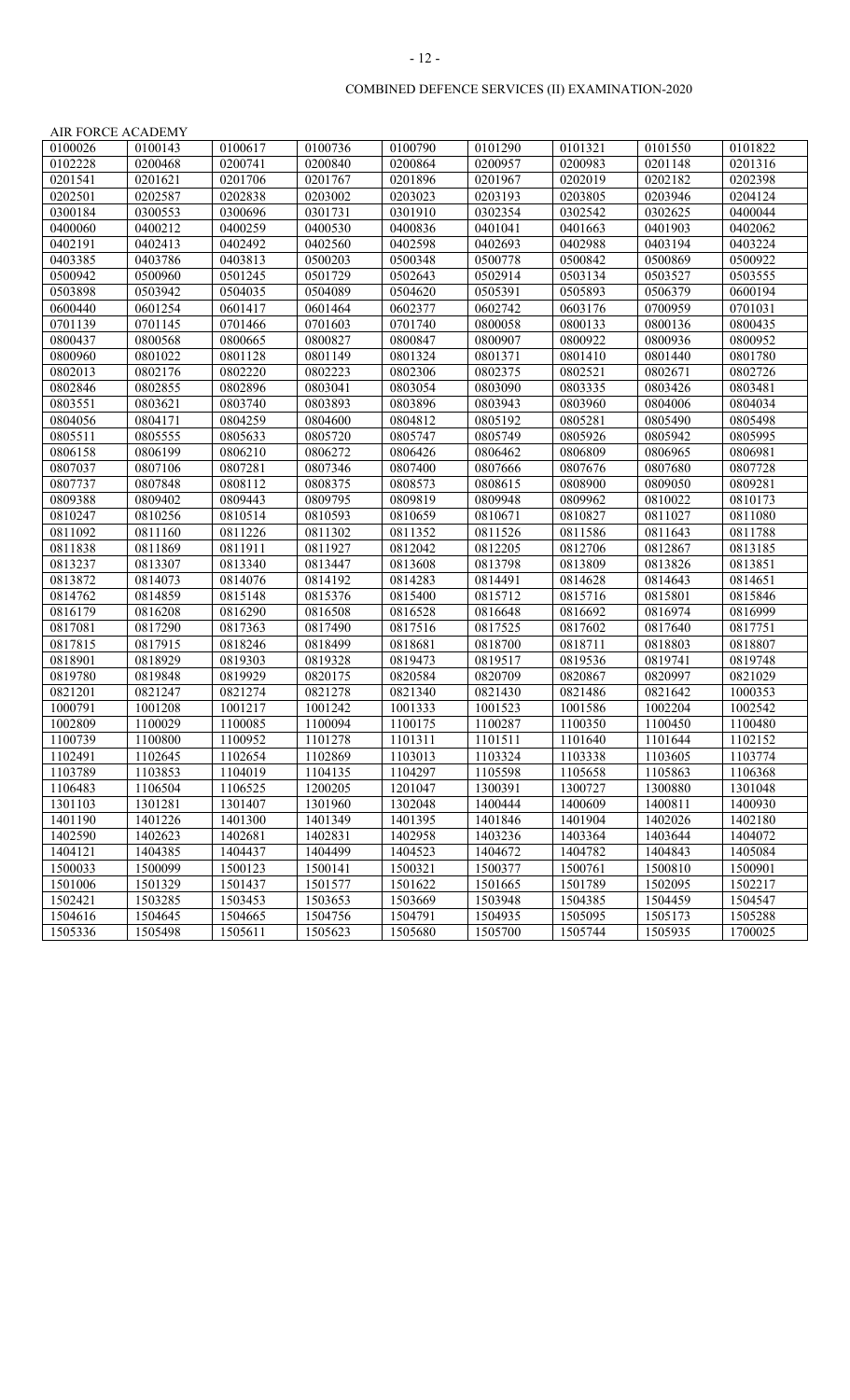| AIR FORCE ACADEMY |         |         |         |         |         |         |         |         |
|-------------------|---------|---------|---------|---------|---------|---------|---------|---------|
| 1700044           | 1700755 | 1800066 | 1900186 | 1900285 | 1900329 | 1900939 | 1901052 | 2400029 |
| 2400984           | 2401033 | 2401547 | 2401636 | 2600029 | 2600043 | 2600087 | 2600189 | 2600353 |
| 2600529           | 2600578 | 2600702 | 2600712 | 2601030 | 2601080 | 2601366 | 2602052 | 2602127 |
| 2602246           | 2602400 | 2602546 | 2602589 | 2602663 | 2602808 | 2602819 | 2602872 | 2602996 |
| 2603131           | 2603139 | 2603351 | 2603370 | 2603395 | 2603532 | 2603615 | 2603752 | 2604436 |
| 2604894           | 2605131 | 2605371 | 2605413 | 2605432 | 2605433 | 2605505 | 2605805 | 2605907 |
| 2606174           | 2606181 | 2606213 | 2606269 | 2606337 | 2606349 | 2606486 | 2606654 | 2606746 |
| 2606756           | 2606977 | 2607091 | 2607454 | 2607523 | 3400006 | 3400639 | 3400809 | 3400911 |
| 3401149           | 3500122 | 3500135 | 3500259 | 3500310 | 3500438 | 3501108 | 3501321 | 3501325 |
| 3501612           | 3501790 | 3502204 | 3502240 | 3502262 | 3502409 | 3502433 | 3502538 | 3502616 |
| 3502751           | 3503303 | 3504666 | 3504839 | 3505433 | 3505645 | 3505678 | 3505739 | 3505954 |
| 3600432           | 3600498 | 4000430 | 4000887 | 4100022 | 4100050 | 4100070 | 4100099 | 4100159 |
| 4100367           | 4100371 | 4100374 | 4100429 | 4100493 | 4100645 | 4100855 | 4101147 | 4101166 |
| 4101288           | 4101347 | 4101694 | 4101725 | 4101788 | 4101801 | 4101958 | 4102000 | 4102019 |
| 4102130           | 4102149 | 4900529 | 4900583 | 4900613 | 4900966 | 5000110 | 5000436 | 5100263 |
| 5100358           | 5100400 | 5100636 | 5100902 | 5101416 | 5101425 | 5200053 | 5200236 | 5200277 |
| 5300154           | 5400180 | 5400231 | 5400253 | 5400913 | 5401187 | 5401297 | 5401349 | 5401509 |
| 5401577           | 5401644 | 5402145 | 5402232 |         |         |         |         |         |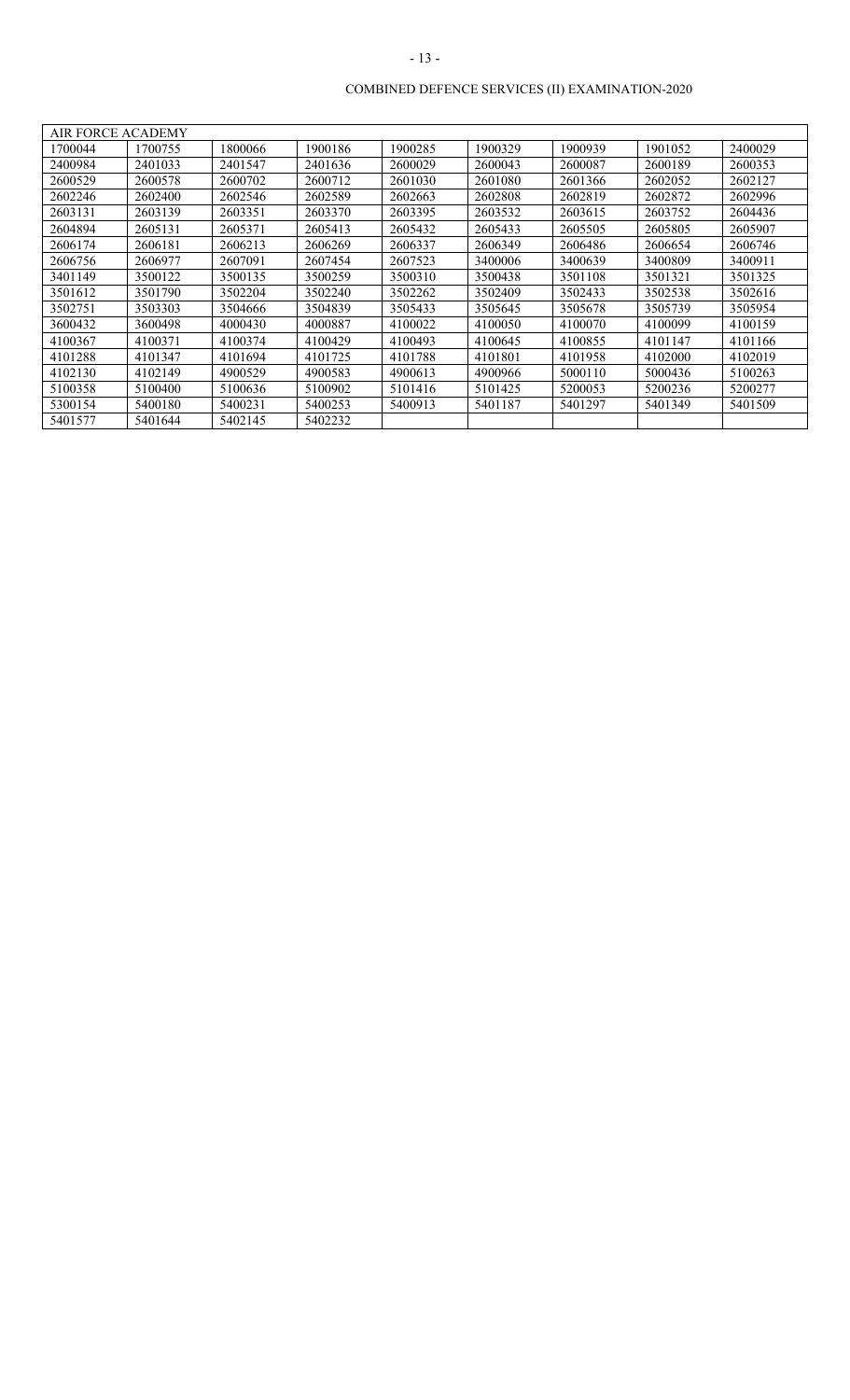|         | OFFICERS TRAINING ACADEMY |         |         |         |         |         |         |         |
|---------|---------------------------|---------|---------|---------|---------|---------|---------|---------|
| 0100026 | 0100079                   | 0100143 | 0100172 | 0100277 | 0100287 | 0100324 | 0100394 | 0100499 |
| 0100736 | 0100781                   | 0100790 | 0100954 | 0101034 | 0101071 | 0101148 | 0101174 | 0101262 |
| 0101290 | 0101321                   | 0101369 | 0101428 | 0101487 | 0101493 | 0101550 | 0101611 | 0101808 |
| 0101822 | 0101823                   | 0101906 | 0102097 | 0102098 | 0102138 | 0102147 | 0102186 | 0102196 |
| 0102227 | 0102228                   | 0102274 | 0102316 | 0102351 | 0102714 | 0102749 | 0102800 | 0102810 |
| 0102904 | 0102935                   | 0102936 | 0103075 | 0103097 | 0103101 | 0103134 | 0103156 | 0103199 |
| 0103319 | 0103363                   | 0103445 | 0103464 | 0103535 | 0103610 | 0103646 | 0103746 | 0103762 |
| 0103819 | 0103846                   | 0103894 | 0104066 | 0104067 | 0104273 | 0104443 | 0104556 | 0104568 |
| 0200025 | 0200124                   | 0200167 | 0200245 | 0200299 | 0200303 | 0200304 | 0200307 | 0200432 |
| 0200453 | 0200468                   | 0200721 | 0200741 | 0200821 | 0200848 | 0200855 | 0200864 | 0200870 |
| 0200923 | 0200957                   | 0200983 | 0201025 | 0201125 | 0201148 | 0201173 | 0201316 | 0201346 |
| 0201348 | 0201395                   | 0201413 | 0201541 | 0201543 | 0201602 | 0201614 | 0201621 | 0201647 |
| 0201656 | 0201680                   | 0201682 | 0201706 | 0201729 | 0201800 | 0201896 | 0201910 | 0201925 |
| 0201928 | 0201961                   | 0201967 | 0202019 | 0202055 | 0202084 | 0202127 | 0202182 | 0202196 |
| 0202293 | 0202298                   | 0202341 | 0202379 | 0202385 | 0202398 | 0202415 | 0202501 | 0202587 |
| 0202607 | 0202718                   | 0202820 | 0202848 | 0202870 | 0202882 | 0202934 | 0202956 | 0202980 |
| 0202982 | 0202985                   | 0203002 | 0203023 | 0203124 | 0203146 | 0203193 | 0203198 | 0203228 |
| 0203317 | 0203434                   | 0203458 | 0203460 | 0203488 | 0203494 | 0203537 | 0203627 | 0203702 |
| 0203805 | 0203827                   | 0203897 | 0203946 | 0203981 | 0204124 | 0204263 | 0204375 | 0204453 |
| 0204528 | 0204707                   | 0204913 | 0204917 | 0204921 | 0204956 | 0204997 | 0205109 | 0205243 |
| 0205248 | 0205296                   | 0205313 | 0205354 | 0205432 | 0205541 | 0205576 | 0205604 | 0205698 |
| 0205715 | 0205719                   | 0205733 | 0205818 | 0205823 | 0205972 | 0206080 | 0206226 | 0206329 |
| 0206398 | 0206559                   | 0206631 | 0206660 | 0206790 | 0206791 | 0206856 | 0206969 | 0206984 |
| 0207015 | 0207018                   | 0207139 | 0207261 | 0207265 | 0207375 | 0207416 | 0207454 | 0207458 |
| 0207556 | 0207684                   | 0208006 | 0208031 | 0208176 | 0208267 | 0208311 | 0208557 | 0300038 |
| 0300078 | 0300106                   | 0300120 | 0300184 | 0300203 | 0300238 | 0300276 | 0300304 | 0300319 |
| 0300335 | 0300364                   | 0300466 | 0300554 | 0300631 | 0300634 | 0300696 | 0300702 | 0300773 |
| 0300787 | 0300790                   | 0300794 | 0300872 | 0300936 | 0300956 | 0300961 | 0300987 | 0301050 |
| 0301057 | 0301104                   | 0301167 | 0301173 | 0301247 | 0301285 | 0301358 | 0301369 | 0301371 |
| 0301523 | 0301546                   | 0301593 | 0301615 | 0301647 | 0301724 | 0301731 | 0301745 | 0301868 |
| 0301897 | 0301905                   | 0301910 | 0302136 | 0302195 | 0302198 | 0302240 | 0302259 | 0302322 |
| 0302336 | 0302354                   | 0302368 | 0302386 | 0302391 | 0302435 | 0302451 | 0302458 | 0302460 |
| 0302476 | 0302542                   | 0302591 | 0302625 | 0302723 | 0302724 | 0302729 | 0302752 | 0302784 |
| 0302828 | 0302869                   | 0302956 | 0303000 | 0303008 | 0303013 | 0303085 | 0303151 | 0303176 |
| 0303213 | 0303306                   | 0303449 | 0303483 | 0303626 | 0303680 | 0303708 | 0303731 | 0303744 |
| 0303918 | 0304039                   | 0304041 | 0304144 | 0304188 | 0304189 | 0304264 | 0304292 | 0304334 |
| 0304368 | 0304447                   | 0304520 | 0304531 | 0304534 | 0304588 | 0304589 | 0304621 | 0304658 |
| 0304721 | 0304758                   | 0304775 | 0304816 | 0304824 | 0304826 | 0304830 | 0304872 | 0304895 |
| 0304901 | 0304926                   | 0304927 | 0304989 | 0305114 | 0305155 | 0305159 | 0305191 | 0305231 |
| 0305301 | 0305334                   | 0305369 | 0305489 | 0305491 | 0305576 | 0305697 | 0305737 | 0305800 |
| 0400030 | 0400044                   | 0400060 | 0400063 | 0400180 | 0400212 | 0400258 | 0400267 | 0400324 |
| 0400393 | 0400428                   | 0400441 | 0400446 | 0400448 | 0400501 | 0400503 | 0400530 | 0400581 |
| 0400587 | 0400603                   | 0400815 | 0400816 | 0400833 | 0400836 | 0400879 | 0401027 | 0401041 |
| 0401149 | 0401186                   | 0401249 | 0401293 | 0401299 | 0401306 | 0401399 | 0401401 | 0401412 |
| 0401431 | 0401433                   | 0401481 | 0401500 | 0401589 | 0401662 | 0401663 | 0401738 | 0401759 |
| 0401766 | 0401780                   | 0401788 | 0401829 | 0401903 | 0401918 | 0401948 | 0401999 | 0402030 |
| 0402037 | 0402062                   | 0402080 | 0402094 | 0402131 | 0402140 | 0402190 | 0402209 | 0402228 |
| 0402318 | 0402365                   | 0402398 | 0402410 | 0402413 | 0402488 | 0402492 | 0402518 | 0402560 |
| 0402561 | 0402578                   | 0402673 | 0402693 | 0402707 | 0402754 | 0402823 | 0402833 | 0402860 |
| 0402867 | 0402876                   | 0402881 | 0402894 | 0402898 | 0402921 | 0402928 | 0402944 | 0402988 |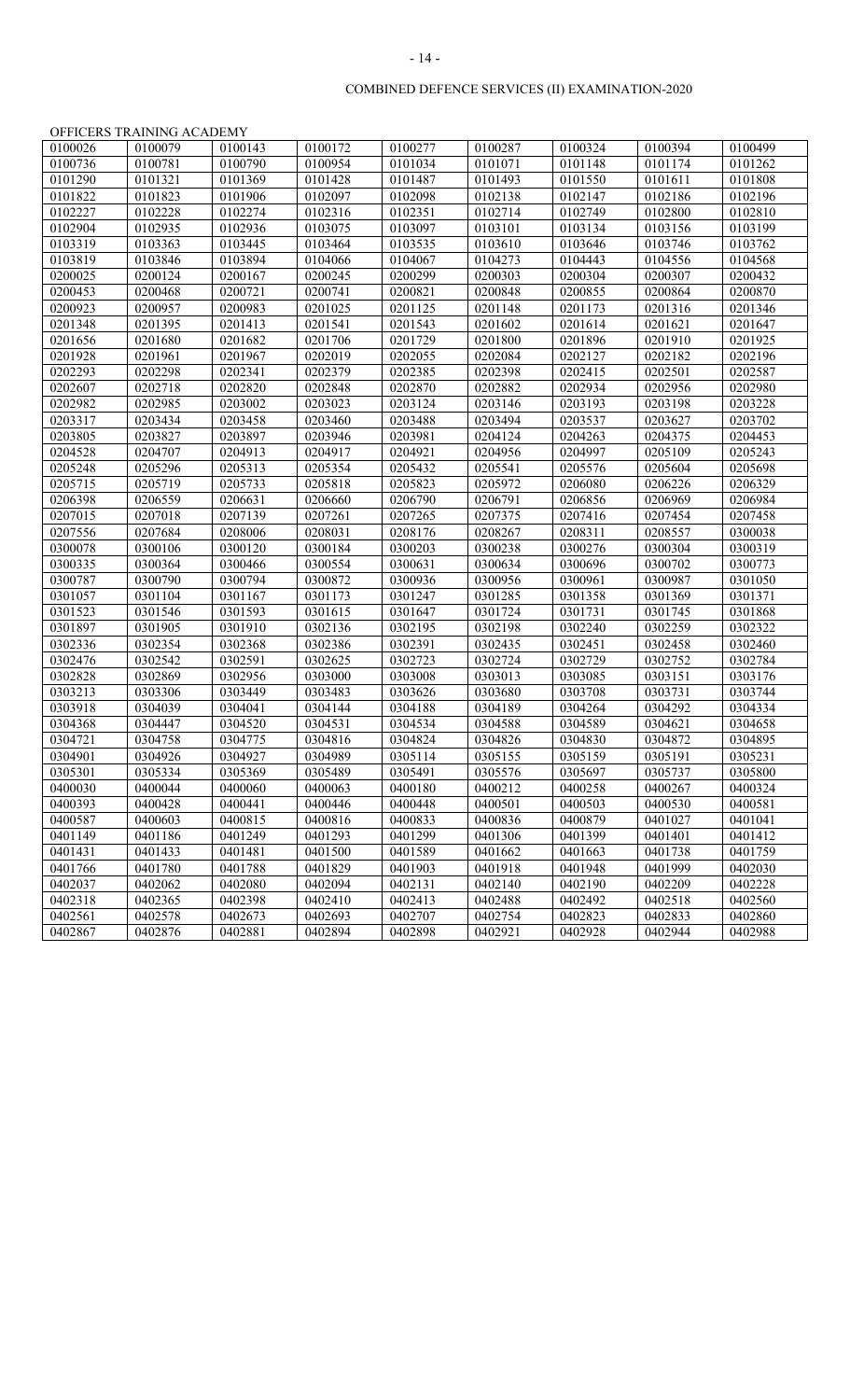|         | OFFICERS TRAINING ACADEMY |         |         |         |         |         |         |         |
|---------|---------------------------|---------|---------|---------|---------|---------|---------|---------|
| 0403022 | 0403080                   | 0403133 | 0403159 | 0403187 | 0403194 | 0403201 | 0403224 | 0403255 |
| 0403385 | 0403450                   | 0403464 | 0403516 | 0403661 | 0403710 | 0403714 | 0403729 | 0403733 |
| 0403776 | 0403785                   | 0403786 | 0403813 | 0403923 | 0403985 | 0404007 | 0404104 | 0404197 |
| 0404241 | 0404289                   | 0404343 | 0404365 | 0404383 | 0404434 | 0404529 | 0404536 | 0404588 |
| 0404627 | 0404711                   | 0404736 | 0404797 | 0404812 | 0404834 | 0404855 | 0404918 | 0405048 |
| 0405105 | 0405122                   | 0405226 | 0405231 | 0405396 | 0405402 | 0405430 | 0405446 | 0405539 |
| 0405590 | 0405730                   | 0405747 | 0405816 | 0405818 | 0405893 | 0405916 | 0405984 | 0405988 |
| 0406047 | 0406076                   | 0406094 | 0406174 | 0406203 | 0406211 | 0406262 | 0406510 | 0406567 |
| 0406589 | 0406780                   | 0406815 | 0406864 | 0406869 | 0406890 | 0406920 | 0406944 | 0406949 |
| 0407051 | 0407084                   | 0407111 | 0407204 | 0407219 | 0407236 | 0407256 | 0407287 | 0407319 |
| 0407332 | 0407498                   | 0407511 | 0407528 | 0407669 | 0407688 | 0407720 | 0407795 | 0407806 |
| 0407828 | 0407835                   | 0407879 | 0407937 | 0407942 | 0408094 | 0408144 | 0408211 | 0408279 |
| 0408344 | 0408473                   | 0408502 | 0408513 | 0408540 | 0408639 | 0408696 | 0408746 | 0408857 |
| 0408878 | 0408935                   | 0408969 | 0408970 | 0409025 | 0409068 | 0409081 | 0409098 | 0409133 |
| 0409176 | 0409287                   | 0409337 | 0409367 | 0409409 | 0409472 | 0500030 | 0500034 | 0500070 |
| 0500118 | 0500178                   | 0500188 | 0500203 | 0500291 | 0500297 | 0500348 | 0500355 | 0500432 |
| 0500506 | 0500519                   | 0500522 | 0500542 | 0500560 | 0500669 | 0500778 | 0500842 | 0500869 |
| 0500890 | 0500922                   | 0500925 | 0500933 | 0500936 | 0500939 | 0500942 | 0500960 | 0500966 |
| 0501002 | 0501058                   | 0501087 | 0501189 | 0501193 | 0501202 | 0501203 | 0501226 | 0501240 |
| 0501245 | 0501266                   | 0501268 | 0501280 | 0501309 | 0501342 | 0501347 | 0501487 | 0501489 |
| 0501502 | 0501526                   | 0501601 | 0501680 | 0501743 | 0501758 | 0501770 | 0501871 | 0501904 |
| 0501912 | 0501925                   | 0501990 | 0502009 | 0502047 | 0502056 | 0502074 | 0502100 | 0502152 |
| 0502155 | 0502190                   | 0502194 | 0502229 | 0502256 | 0502264 | 0502310 | 0502339 | 0502351 |
| 0502405 | 0502435                   | 0502569 | 0502653 | 0502655 | 0502665 | 0502686 | 0502710 | 0502719 |
| 0502726 | 0502734                   | 0502764 | 0502800 | 0502891 | 0502894 | 0502914 | 0502938 | 0502990 |
| 0503002 | 0503100                   | 0503104 | 0503134 | 0503390 | 0503398 | 0503527 | 0503550 | 0503555 |
| 0503628 | 0503632                   | 0503683 | 0503749 | 0503766 | 0503827 | 0503898 | 0503913 | 0503942 |
| 0503946 | 0504003                   | 0504027 | 0504035 | 0504036 | 0504039 | 0504049 | 0504089 | 0504137 |
| 0504158 | 0504226                   | 0504242 | 0504272 | 0504278 | 0504330 | 0504381 | 0504385 | 0504415 |
| 0504428 | 0504433                   | 0504555 | 0504594 | 0504620 | 0504650 | 0504754 | 0504761 | 0504782 |
| 0504819 | 0504824                   | 0504850 | 0504897 | 0504917 | 0504973 | 0505019 | 0505029 | 0505050 |
| 0505139 | 0505142                   | 0505162 | 0505212 | 0505263 | 0505267 | 0505327 | 0505385 | 0505391 |
| 0505465 | 0505494                   | 0505500 | 0505511 | 0505528 | 0505599 | 0505604 | 0505647 | 0505649 |
| 0505678 | 0505793                   | 0505794 | 0505820 | 0505832 | 0505840 | 0505893 | 0505899 | 0505908 |
| 0505928 | 0506019                   | 0506022 | 0506068 | 0506179 | 0506186 | 0506237 | 0506319 | 0506379 |
| 0506415 | 0506485                   | 0506507 | 0506523 | 0506535 | 0506540 | 0506571 | 0506672 | 0506756 |
| 0506779 | 0506788                   | 0506817 | 0506835 | 0506882 | 0506920 | 0506935 | 0506980 | 0507017 |
| 0507083 | 0507109                   | 0507131 | 0507133 | 0507163 | 0507174 | 0507205 | 0507320 | 0507373 |
| 0507393 | 0507409                   | 0507434 | 0507470 | 0507496 | 0507528 | 0507549 | 0507594 | 0507675 |
| 0507758 | 0507774                   | 0507776 | 0507793 | 0507802 | 0507825 | 0507849 | 0507899 | 0507932 |
| 0507977 | 0508072                   | 0508128 | 0508196 | 0508200 | 0508205 | 0508266 | 0508298 | 0508318 |
| 0508354 | 0508388                   | 0508487 | 0508522 | 0508565 | 0508659 | 0508709 | 0508733 | 0508756 |
| 0508774 | 0508784                   | 0508788 | 0508837 | 0508952 | 0508994 | 0509013 | 0509164 | 0509189 |
| 0509198 | 0509204                   | 0509222 | 0509261 | 0509345 | 0509370 | 0509372 | 0509379 | 0509408 |
| 0509553 | 0509589                   | 0509606 | 0509743 | 0509798 | 0509846 | 0509977 | 0509979 | 0509994 |
| 0510059 | 0510120                   | 0510147 | 0510149 | 0510210 | 0510267 | 0510291 | 0510328 | 0510425 |
| 0510484 | 0510530                   | 0510543 | 0510562 | 0510626 | 0510639 | 0510682 | 0510705 | 0510776 |
| 0510935 | 0510988                   | 0511067 | 0511077 | 0511086 | 0511092 | 0511098 | 0511113 | 0511136 |
| 0511137 | 0511140                   | 0511202 | 0511205 | 0511234 | 0511260 | 0511264 | 0511281 | 0511282 |
| 0511305 | 0511386                   | 0511405 | 0511427 | 0511435 | 0511606 | 0511652 | 0511676 | 0511741 |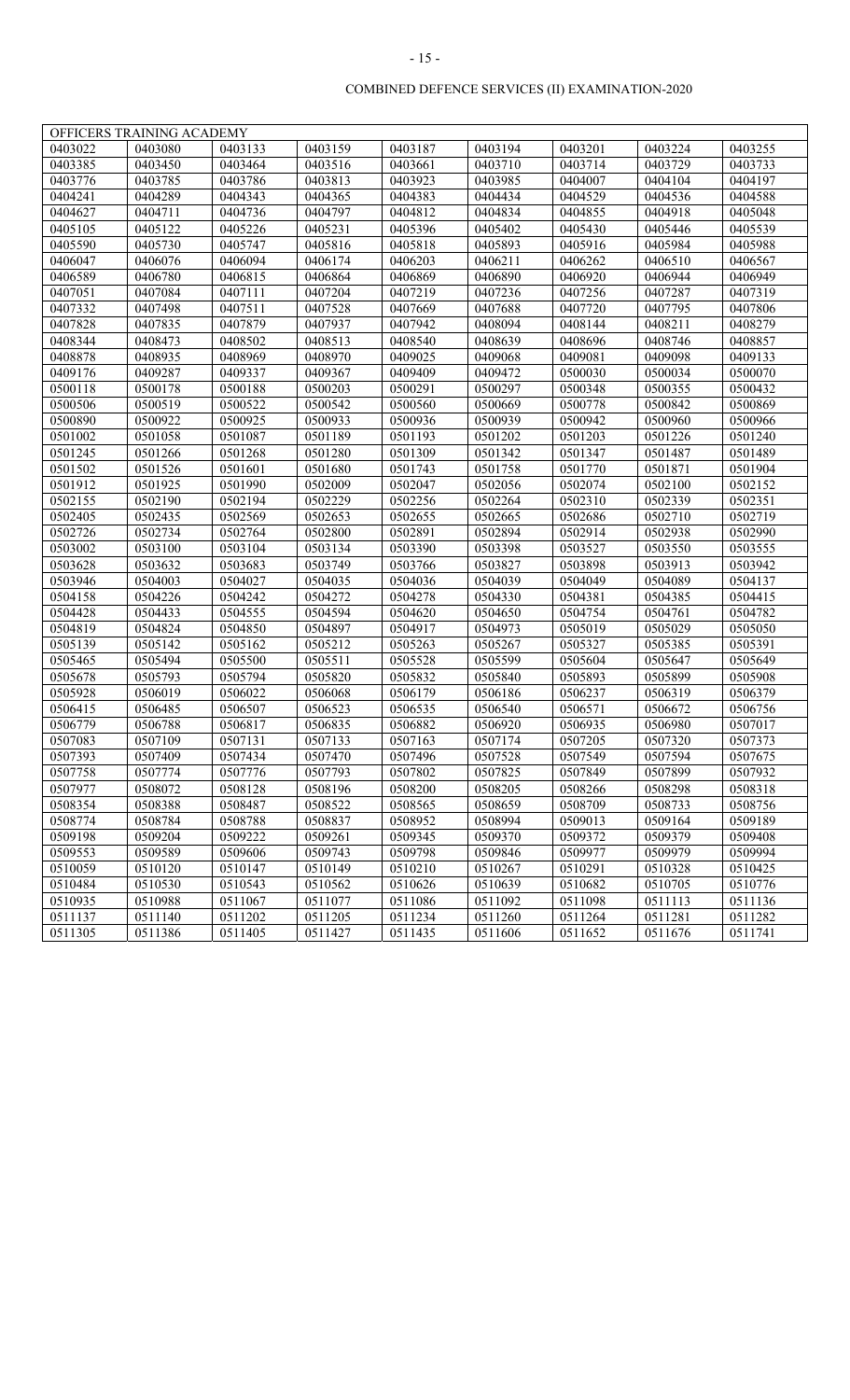|         | OFFICERS TRAINING ACADEMY |         |         |         |         |         |         |         |
|---------|---------------------------|---------|---------|---------|---------|---------|---------|---------|
| 0511742 | 0511778                   | 0511828 | 0511842 | 0511854 | 0512017 | 0512035 | 0512128 | 0512131 |
| 0512170 | 0512241                   | 0512276 | 0512350 | 0512438 | 0512442 | 0512495 | 0512525 | 0512548 |
| 0512616 | 0512630                   | 0512684 | 0512772 | 0512773 | 0512802 | 0512809 | 0512822 | 0512845 |
| 0512856 | 0512858                   | 0512962 | 0513025 | 0513042 | 0513092 | 0513135 | 0513137 | 0513175 |
| 0513192 | 0513211                   | 0513350 | 0513433 | 0513457 | 0513497 | 0513536 | 0513575 | 0513584 |
| 0513593 | 0513609                   | 0513632 | 0513659 | 0513701 | 0513706 | 0513748 | 0513797 | 0513886 |
| 0513939 | 0513943                   | 0513959 | 0514107 | 0514152 | 0514215 | 0514291 | 0514335 | 0514357 |
| 0514362 | 0514372                   | 0514389 | 0514405 | 0514425 | 0514463 | 0514467 | 0514485 | 0514588 |
| 0514684 | 0514702                   | 0514795 | 0514847 | 0514859 | 0514862 | 0514868 | 0600081 | 0600214 |
| 0600397 | 0600440                   | 0600473 | 0600570 | 0600576 | 0600639 | 0600851 | 0600885 | 0600989 |
| 0601079 | 0601252                   | 0601417 | 0601432 | 0601464 | 0601478 | 0601580 | 0601663 | 0601717 |
| 0601799 | 0601915                   | 0601954 | 0601990 | 0602121 | 0602377 | 0602456 | 0602607 | 0602619 |
| 0602668 | 0602736                   | 0602742 | 0602770 | 0602899 | 0602989 | 0603122 | 0603176 | 0603219 |
| 0603252 | 0603329                   | 0603369 | 0603393 | 0603394 | 0603684 | 0603816 | 0603889 | 0603932 |
| 0603997 | 0604055                   | 0604135 | 0604368 | 0604409 | 0604424 | 0604449 | 0604465 | 0604561 |
| 0604592 | 0604605                   | 0604683 | 0604710 | 0604758 | 0604789 | 0604846 | 0604878 | 0604899 |
| 0605011 | 0605110                   | 0605252 | 0605309 | 0605598 | 0605804 | 0605921 | 0606003 | 0606106 |
| 0606144 | 0606163                   | 0606229 | 0606254 | 0606270 | 0606290 | 0606310 | 0606333 | 0606403 |
| 0606429 | 0606479                   | 0606504 | 0606531 | 0606567 | 0606577 | 0606598 | 0606686 | 0606775 |
| 0606780 | 0606794                   | 0700068 | 0700153 | 0700435 | 0700437 | 0700489 | 0700545 | 0700759 |
| 0700817 | 0701106                   | 0701139 | 0701145 | 0701271 | 0701333 | 0701425 | 0701466 | 0701553 |
| 0701608 | 0701650                   | 0701702 | 0701724 | 0701786 | 0701789 | 0701823 | 0701950 | 0702123 |
| 0702168 | 0702309                   | 0702374 | 0702390 | 0702444 | 0702513 | 0702676 | 0702942 | 0702959 |
| 0702990 | 0703019                   | 0703122 | 0703262 | 0703286 | 0703287 | 0703317 | 0703453 | 0703487 |
| 0703693 | 0800013                   | 0800023 | 0800034 | 0800058 | 0800136 | 0800172 | 0800223 | 0800232 |
| 0800233 | 0800234                   | 0800288 | 0800333 | 0800344 | 0800372 | 0800386 | 0800395 | 0800405 |
| 0800489 | 0800510                   | 0800559 | 0800567 | 0800568 | 0800576 | 0800583 | 0800589 | 0800601 |
| 0800665 | 0800666                   | 0800674 | 0800686 | 0800710 | 0800736 | 0800777 | 0800783 | 0800798 |
| 0800823 | 0800847                   | 0800850 | 0800883 | 0800886 | 0800887 | 0800907 | 0800916 | 0800997 |
| 0801010 | 0801025                   | 0801026 | 0801086 | 0801091 | 0801099 | 0801128 | 0801149 | 0801157 |
| 0801167 | 0801183                   | 0801220 | 0801228 | 0801295 | 0801308 | 0801311 | 0801323 | 0801324 |
| 0801358 | 0801371                   | 0801433 | 0801440 | 0801500 | 0801521 | 0801584 | 0801598 | 0801612 |
| 0801617 | 0801670                   | 0801689 | 0801762 | 0801780 | 0801782 | 0801795 | 0801810 | 0801829 |
| 0801848 | 0801890                   | 0801920 | 0801990 | 0802013 | 0802023 | 0802034 | 0802045 | 0802083 |
| 0802115 | 0802162                   | 0802165 | 0802176 | 0802220 | 0802223 | 0802230 | 0802262 | 0802306 |
| 0802368 | 0802375                   | 0802417 | 0802436 | 0802439 | 0802447 | 0802467 | 0802519 | 0802521 |
| 0802556 | 0802570                   | 0802572 | 0802595 | 0802633 | 0802638 | 0802671 | 0802698 | 0802726 |
| 0802758 | 0802765                   | 0802770 | 0802836 | 0802842 | 0802855 | 0802896 | 0802898 | 0802906 |
| 0802925 | 0802943                   | 0802960 | 0803002 | 0803054 | 0803090 | 0803114 | 0803122 | 0803126 |
| 0803138 | 0803151                   | 0803207 | 0803258 | 0803288 | 0803416 | 0803426 | 0803446 | 0803508 |
| 0803551 | 0803556                   | 0803564 | 0803612 | 0803621 | 0803628 | 0803645 | 0803688 | 0803689 |
| 0803714 | 0803729                   | 0803737 | 0803738 | 0803740 | 0803754 | 0803776 | 0803791 | 0803809 |
| 0803824 | 0803840                   | 0803861 | 0803893 | 0803896 | 0803907 | 0803929 | 0803943 | 0803960 |
| 0803961 | 0803968                   | 0803988 | 0803994 | 0804006 | 0804034 | 0804046 | 0804096 | 0804100 |
| 0804124 | 0804145                   | 0804171 | 0804215 | 0804286 | 0804321 | 0804331 | 0804335 | 0804372 |
| 0804391 | 0804432                   | 0804439 | 0804458 | 0804470 | 0804569 | 0804600 | 0804677 | 0804685 |
| 0804755 | 0804782                   | 0804812 | 0804856 | 0804926 | 0804971 | 0805022 | 0805054 | 0805085 |
| 0805103 | 0805195                   | 0805197 | 0805281 | 0805298 | 0805299 | 0805302 | 0805308 | 0805315 |
| 0805339 | 0805373                   | 0805390 | 0805403 | 0805442 | 0805475 | 0805497 | 0805498 | 0805511 |
| 0805530 | 0805540                   | 0805542 | 0805546 | 0805555 | 0805596 | 0805617 | 0805644 | 0805656 |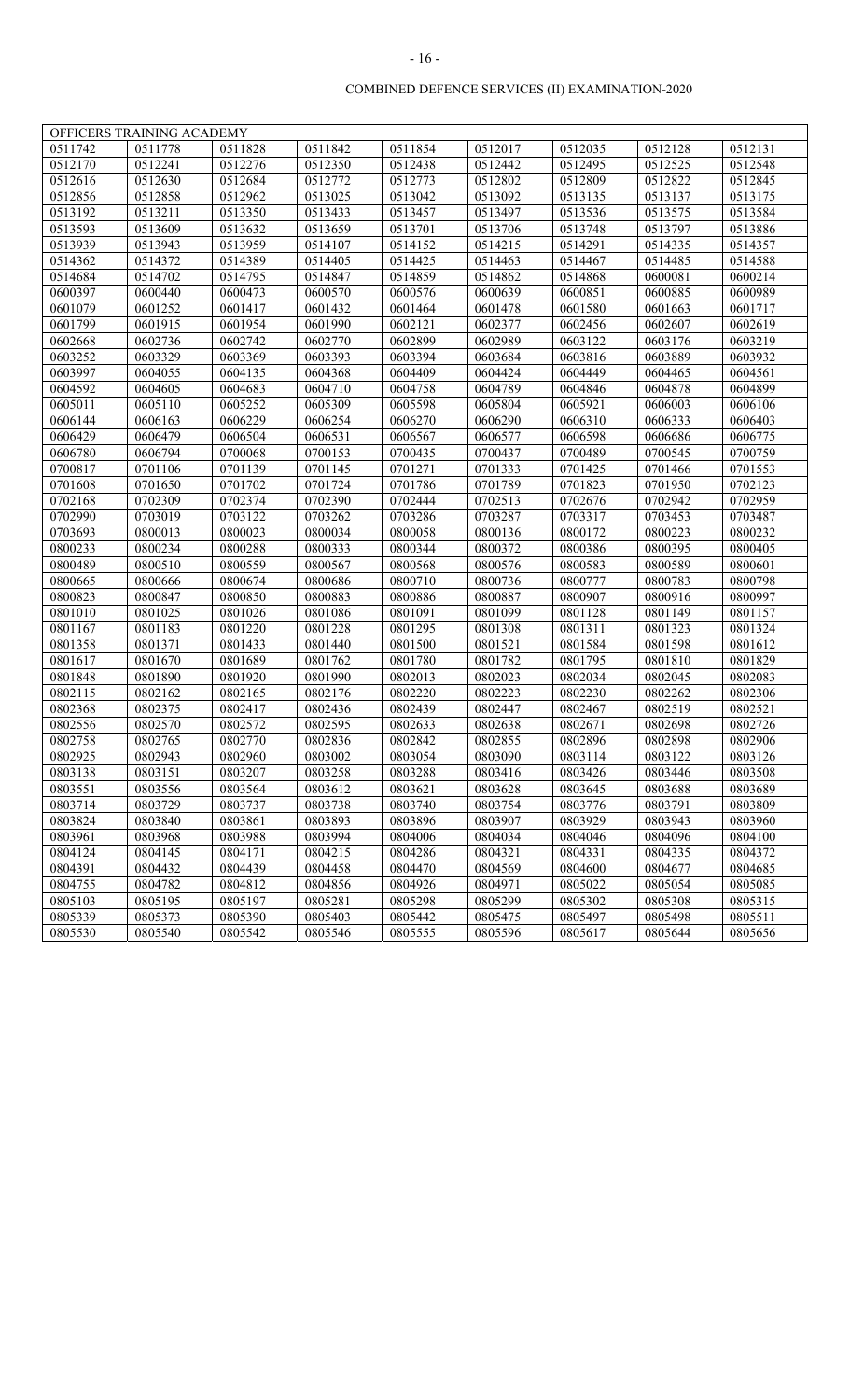|         | OFFICERS TRAINING ACADEMY |         |         |         |         |         |         |         |
|---------|---------------------------|---------|---------|---------|---------|---------|---------|---------|
| 0805657 | 0805665                   | 0805675 | 0805705 | 0805720 | 0805749 | 0805782 | 0805789 | 0805813 |
| 0805847 | 0805926                   | 0805942 | 0805995 | 0806045 | 0806191 | 0806199 | 0806210 | 0806228 |
| 0806233 | 0806251                   | 0806287 | 0806323 | 0806328 | 0806352 | 0806356 | 0806375 | 0806397 |
| 0806405 | 0806426                   | 0806443 | 0806512 | 0806540 | 0806582 | 0806645 | 0806683 | 0806689 |
| 0806701 | 0806766                   | 0806809 | 0806816 | 0806818 | 0806839 | 0806840 | 0806843 | 0806851 |
| 0806854 | 0806864                   | 0806910 | 0806965 | 0806980 | 0806981 | 0807001 | 0807024 | 0807037 |
| 0807066 | 0807112                   | 0807119 | 0807130 | 0807152 | 0807165 | 0807184 | 0807188 | 0807265 |
| 0807281 | 0807334                   | 0807336 | 0807346 | 0807388 | 0807405 | 0807444 | 0807469 | 0807519 |
| 0807567 | 0807573                   | 0807592 | 0807676 | 0807680 | 0807722 | 0807728 | 0807733 | 0807737 |
| 0807743 | 0807761                   | 0807824 | 0807848 | 0807917 | 0807918 | 0807926 | 0807934 | 0807936 |
| 0807955 | 0807987                   | 0808017 | 0808054 | 0808073 | 0808082 | 0808112 | 0808166 | 0808223 |
| 0808255 | 0808258                   | 0808265 | 0808359 | 0808366 | 0808375 | 0808393 | 0808410 | 0808431 |
| 0808439 | 0808457                   | 0808562 | 0808569 | 0808573 | 0808599 | 0808606 | 0808615 | 0808642 |
| 0808671 | 0808675                   | 0808779 | 0808812 | 0808813 | 0808822 | 0808835 | 0808878 | 0808900 |
| 0808934 | 0808994                   | 0809000 | 0809025 | 0809050 | 0809052 | 0809075 | 0809104 | 0809122 |
| 0809205 | 0809240                   | 0809246 | 0809260 | 0809326 | 0809360 | 0809381 | 0809388 | 0809402 |
| 0809407 | 0809413                   | 0809423 | 0809430 | 0809443 | 0809478 | 0809536 | 0809611 | 0809628 |
| 0809648 | 0809681                   | 0809699 | 0809751 | 0809777 | 0809795 | 0809915 | 0809937 | 0809962 |
| 0809983 | 0809989                   | 0810022 | 0810038 | 0810090 | 0810111 | 0810112 | 0810160 | 0810173 |
| 0810176 | 0810222                   | 0810223 | 0810247 | 0810248 | 0810256 | 0810329 | 0810379 | 0810384 |
| 0810436 | 0810492                   | 0810496 | 0810514 | 0810596 | 0810620 | 0810626 | 0810645 | 0810659 |
| 0810665 | 0810667                   | 0810671 | 0810699 | 0810719 | 0810800 | 0810807 | 0810827 | 0810837 |
| 0810854 | 0810863                   | 0810864 | 0810867 | 0810907 | 0810917 | 0810955 | 0811005 | 0811027 |
| 0811044 | 0811048                   | 0811080 | 0811092 | 0811097 | 0811129 | 0811139 | 0811160 | 0811197 |
| 0811218 | 0811226                   | 0811244 | 0811274 | 0811285 | 0811310 | 0811316 | 0811341 | 0811352 |
| 0811359 | 0811389                   | 0811397 | 0811446 | 0811460 | 0811489 | 0811506 | 0811526 | 0811538 |
| 0811551 | 0811558                   | 0811564 | 0811571 | 0811602 | 0811638 | 0811643 | 0811645 | 0811648 |
| 0811651 | 0811755                   | 0811788 | 0811827 | 0811833 | 0811837 | 0811838 | 0811854 | 0811873 |
| 0811898 | 0811911                   | 0811922 | 0811927 | 0811945 | 0811982 | 0811983 | 0812009 | 0812027 |
| 0812035 | 0812042                   | 0812064 | 0812075 | 0812088 | 0812098 | 0812193 | 0812205 | 0812207 |
| 0812236 | 0812259                   | 0812260 | 0812281 | 0812358 | 0812387 | 0812400 | 0812427 | 0812434 |
| 0812447 | 0812462                   | 0812472 | 0812516 | 0812517 | 0812530 | 0812611 | 0812663 | 0812666 |
| 0812706 | 0812711                   | 0812752 | 0812813 | 0812836 | 0812842 | 0812866 | 0812867 | 0812875 |
| 0813025 | 0813044                   | 0813076 | 0813129 | 0813144 | 0813155 | 0813185 | 0813200 | 0813220 |
| 0813237 | 0813307                   | 0813317 | 0813329 | 0813333 | 0813340 | 0813346 | 0813359 | 0813412 |
| 0813420 | 0813429                   | 0813433 | 0813445 | 0813447 | 0813473 | 0813517 | 0813608 | 0813610 |
| 0813621 | 0813697                   | 0813703 | 0813732 | 0813733 | 0813737 | 0813809 | 0813826 | 0813839 |
| 0813851 | 0813858                   | 0813862 | 0813863 | 0813872 | 0813896 | 0813913 | 0813931 | 0813939 |
| 0813947 | 0813969                   | 0813980 | 0814004 | 0814060 | 0814066 | 0814073 | 0814076 | 0814149 |
| 0814190 | 0814197                   | 0814241 | 0814243 | 0814257 | 0814282 | 0814283 | 0814297 | 0814302 |
| 0814384 | 0814405                   | 0814437 | 0814457 | 0814491 | 0814550 | 0814555 | 0814598 | 0814628 |
| 0814643 | 0814651                   | 0814697 | 0814702 | 0814719 | 0814755 | 0814821 | 0814836 | 0814841 |
| 0814845 | 0814859                   | 0814885 | 0814886 | 0814905 | 0814927 | 0814933 | 0814938 | 0814983 |
| 0814993 | 0815017                   | 0815051 | 0815083 | 0815134 | 0815148 | 0815163 | 0815204 | 0815272 |
| 0815280 | 0815346                   | 0815376 | 0815396 | 0815400 | 0815424 | 0815429 | 0815442 | 0815517 |
| 0815519 | 0815608                   | 0815657 | 0815712 | 0815716 | 0815761 | 0815800 | 0815801 | 0815828 |
| 0815845 | 0815851                   | 0815857 | 0815925 | 0815939 | 0815940 | 0815959 | 0815990 | 0816023 |
| 0816052 | 0816060                   | 0816087 | 0816093 | 0816102 | 0816103 | 0816110 | 0816251 | 0816276 |
| 0816287 | 0816290                   | 0816365 | 0816383 | 0816434 | 0816435 | 0816471 | 0816508 | 0816509 |
| 0816519 | 0816528                   | 0816567 | 0816606 | 0816628 | 0816648 | 0816665 | 0816692 | 0816695 |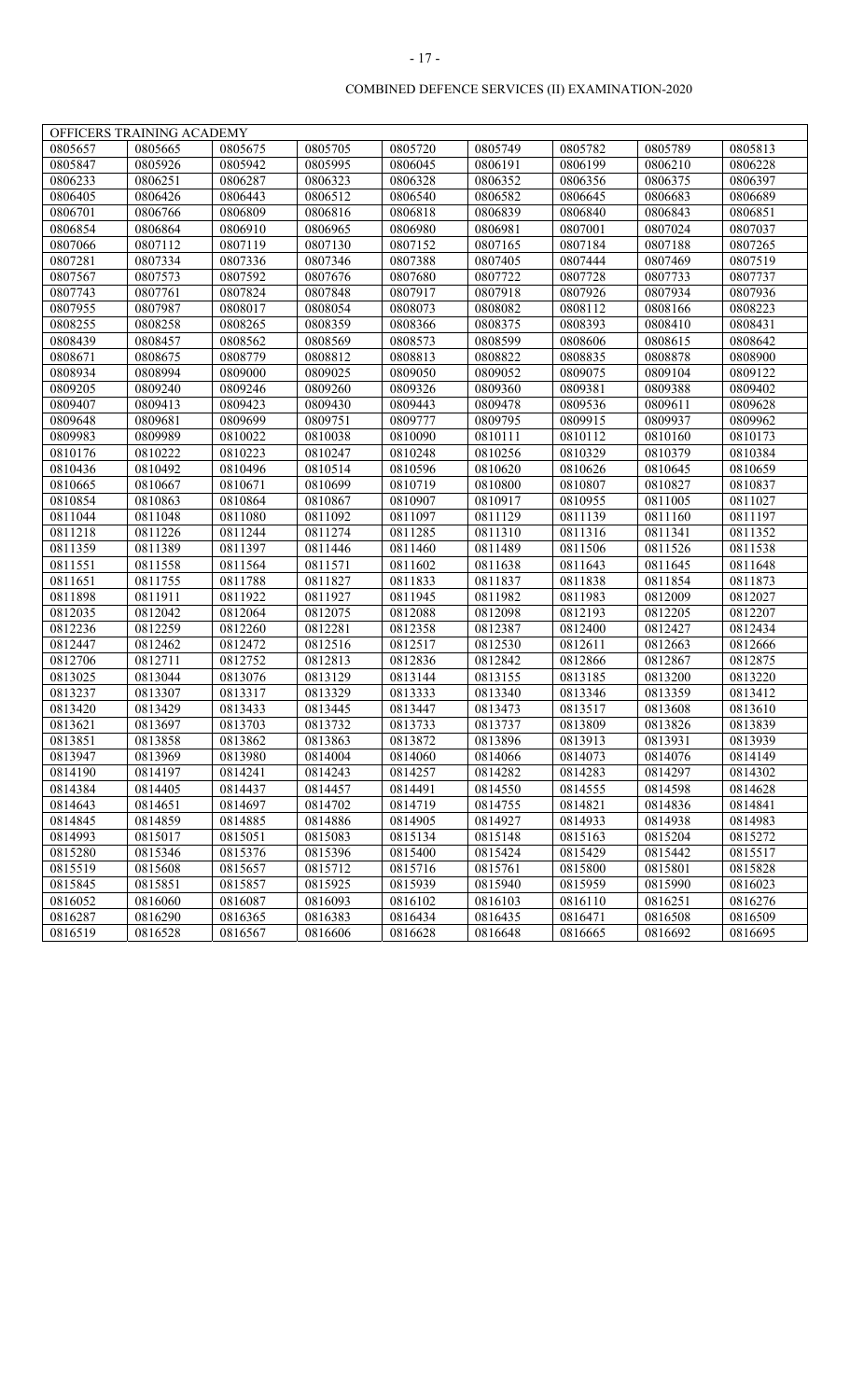|         | OFFICERS TRAINING ACADEMY |         |         |         |         |         |         |         |
|---------|---------------------------|---------|---------|---------|---------|---------|---------|---------|
| 0816722 | 0816772                   | 0816855 | 0816901 | 0816914 | 0816970 | 0816974 | 0816976 | 0817034 |
| 0817059 | 0817081                   | 0817106 | 0817134 | 0817147 | 0817164 | 0817166 | 0817173 | 0817188 |
| 0817192 | 0817223                   | 0817225 | 0817236 | 0817331 | 0817340 | 0817343 | 0817356 | 0817367 |
| 0817382 | 0817383                   | 0817406 | 0817423 | 0817482 | 0817490 | 0817493 | 0817508 | 0817516 |
| 0817518 | 0817525                   | 0817538 | 0817552 | 0817602 | 0817640 | 0817663 | 0817705 | 0817718 |
| 0817751 | 0817779                   | 0817783 | 0817815 | 0817818 | 0817819 | 0817847 | 0817900 | 0817903 |
| 0818008 | 0818092                   | 0818154 | 0818199 | 0818217 | 0818218 | 0818233 | 0818245 | 0818246 |
| 0818262 | 0818335                   | 0818377 | 0818418 | 0818488 | 0818497 | 0818498 | 0818499 | 0818502 |
| 0818558 | 0818562                   | 0818576 | 0818602 | 0818624 | 0818633 | 0818681 | 0818700 | 0818711 |
| 0818724 | 0818733                   | 0818750 | 0818756 | 0818803 | 0818807 | 0818843 | 0818867 | 0818870 |
| 0818893 | 0818899                   | 0818914 | 0818921 | 0818929 | 0819010 | 0819017 | 0819039 | 0819050 |
| 0819057 | 0819176                   | 0819233 | 0819265 | 0819277 | 0819289 | 0819300 | 0819303 | 0819332 |
| 0819354 | 0819435                   | 0819457 | 0819473 | 0819474 | 0819479 | 0819517 | 0819524 | 0819536 |
| 0819637 | 0819716                   | 0819741 | 0819761 | 0819780 | 0819836 | 0819848 | 0819917 | 0819929 |
| 0819950 | 0819959                   | 0820020 | 0820021 | 0820022 | 0820028 | 0820030 | 0820031 | 0820054 |
| 0820072 | 0820082                   | 0820128 | 0820171 | 0820175 | 0820182 | 0820187 | 0820202 | 0820207 |
| 0820215 | 0820225                   | 0820233 | 0820240 | 0820264 | 0820271 | 0820339 | 0820382 | 0820390 |
| 0820394 | 0820427                   | 0820443 | 0820449 | 0820479 | 0820546 | 0820566 | 0820584 | 0820605 |
| 0820645 | 0820675                   | 0820676 | 0820694 | 0820709 | 0820742 | 0820769 | 0820780 | 0820783 |
| 0820825 | 0820866                   | 0820867 | 0820879 | 0820898 | 0820944 | 0820953 | 0820997 | 0821029 |
| 0821063 | 0821099                   | 0821126 | 0821144 | 0821172 | 0821201 | 0821230 | 0821247 | 0821274 |
| 0821278 | 0821283                   | 0821319 | 0821364 | 0821430 | 0821434 | 0821440 | 0821445 | 0821472 |
| 0821481 | 0821494                   | 0821507 | 0821510 | 0821520 | 0821521 | 0821564 | 0821580 | 0821587 |
| 0821588 | 0821590                   | 0821613 | 0821642 | 0821646 | 0821651 | 0821675 | 0821680 | 0821681 |
| 0821755 | 0821788                   | 0821806 | 0821834 | 0821873 | 0821897 | 0821929 | 0821940 | 0821996 |
| 0822021 | 0822038                   | 0822040 | 0822043 | 0822050 | 0822066 | 0822079 | 0822086 | 0822127 |
| 0822223 | 0822293                   | 0822348 | 0822381 | 0822399 | 0822409 | 0822462 | 0822465 | 0822477 |
| 0822483 | 0822513                   | 0822525 | 0822562 | 0822604 | 0822613 | 0822633 | 0822704 | 0822738 |
| 0822752 | 0822760                   | 0822809 | 0822818 | 0822853 | 0822856 | 0822871 | 0822883 | 0822909 |
| 0822910 | 0822971                   | 0823012 | 0823028 | 0823047 | 0823052 | 0823056 | 0823103 | 0823106 |
| 0823146 | 0823201                   | 0823219 | 0823231 | 0823258 | 0823270 | 0823281 | 0823311 | 0823316 |
| 0823415 | 0823464                   | 0823477 | 0823501 | 0823528 | 0823612 | 0823750 | 0823763 | 0823778 |
| 0823781 | 0823828                   | 0823844 | 0823908 | 0823918 | 0823919 | 0824040 | 0824074 | 0824105 |
| 0824112 | 0824196                   | 0824201 | 0824224 | 0824246 | 0824294 | 0824298 | 0824347 | 0824354 |
| 0824392 | 0824409                   | 0824414 | 0824425 | 0824457 | 0824492 | 0824525 | 0824561 | 0824580 |
| 0824591 | 0824612                   | 0824616 | 0824618 | 0824622 | 0824648 | 0824685 | 0824691 | 0824721 |
| 0824835 | 0824838                   | 0824855 | 0824876 | 0824884 | 0824945 | 0824974 | 0824983 | 0824993 |
| 0825051 | 0825059                   | 0825103 | 0825121 | 0825153 | 0825234 | 0825279 | 0825282 | 0825329 |
| 0825363 | 0825382                   | 0825384 | 0825435 | 0825436 | 0825458 | 0825536 | 0825563 | 0825589 |
| 0825591 | 0825602                   | 0825608 | 0825612 | 0825639 | 0825653 | 0825683 | 0825724 | 0825775 |
| 0825797 | 0825849                   | 0825850 | 0825875 | 0825880 | 0825925 | 0825999 | 0826042 | 0826060 |
| 0826075 | 0826104                   | 0826123 | 0826137 | 0826144 | 0826162 | 0826177 | 0826292 | 0826321 |
| 0826327 | 0826360                   | 0826372 | 0826447 | 0826496 | 0826508 | 0826513 | 0826572 | 0826604 |
| 0826621 | 0826651                   | 0826671 | 0826678 | 0826720 | 0826751 | 0826757 | 0826769 | 0826770 |
| 0826789 | 0826894                   | 0826898 | 0826900 | 0826976 | 0827012 | 0827014 | 0827020 | 0827027 |
| 0827045 | 0827101                   | 0827131 | 0827140 | 0827169 | 0827190 | 0827323 | 0827340 | 0827379 |
| 0827418 | 0827452                   | 0827546 | 0827571 | 0827665 | 0827687 | 0827792 | 0827809 | 0827842 |
| 0827860 | 0827889                   | 0828041 | 0828107 | 0828120 | 0828182 | 0828258 | 0828271 | 0828296 |
| 0828318 | 0828357                   | 0828402 | 0828412 | 0828463 | 0828480 | 0828509 | 0828670 | 0828702 |
| 0828717 | 0828727                   | 0828776 | 0828895 | 0828920 | 0828995 | 0828998 | 0829024 | 0829042 |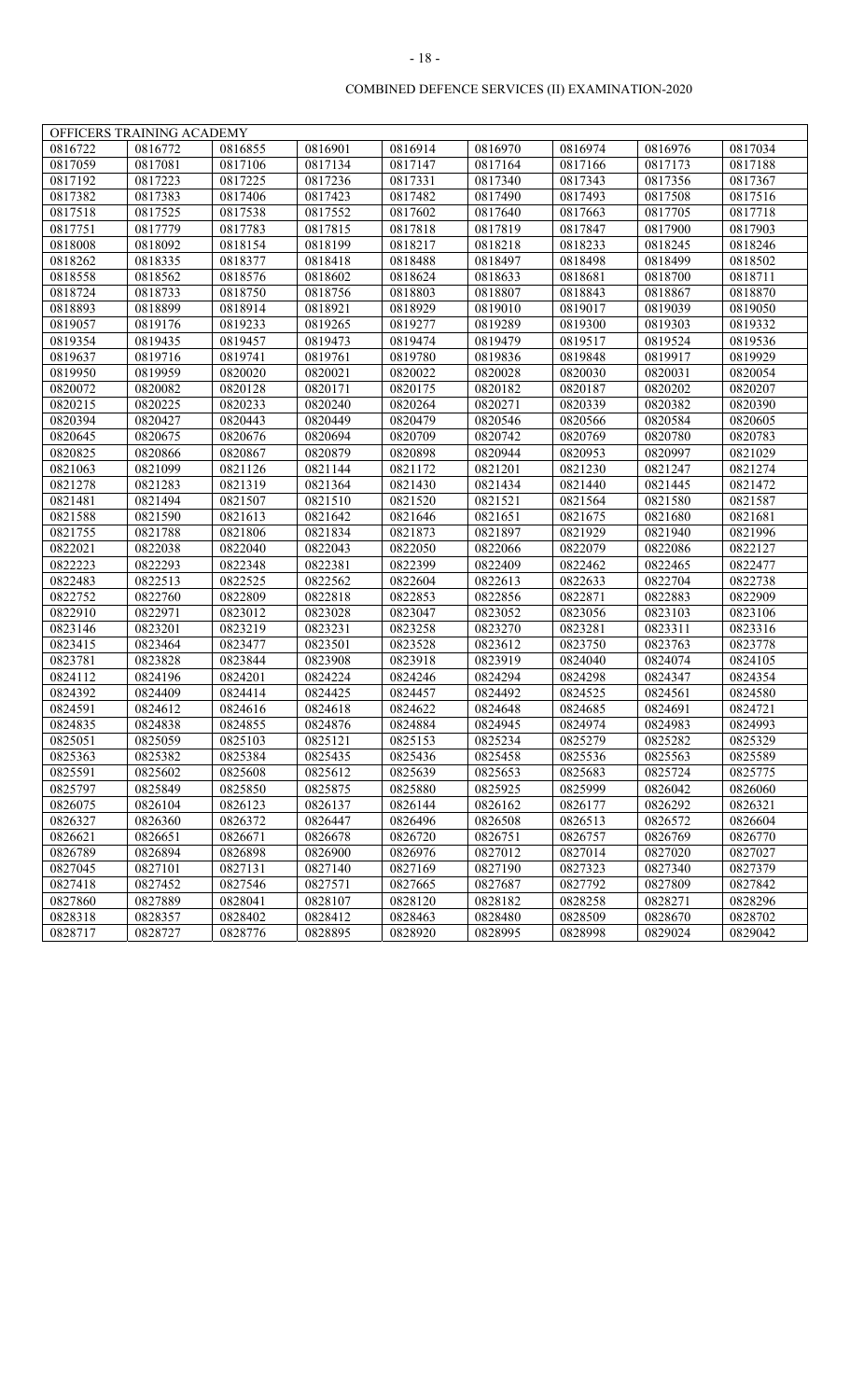| 0829236<br>0829288<br>0829085<br>0829090<br>0829199<br>0829266<br>0829286<br>0829336<br>0829347<br>0829379<br>0829392<br>0829413<br>0829420<br>0829429<br>0829435<br>0829486<br>0829518<br>0829574<br>0829626<br>0829639<br>0829707<br>0829717<br>0829725<br>0829765<br>0829800<br>0829801<br>0829842<br>0829853<br>0829878<br>0830049<br>0829872<br>0829916<br>0829924<br>0830016<br>0830076<br>0830100 |  |
|----------------------------------------------------------------------------------------------------------------------------------------------------------------------------------------------------------------------------------------------------------------------------------------------------------------------------------------------------------------------------------------------------------|--|
|                                                                                                                                                                                                                                                                                                                                                                                                          |  |
|                                                                                                                                                                                                                                                                                                                                                                                                          |  |
|                                                                                                                                                                                                                                                                                                                                                                                                          |  |
|                                                                                                                                                                                                                                                                                                                                                                                                          |  |
| 0830130<br>0830179<br>0830186<br>0830189<br>0830209<br>0830239<br>0830265<br>0830171<br>0830241                                                                                                                                                                                                                                                                                                          |  |
| 0830281<br>0830297<br>0830358<br>0830398<br>0830412<br>0830510<br>0830294<br>0830572<br>0830608                                                                                                                                                                                                                                                                                                          |  |
| 0830684<br>0830833<br>0830625<br>0830639<br>0830644<br>0830728<br>0830735<br>0830757<br>0830797                                                                                                                                                                                                                                                                                                          |  |
| 0830841<br>0830876<br>0830895<br>0830930<br>0830966<br>0830987<br>0830857<br>0830865<br>0830968                                                                                                                                                                                                                                                                                                          |  |
| 0831219<br>0831236<br>0831245<br>0830996<br>0831117<br>0831159<br>0831161<br>0831262<br>0831287                                                                                                                                                                                                                                                                                                          |  |
| 0831295<br>0831315<br>0831333<br>0831357<br>0831421<br>0831457<br>0831512<br>0831616<br>0831631                                                                                                                                                                                                                                                                                                          |  |
| 0831688<br>0831696<br>0831715<br>0831819<br>0831851<br>0831978<br>0831994<br>0831998<br>0832018                                                                                                                                                                                                                                                                                                          |  |
| 0832076<br>0832080<br>0832103<br>0832157<br>0832242<br>0832040<br>0832042<br>0832048<br>0832164                                                                                                                                                                                                                                                                                                          |  |
| 0832570<br>0832337<br>0832365<br>0832456<br>0832474<br>0832657<br>0832729<br>0832787<br>0832872                                                                                                                                                                                                                                                                                                          |  |
| 0832895<br>0832897<br>0832944<br>0832970<br>0833046<br>0833065<br>0833220<br>0833053<br>0833166                                                                                                                                                                                                                                                                                                          |  |
| 0833259<br>0833328<br>0833354<br>0833406<br>0833411<br>0833435<br>0833436<br>0833438<br>0833504                                                                                                                                                                                                                                                                                                          |  |
| 0833818<br>0833877<br>0833886<br>0833586<br>0833675<br>0833756<br>0833854<br>0833909<br>0833953                                                                                                                                                                                                                                                                                                          |  |
| 0833971<br>0833992<br>0834011<br>0834048<br>0834114<br>0834158<br>0834018<br>0834024<br>0834133                                                                                                                                                                                                                                                                                                          |  |
| 0834196<br>0834382<br>0834391<br>0834440<br>0834458<br>0834541<br>0834346<br>0834398<br>0834469                                                                                                                                                                                                                                                                                                          |  |
| 0834723<br>0834772<br>0834803<br>0834825<br>0834831<br>0834873<br>0834567<br>0834578<br>0834868                                                                                                                                                                                                                                                                                                          |  |
| 0834991<br>0835018<br>0835057<br>0835104<br>0834935<br>0834965<br>0834986<br>0835027<br>0835090                                                                                                                                                                                                                                                                                                          |  |
| 0835125<br>0835129<br>0835140<br>0835149<br>0835151<br>0835184<br>0835191<br>0835211<br>0835216                                                                                                                                                                                                                                                                                                          |  |
| 0835217<br>0835241<br>0835334<br>0835373<br>0835360<br>0835411<br>0835471<br>0835475<br>0835500                                                                                                                                                                                                                                                                                                          |  |
| 0835593<br>0835521<br>0835540<br>0835591<br>0835596<br>0835606<br>0835625<br>0835632<br>0835662                                                                                                                                                                                                                                                                                                          |  |
| 0835703<br>0835706<br>0835712<br>0835725<br>0835735<br>0835786<br>0835787<br>0835891<br>0835908                                                                                                                                                                                                                                                                                                          |  |
| 0836014<br>0836054<br>0835914<br>0835960<br>0835967<br>0836065<br>0836088<br>0836105<br>0836156                                                                                                                                                                                                                                                                                                          |  |
| 0836279<br>0836408<br>0836253<br>0836272<br>0836464<br>0836480<br>0836623<br>0836638<br>0836640                                                                                                                                                                                                                                                                                                          |  |
| 0836846<br>0836854<br>0836908<br>0836964<br>0836714<br>0836821<br>0836830<br>0836995<br>0837018                                                                                                                                                                                                                                                                                                          |  |
| 0837052<br>0837107<br>0837115<br>0837122<br>0837139<br>0837175<br>0837232<br>0837291<br>0837258                                                                                                                                                                                                                                                                                                          |  |
| 0837306<br>0837333<br>0837335<br>0837395<br>0837422<br>0837427<br>0837446<br>0837457<br>0837474                                                                                                                                                                                                                                                                                                          |  |
| 0837553<br>0837570<br>0837478<br>0837486<br>0837493<br>0837507<br>0837577<br>0837588<br>0837597                                                                                                                                                                                                                                                                                                          |  |
| 0837613<br>0837657<br>0837671<br>0837685<br>0837700<br>0837621<br>0837719<br>0837770<br>0837780                                                                                                                                                                                                                                                                                                          |  |
| 0837811<br>0837998<br>0838092<br>0837818<br>0837895<br>0837915<br>0838001<br>0838042<br>0838049                                                                                                                                                                                                                                                                                                          |  |
| 0838097<br>0838123<br>0838133<br>0838134<br>0838144<br>0838207<br>0838208<br>0838281<br>0838106                                                                                                                                                                                                                                                                                                          |  |
| 0838493<br>0838569<br>0838594<br>0838323<br>0838401<br>0838429<br>0838614<br>0838642<br>0838694                                                                                                                                                                                                                                                                                                          |  |
| 0838734<br>0838761<br>0838798<br>0838830<br>0838840<br>0838843<br>0838865<br>0838876<br>0838897                                                                                                                                                                                                                                                                                                          |  |
| 0838903<br>0838921<br>0838960<br>0839013<br>0839020<br>0839084<br>0839125<br>0839175<br>0839178                                                                                                                                                                                                                                                                                                          |  |
| 0839353<br>0839223<br>0839237<br>0839255<br>0839392<br>0839410<br>0839478<br>0839488<br>0839492                                                                                                                                                                                                                                                                                                          |  |
| 0839510<br>0839513<br>0839581<br>0839684<br>0839701<br>0839747<br>0839783<br>0839866<br>0839876                                                                                                                                                                                                                                                                                                          |  |
| 0839883<br>0839947<br>0840095<br>0840138<br>0840186<br>0840197<br>0840249<br>0840317<br>0840363                                                                                                                                                                                                                                                                                                          |  |
| 0840387<br>0840426<br>0840437<br>0840499<br>0840561<br>0840589<br>0840623<br>0840642<br>0840696                                                                                                                                                                                                                                                                                                          |  |
| 0840744<br>0840700<br>0840740<br>0840766<br>0840894<br>0840903<br>0840966<br>0840981<br>0841011                                                                                                                                                                                                                                                                                                          |  |
| 0841027<br>0841062<br>0841106<br>0841133<br>0841275<br>0841346<br>0841441<br>0841465<br>0841055                                                                                                                                                                                                                                                                                                          |  |
| 0841467<br>0841484<br>0841505<br>0841512<br>0841630<br>0841636<br>0841667<br>0841691<br>0841717                                                                                                                                                                                                                                                                                                          |  |
| 0841741<br>0841821<br>0841927<br>0842008<br>0841749<br>0841813<br>0841838<br>0841937<br>0841961                                                                                                                                                                                                                                                                                                          |  |
| 0842072<br>0842117<br>0842194<br>0842202<br>0842234<br>0842326<br>0842345<br>0842381<br>0842088                                                                                                                                                                                                                                                                                                          |  |
| 0842421<br>0842487<br>0842553<br>0842575<br>0842578<br>0842594<br>0842617<br>0842642<br>0842662                                                                                                                                                                                                                                                                                                          |  |
| 0842663<br>0842670<br>0842681<br>0842687<br>0842696<br>0842786<br>0842814<br>0842816<br>0842838                                                                                                                                                                                                                                                                                                          |  |
| 0842840<br>0842895<br>0842898<br>0842936<br>0842943<br>0843035<br>0843089<br>0843110<br>0843053                                                                                                                                                                                                                                                                                                          |  |
| 0843191<br>0843122<br>0843133<br>0843140<br>0843214<br>0843277<br>0843278<br>0843309<br>0843348                                                                                                                                                                                                                                                                                                          |  |
| 0843352<br>0843360<br>0843368<br>0843384<br>0843434<br>0843435<br>0843536<br>0843615<br>0843600                                                                                                                                                                                                                                                                                                          |  |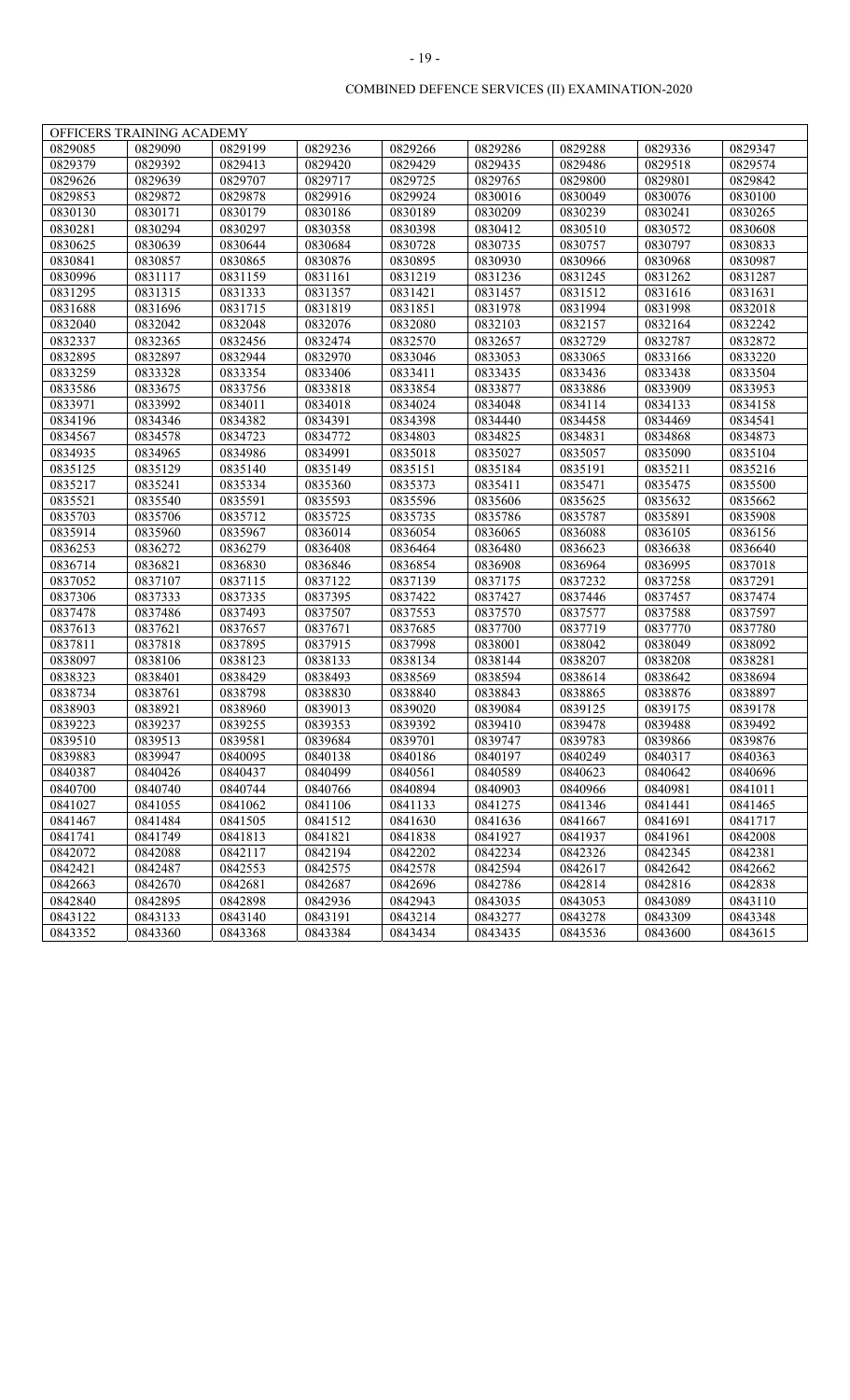|         | OFFICERS TRAINING ACADEMY |         |         |         |         |         |         |         |
|---------|---------------------------|---------|---------|---------|---------|---------|---------|---------|
| 0843644 | 0843664                   | 0843670 | 0843770 | 0843792 | 0843813 | 0843849 | 0843933 | 0843964 |
| 0843968 | 0844008                   | 0844026 | 0844029 | 0844069 | 0844075 | 0844093 | 0844166 | 0844170 |
| 0844174 | 0844251                   | 0844267 | 0844288 | 0844319 | 0844355 | 0844364 | 0844422 | 0844449 |
| 0844474 | 0844485                   | 0844495 | 0844506 | 0844552 | 0844556 | 0844560 | 0844567 | 0844578 |
| 0844581 | 0844663                   | 0844755 | 0844765 | 0844774 | 0844776 | 0844781 | 0844866 | 0844909 |
| 0844923 | 0844928                   | 0844968 | 0844977 | 0844991 | 0845016 | 0845040 | 0845062 | 0845105 |
| 0845119 | 0845155                   | 0845164 | 0845194 | 0845217 | 0845224 | 0845300 | 0845304 | 0845332 |
| 0845359 | 0845409                   | 0845426 | 0845442 | 0845529 | 0845538 | 0845545 | 0845561 | 0845643 |
| 0845678 | 0845704                   | 0845713 | 0845771 | 0845794 | 0845805 | 0845833 | 0845859 | 0845878 |
| 0845889 | 0845909                   | 0845942 | 0845949 | 0846043 | 0846057 | 0846065 | 0846069 | 0846071 |
| 0846101 | 0846104                   | 0846118 | 0846161 | 0846218 | 0846233 | 0846239 | 0846245 | 0846314 |
| 0846342 | 0846354                   | 0846373 | 0846389 | 0846406 | 0846486 | 0846534 | 0846566 | 0846568 |
| 0846642 | 0846647                   | 0846730 | 0846740 | 0846787 | 0846855 | 0846878 | 0846903 | 0846943 |
| 0846946 | 0846976                   | 0847041 | 0847119 | 0847125 | 0847153 | 0847162 | 0847179 | 0847190 |
| 0847212 | 0847228                   | 0847239 | 0847240 | 0847261 | 0847290 | 0847301 | 0847315 | 0847332 |
| 0847347 | 0847354                   | 0847472 | 0847475 | 0847509 | 0847523 | 0847558 | 0847568 | 0847599 |
| 0847615 | 0847616                   | 0847663 | 0847731 | 0847741 | 0847764 | 0847869 | 0847871 | 0847922 |
| 0847932 | 0847970                   | 0847993 | 0848017 | 0848018 | 0848027 | 0848085 | 0848129 | 0848133 |
| 0848140 | 0848173                   | 0848209 | 0848211 | 0848221 | 0848258 | 0848309 | 0848316 | 0848326 |
| 0848334 | 0848351                   | 0848395 | 0848434 | 0848533 | 0848537 | 0848552 | 0848560 | 0848576 |
| 0848611 | 0848722                   | 0848765 | 0848824 | 0848857 | 0848867 | 0848917 | 0848948 | 0848970 |
| 0849025 | 0849069                   | 0849171 | 0849238 | 0849265 | 0849292 | 0849304 | 0849359 | 0849364 |
| 0849367 | 0849384                   | 0849397 | 0849423 | 0849472 | 0849497 | 0849548 | 0849551 | 0849617 |
| 0849660 | 0849711                   | 0849735 | 0849760 | 0849799 | 0849814 | 0849849 | 0849886 | 0849964 |
| 0850029 | 0850048                   | 0900008 | 0900031 | 0900090 | 0900232 | 0900290 | 0900409 | 0900415 |
| 0900460 | 0900481                   | 0900611 | 0900637 | 0900922 | 0900944 | 0900957 | 0901138 | 0901166 |
| 0901273 | 0901295                   | 0901370 | 0901446 | 1000190 | 1000264 | 1000268 | 1000277 | 1000286 |
| 1000344 | 1000353                   | 1000461 | 1000490 | 1000681 | 1000685 | 1000791 | 1000952 | 1000975 |
| 1001007 | 1001154                   | 1001208 | 1001217 | 1001242 | 1001261 | 1001308 | 1001333 | 1001367 |
| 1001443 | 1001493                   | 1001523 | 1001565 | 1001586 | 1001638 | 1001648 | 1001708 | 1001711 |
| 1001914 | 1001930                   | 1001987 | 1002032 | 1002050 | 1002065 | 1002204 | 1002263 | 1002330 |
| 1002542 | 1002663                   | 1002704 | 1002809 | 1002821 | 1002897 | 1002936 | 1003143 | 1003150 |
| 1003215 | 1003239                   | 1003256 | 1003346 | 1003415 | 1003431 | 1003532 | 1003546 | 1003611 |
| 1003618 | 1003619                   | 1003727 | 1003736 | 1003765 | 1003808 | 1003820 | 1003937 | 1003966 |
| 1003980 | 1003983                   | 1004129 | 1004227 | 1004308 | 1004414 | 1004418 | 1004601 | 1004635 |
| 1004694 | 1004766                   | 1004799 | 1004998 | 1005071 | 1005139 | 1005149 | 1005156 | 1005198 |
| 1005257 | 1005294                   | 1005402 | 1005486 | 1005551 | 1005614 | 1005709 | 1005787 | 1005809 |
| 1005852 | 1006119                   | 1006141 | 1006203 | 1006205 | 1006293 | 1006304 | 1006433 | 1006462 |
| 1006515 | 1006729                   | 1100019 | 1100069 | 1100085 | 1100165 | 1100186 | 1100287 | 1100348 |
| 1100350 | 1100450                   | 1100523 | 1100584 | 1100688 | 1100707 | 1100729 | 1100732 | 1100739 |
| 1100788 | 1100800                   | 1100952 | 1100981 | 1100987 | 1101020 | 1101043 | 1101115 | 1101180 |
| 1101211 | 1101380                   | 1101427 | 1101474 | 1101500 | 1101511 | 1101608 | 1101640 | 1101644 |
| 1101681 | 1101736                   | 1101755 | 1101771 | 1101818 | 1101861 | 1101912 | 1101916 | 1102068 |
| 1102115 | 1102185                   | 1102236 | 1102239 | 1102274 | 1102339 | 1102450 | 1102491 | 1102497 |
| 1102503 | 1102524                   | 1102546 | 1102554 | 1102593 | 1102603 | 1102620 | 1102645 | 1102765 |
| 1102782 | 1102805                   | 1102869 | 1102876 | 1102964 | 1103013 | 1103123 | 1103250 | 1103267 |
| 1103280 | 1103294                   | 1103366 | 1103377 | 1103422 | 1103438 | 1103519 | 1103571 | 1103605 |
| 1103710 | 1103726                   | 1103789 | 1103798 | 1103853 | 1103905 | 1103936 | 1104019 | 1104143 |
| 1104211 | 1104297                   | 1104471 | 1104495 | 1104611 | 1104616 | 1104660 | 1104661 | 1104680 |
| 1104717 | 1104789                   | 1104812 | 1104837 | 1104872 | 1104968 | 1105015 | 1105097 | 1105108 |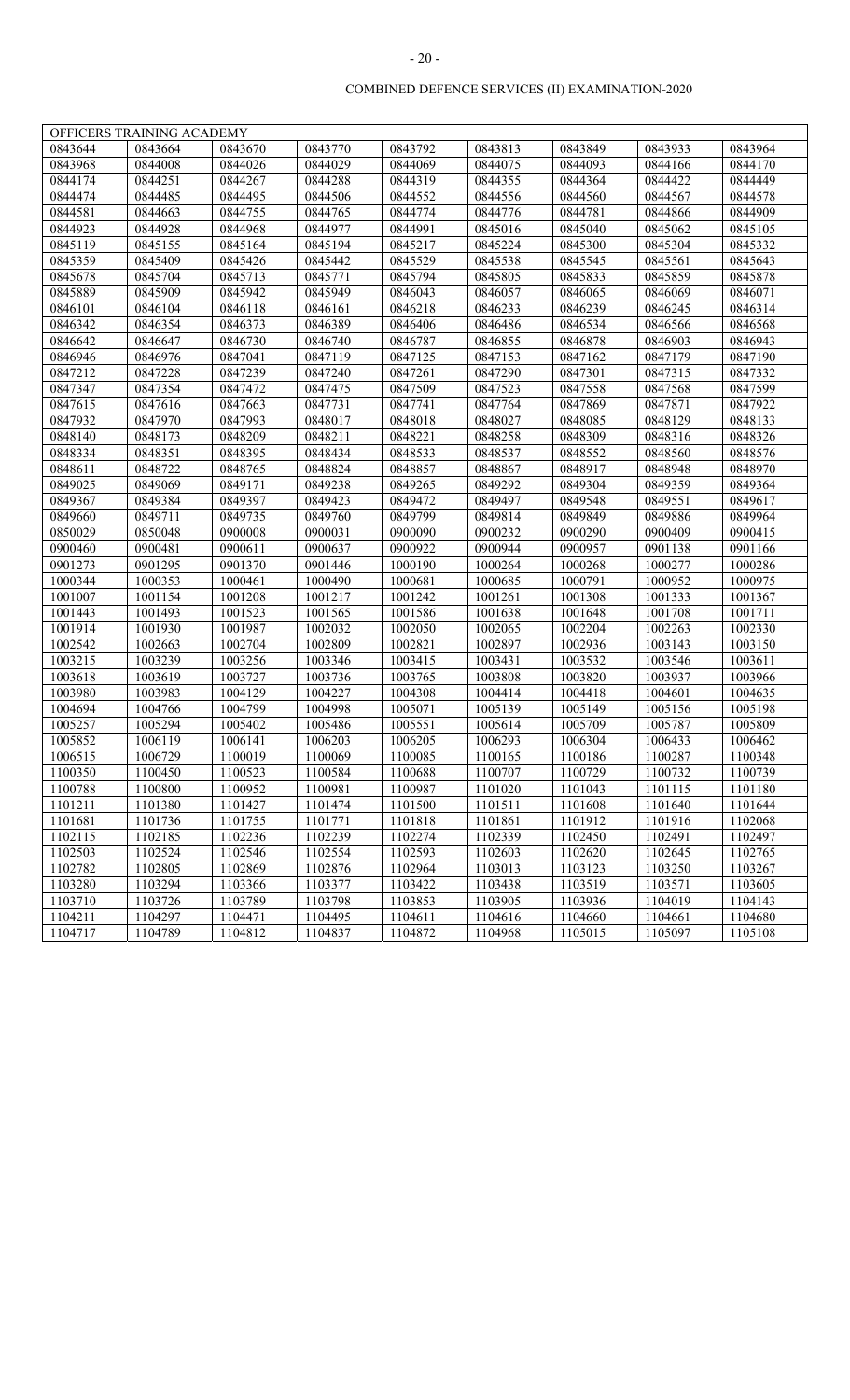|         | OFFICERS TRAINING ACADEMY |         |         |         |         |         |         |         |
|---------|---------------------------|---------|---------|---------|---------|---------|---------|---------|
| 1105128 | 1105210                   | 1105225 | 1105430 | 1105521 | 1105526 | 1105598 | 1105601 | 1105610 |
| 1105625 | 1105658                   | 1105665 | 1105681 | 1105685 | 1105688 | 1105693 | 1105755 | 1105787 |
| 1105800 | 1105855                   | 1105863 | 1105908 | 1105959 | 1106029 | 1106127 | 1106130 | 1106312 |
| 1106426 | 1106483                   | 1106507 | 1106554 | 1106568 | 1106576 | 1106581 | 1106627 | 1106654 |
| 1106747 | 1106753                   | 1106834 | 1106901 | 1106980 | 1106989 | 1106991 | 1107118 | 1107174 |
| 1107178 | 1107244                   | 1107276 | 1107300 | 1107365 | 1107441 | 1107442 | 1107447 | 1107528 |
| 1107556 | 1107582                   | 1107639 | 1107702 | 1107719 | 1107724 | 1107747 | 1107818 | 1107861 |
| 1107862 | 1107874                   | 1107907 | 1107996 | 1108005 | 1108016 | 1108035 | 1108051 | 1108083 |
| 1108115 | 1108218                   | 1108222 | 1108236 | 1108278 | 1108283 | 1108304 | 1108336 | 1108337 |
| 1108347 | 1108359                   | 1108429 | 1108483 | 1108496 | 1108579 | 1108628 | 1108745 | 1108749 |
| 1108799 | 1108802                   | 1108817 | 1108833 | 1108850 | 1108928 | 1108933 | 1108991 | 1109024 |
| 1109122 | 1109138                   | 1109145 | 1109177 | 1109238 | 1109276 | 1109293 | 1109305 | 1109336 |
| 1109369 | 1109414                   | 1109635 | 1109667 | 1109711 | 1109843 | 1109859 | 1109883 | 1109924 |
| 1109973 | 1109990                   | 1110029 | 1110105 | 1110133 | 1110167 | 1110258 | 1110285 | 1110311 |
| 1110328 | 1110358                   | 1110389 | 1110480 | 1110499 | 1110504 | 1110642 | 1110662 | 1110673 |
| 1110699 | 1110705                   | 1110766 | 1110800 | 1110846 | 1110937 | 1110950 | 1111084 | 1111093 |
| 1111176 | 1111212                   | 1111258 | 1111307 | 1111332 | 1111355 | 1111407 | 1111449 | 1111667 |
| 1111729 | 1111771                   | 1111887 | 1111908 | 1111951 | 1111974 | 1111992 | 1112098 | 1112391 |
| 1112430 | 1112455                   | 1112460 | 1112542 | 1112574 | 1112666 | 1112699 | 1112715 | 1112725 |
| 1112737 | 1112742                   | 1112754 | 1112864 | 1112967 | 1113045 | 1113059 | 1113097 | 1113117 |
| 1113229 | 1113301                   | 1113387 | 1113446 | 1113463 | 1113469 | 1113483 | 1113498 | 1113589 |
| 1113599 | 1113641                   | 1113780 | 1113803 | 1113871 | 1113885 | 1113918 | 1113964 | 1113965 |
| 1114057 | 1114096                   | 1114120 | 1200060 | 1200100 | 1200205 | 1200206 | 1200223 | 1200277 |
| 1200308 | 1200325                   | 1200355 | 1200384 | 1200387 | 1200468 | 1200588 | 1200615 | 1200626 |
| 1200702 | 1200741                   | 1200877 | 1200885 | 1200935 | 1200939 | 1201047 | 1201052 | 1201090 |
| 1201112 | 1201148                   | 1201184 | 1201200 | 1201222 | 1201234 | 1201237 | 1201329 | 1201365 |
| 1201484 | 1201589                   | 1201720 | 1201721 | 1201795 | 1201816 | 1201833 | 1201853 | 1201880 |
| 1201903 | 1201990                   | 1202006 | 1202044 | 1202051 | 1202081 | 1202083 | 1202127 | 1202279 |
| 1202311 | 1202681                   | 1202761 | 1202887 | 1202907 | 1203119 | 1203186 | 1203187 | 1203214 |
| 1203231 | 1203366                   | 1203412 | 1203414 | 1203536 | 1203548 | 1203566 | 1203688 | 1203689 |
| 1203790 | 1203804                   | 1203866 | 1203908 | 1203998 | 1204066 | 1204099 | 1204104 | 1204208 |
| 1204226 | 1300061                   | 1300105 | 1300170 | 1300187 | 1300216 | 1300321 | 1300331 | 1300511 |
| 1300592 | 1300598                   | 1300727 | 1300834 | 1300853 | 1300880 | 1300897 | 1300974 | 1301048 |
| 1301081 | 1301103                   | 1301151 | 1301162 | 1301231 | 1301281 | 1301330 | 1301374 | 1301375 |
| 1301390 | 1301402                   | 1301407 | 1301474 | 1301624 | 1301683 | 1301960 | 1301970 | 1302001 |
| 1302029 | 1302048                   | 1302402 | 1302416 | 1302633 | 1302714 | 1302927 | 1302929 | 1303056 |
| 1303243 | 1303417                   | 1303455 | 1303557 | 1303595 | 1303648 | 1303667 | 1303771 | 1303803 |
| 1303830 | 1303859                   | 1303972 | 1304021 | 1304037 | 1304158 | 1304171 | 1304199 | 1304225 |
| 1304236 | 1304284                   | 1304480 | 1304658 | 1304685 | 1304692 | 1304734 | 1304736 | 1304802 |
| 1304812 | 1400054                   | 1400167 | 1400238 | 1400251 | 1400358 | 1400443 | 1400469 | 1400472 |
| 1400474 | 1400488                   | 1400498 | 1400515 | 1400603 | 1400609 | 1400622 | 1400809 | 1400811 |
| 1400829 | 1400909                   | 1400927 | 1400930 | 1400951 | 1400999 | 1401033 | 1401041 | 1401102 |
| 1401147 | 1401149                   | 1401174 | 1401183 | 1401190 | 1401226 | 1401265 | 1401314 | 1401334 |
| 1401349 | 1401351                   | 1401367 | 1401395 | 1401437 | 1401451 | 1401477 | 1401479 | 1401495 |
| 1401615 | 1401660                   | 1401686 | 1401883 | 1402180 | 1402207 | 1402223 | 1402288 | 1402416 |
| 1402421 | 1402447                   | 1402465 | 1402476 | 1402493 | 1402500 | 1402503 | 1402520 | 1402533 |
| 1402576 | 1402582                   | 1402614 | 1402623 | 1402685 | 1402703 | 1402711 | 1402719 | 1402731 |
| 1402749 | 1402779                   | 1402798 | 1402831 | 1402875 | 1402948 | 1402958 | 1402988 | 1403004 |
| 1403146 | 1403210                   | 1403236 | 1403287 | 1403364 | 1403379 | 1403586 | 1403626 | 1403644 |
| 1403711 | 1403735                   | 1403745 | 1403775 | 1403776 | 1403793 | 1403833 | 1403885 | 1403925 |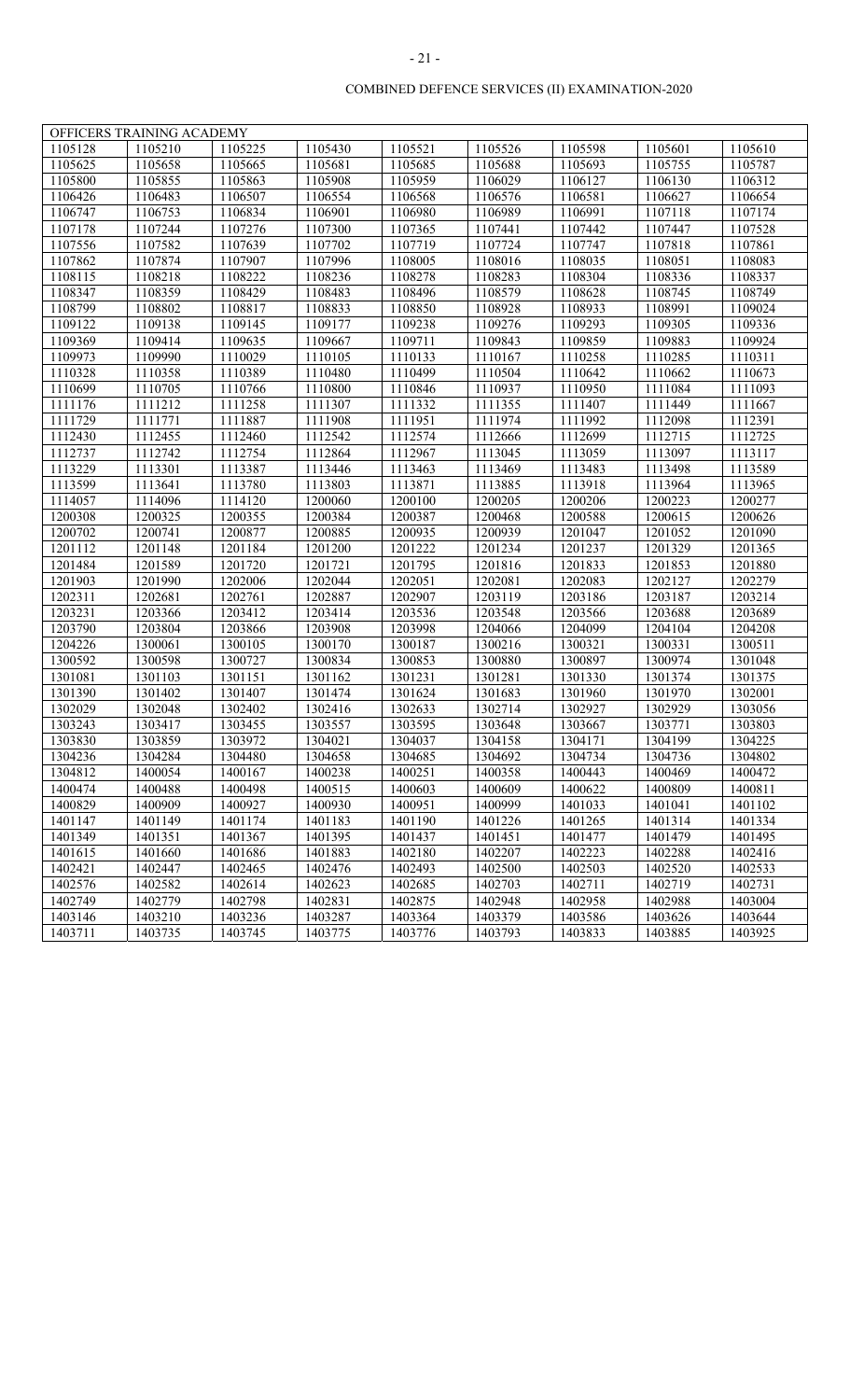|         | OFFICERS TRAINING ACADEMY |         |         |         |                      |         |         |         |
|---------|---------------------------|---------|---------|---------|----------------------|---------|---------|---------|
| 1404057 | 1404072                   | 1404095 | 1404121 | 1404143 | 1404178              | 1404252 | 1404253 | 1404261 |
| 1404272 | 1404343                   | 1404355 | 1404362 | 1404364 | 1404385              | 1404437 | 1404482 | 1404499 |
| 1404551 | 1404586                   | 1404602 | 1404620 | 1404648 | 1404674              | 1404688 | 1404700 | 1404701 |
| 1404704 | 1404723                   | 1404784 | 1404843 | 1404850 | 1404897              | 1404908 | 1404949 | 1404971 |
| 1404980 | 1404996                   | 1404997 | 1405037 | 1405043 | 1405074              | 1405084 | 1405099 | 1405117 |
| 1405166 | 1405191                   | 1405199 | 1405276 | 1405335 | 1405415              | 1405442 | 1405473 | 1405546 |
| 1405595 | 1405650                   | 1405731 | 1405800 | 1405843 | 1405928              | 1406029 | 1406039 | 1406041 |
| 1406122 | 1406139                   | 1406144 | 1406165 | 1406324 | 1406331              | 1406367 | 1406396 | 1406535 |
| 1406540 | 1406555                   | 1406562 | 1406593 | 1406667 | 1406716              | 1406845 | 1406876 | 1406954 |
| 1406995 | 1407083                   | 1407126 | 1407142 | 1407157 | 1407165              | 1407179 | 1407208 | 1407247 |
| 1407254 | 1407278                   | 1407295 | 1407357 | 1407367 | 1407558              | 1407600 | 1407612 | 1407636 |
| 1407700 | 1407747                   | 1407759 | 1407780 | 1407785 | 1407794              | 1407850 | 1407908 | 1407995 |
| 1408120 | 1408237                   | 1408243 | 1408245 | 1408315 | 1408362              | 1408438 | 1408447 | 1408455 |
| 1408464 | 1408466                   | 1408601 | 1408613 | 1408619 | 1408717              | 1408735 | 1408775 | 1408778 |
| 1408808 | 1408994                   | 1409002 | 1409064 | 1409086 | 1409130              | 1409139 | 1409183 | 1409288 |
| 1409298 | 1409336                   | 1409342 | 1409382 | 1409401 | 1409403              | 1409405 | 1409407 | 1409463 |
| 1409497 | 1409552                   | 1409623 | 1409631 | 1409741 | 1409745              | 1409802 | 1409814 | 1409819 |
| 1409878 | 1409939                   | 1409960 | 1409984 | 1410057 | 1410079              | 1410089 | 1410123 | 1410150 |
| 1410187 | 1410213                   | 1410236 | 1410246 | 1410351 | 1410450              | 1410471 | 1410601 | 1410617 |
| 1410625 | 1410629                   | 1410634 | 1410721 | 1410911 | 1411001              | 1411009 | 1411031 | 1411161 |
| 1411184 | 1411251                   | 1411259 | 1411263 | 1411312 | 1411393              | 1411421 | 1411429 | 1411506 |
| 1411548 | 1411611                   | 1411658 | 1411660 | 1411669 | 1411670              | 1411713 | 1411733 | 1411752 |
| 1411776 | 1500033                   | 1500108 | 1500112 | 1500123 | 1500141              | 1500236 | 1500239 | 1500344 |
| 1500358 | 1500428                   | 1500528 | 1500582 | 1500603 | 1500661              | 1500710 | 1500713 | 1500810 |
| 1500837 | 1500941                   | 1501006 | 1501016 | 1501019 | 1501269              | 1501278 | 1501303 | 1501329 |
| 1501390 | 1501437                   | 1501577 | 1501610 | 1501622 | 1501665              | 1501695 | 1501771 | 1501789 |
| 1501851 | 1501890                   | 1501899 | 1501963 | 1502014 | 1502033              | 1502051 | 1502096 | 1502138 |
| 1502217 | 1502337                   | 1502356 | 1502421 | 1502430 | 1502471              | 1502503 | 1502534 | 1502538 |
| 1502547 | 1502617                   | 1502621 | 1502651 | 1502782 | 1502803              | 1502815 | 1502929 | 1502944 |
| 1502999 | 1503007                   | 1503051 | 1503072 | 1503171 | 1503175              | 1503211 | 1503245 | 1503272 |
| 1503283 | 1503285                   | 1503417 | 1503516 | 1503655 | 1503669              | 1503729 | 1503752 | 1503770 |
| 1503873 | 1503875                   | 1503923 | 1503937 | 1503945 | 1503948              | 1504048 | 1504059 | 1504088 |
| 1504171 | 1504200                   | 1504238 | 1504250 | 1504310 | 1504318              | 1504385 | 1504459 | 1504475 |
| 1504521 | 1504529                   | 1504547 | 1504566 | 1504594 | 1504616              | 1504645 | 1504665 | 1504785 |
| 1504804 | 1504850                   | 1504864 | 1504867 | 1504915 | 1504935              | 1504940 | 1505034 | 1505042 |
| 1505066 | 1505091                   | 1505095 | 1505133 | 1505250 | 1505256              | 1505267 | 1505288 | 1505363 |
| 1505407 | 1505498                   | 1505508 | 1505525 | 1505543 | 1505567              | 1505613 | 1505653 | 1505667 |
| 1505683 | 1505700                   | 1505744 | 1505800 | 1505812 | 1505836              | 1505850 | 1505865 | 1505881 |
| 1505935 | 1505938                   | 1505978 | 1505999 | 1506119 | $150615\overline{4}$ | 1506297 | 1506338 | 1506554 |
| 1506566 | 1506791                   | 1506834 | 1506871 | 1507000 | 1507003              | 1507011 | 1507143 | 1507222 |
| 1507231 | 1507263                   | 1507283 | 1507346 | 1507446 | 1507448              | 1507516 | 1507580 | 1507607 |
| 1507722 | 1507755                   | 1507803 | 1507858 | 1507907 | 1507947              | 1507985 | 1508013 | 1508050 |
| 1508112 | 1508126                   | 1508287 | 1508291 | 1508372 | 1508486              | 1508545 | 1508553 | 1508634 |
| 1508642 | 1508689                   | 1508692 | 1508826 | 1508834 | 1508845              | 1509007 | 1509015 | 1509058 |
| 1509216 | 1509342                   | 1509357 | 1509376 | 1509416 | 1509508              | 1509549 | 1509716 | 1509738 |
| 1509749 | 1509972                   | 1509986 | 1510041 | 1510079 | 1510209              | 1510378 | 1510410 | 1510440 |
| 1510492 | 1510514                   | 1510532 | 1510555 | 1510574 | 1510675              | 1510692 | 1510716 | 1510770 |
| 1510788 | 1510899                   | 1510929 | 1510957 | 1510997 | 1511007              | 1511061 | 1511087 | 1511376 |
| 1511392 | 1511419                   | 1511426 | 1600068 | 1600199 | 1600393              | 1700001 | 1700019 | 1700025 |
| 1700044 | 1700093                   | 1700118 | 1700238 | 1700253 | 1700255              | 1700274 | 1700314 | 1700368 |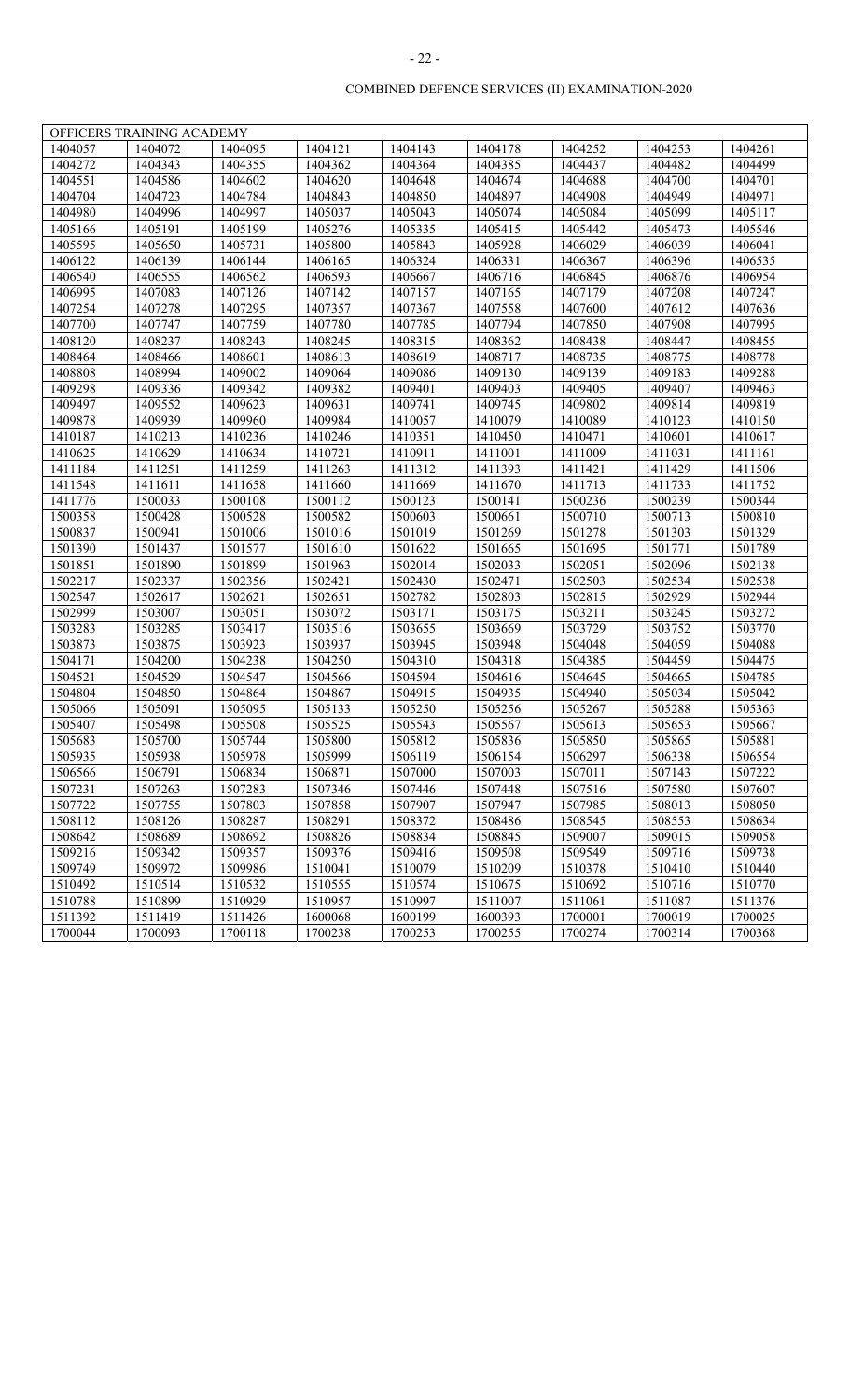|         | OFFICERS TRAINING ACADEMY |         |         |         |         |         |         |         |
|---------|---------------------------|---------|---------|---------|---------|---------|---------|---------|
| 1700479 | 1700498                   | 1700596 | 1700741 | 1700744 | 1700755 | 1700855 | 1700868 | 1700933 |
| 1700971 | 1701011                   | 1701022 | 1701141 | 1701147 | 1701262 | 1701389 | 1701569 | 1701584 |
| 1701744 | 1701769                   | 1701811 | 1701823 | 1701864 | 1701870 | 1701893 | 1701906 | 1701918 |
| 1702000 | 1702074                   | 1702117 | 1702157 | 1702236 | 1702296 | 1702316 | 1702452 | 1702458 |
| 1702506 | 1702676                   | 1702686 | 1800066 | 1800113 | 1800134 | 1800179 | 1800228 | 1900203 |
| 1900221 | 1900275                   | 1900285 | 1900359 | 1900381 | 1900386 | 1900391 | 1900405 | 1900467 |
| 1900547 | 1900679                   | 1900715 | 1900716 | 1900805 | 1900806 | 1900819 | 1900825 | 1900826 |
| 1900852 | 1900891                   | 1900912 | 1900939 | 1900958 | 1901045 | 1901052 | 1901077 | 1901079 |
| 1901318 | 1901321                   | 1901367 | 1901426 | 1901449 | 1901575 | 1901612 | 1901631 | 1901645 |
| 1901746 | 1901867                   | 1902023 | 1902086 | 1902246 | 1902252 | 1902317 | 1902330 | 1902377 |
| 1902383 | 1902425                   | 1902448 | 1902476 | 1902567 | 1902577 | 1902631 | 1902746 | 1902966 |
| 2400029 | 2400062                   | 2400089 | 2400118 | 2400165 | 2400175 | 2400238 | 2400282 | 2400327 |
| 2400349 | 2400395                   | 2400417 | 2400426 | 2400440 | 2400457 | 2400458 | 2400490 | 2400684 |
| 2400894 | 2400906                   | 2401236 | 2401331 | 2401426 | 2401433 | 2401484 | 2401517 | 2401610 |
| 2401624 | 2401636                   | 2401717 | 2401756 | 2401774 | 2401840 | 2401854 | 2401974 | 2402047 |
| 2402059 | 2402068                   | 2402074 | 2402097 | 2402161 | 2402204 | 2402208 | 2402230 | 2402329 |
| 2402344 | 2402361                   | 2402398 | 2402451 | 2402628 | 2402723 | 2402791 | 2402929 | 2403037 |
| 2403181 | 2403204                   | 2403276 | 2403443 | 2403703 | 2403758 | 2403874 | 2403910 | 2404033 |
| 2404147 | 2404200                   | 2404360 | 2404425 | 2404453 | 2404490 | 2404531 | 2404655 | 2404684 |
| 2404685 | 2404899                   | 2404903 | 2404990 | 2405053 | 2600076 | 2600102 | 2600135 | 2600151 |
| 2600156 | 2600169                   | 2600180 | 2600271 | 2600296 | 2600317 | 2600351 | 2600353 | 2600379 |
| 2600496 | 2600529                   | 2600544 | 2600596 | 2600611 | 2600625 | 2600671 | 2600702 | 2600712 |
| 2600764 | 2600765                   | 2600823 | 2600936 | 2600972 | 2601008 | 2601030 | 2601080 | 2601260 |
| 2601366 | 2601447                   | 2601504 | 2601563 | 2601660 | 2601672 | 2601679 | 2601695 | 2601883 |
| 2601962 | 2601970                   | 2602009 | 2602038 | 2602052 | 2602055 | 2602141 | 2602220 | 2602232 |
| 2602241 | 2602273                   | 2602293 | 2602312 | 2602357 | 2602368 | 2602400 | 2602443 | 2602533 |
| 2602537 | 2602546                   | 2602553 | 2602583 | 2602619 | 2602663 | 2602687 | 2602770 | 2602808 |
| 2602851 | 2602863                   | 2602872 | 2602930 | 2602968 | 2602996 | 2603051 | 2603075 | 2603131 |
| 2603135 | 2603139                   | 2603168 | 2603186 | 2603235 | 2603268 | 2603351 | 2603370 | 2603391 |
| 2603407 | 2603433                   | 2603466 | 2603597 | 2603615 | 2603730 | 2603781 | 2603885 | 2604014 |
| 2604216 | 2604283                   | 2604284 | 2604312 | 2604364 | 2604387 | 2604391 | 2604436 | 2604613 |
| 2604732 | 2604776                   | 2604921 | 2605075 | 2605131 | 2605139 | 2605150 | 2605162 | 2605303 |
| 2605342 | 2605371                   | 2605413 | 2605433 | 2605477 | 2605505 | 2605576 | 2605594 | 2605655 |
| 2605772 | 2605805                   | 2605807 | 2605907 | 2605973 | 2606000 | 2606009 | 2606038 | 2606055 |
| 2606170 | 2606174                   | 2606181 | 2606213 | 2606220 | 2606269 | 2606311 | 2606337 | 2606349 |
| 2606382 | 2606397                   | 2606442 | 2606471 | 2606498 | 2606617 | 2606654 | 2606674 | 2606683 |
| 2606720 | 2606729                   | 2606746 | 2606756 | 2606770 | 2606844 | 2606876 | 2606877 | 2606919 |
| 2606977 | 2606992                   | 2607013 | 2607017 | 2607084 | 2607091 | 2607101 | 2607146 | 2607195 |
| 2607234 | 2607285                   | 2607454 | 2607500 | 2607523 | 2607826 | 2607905 | 2607931 | 2608131 |
| 2608190 | 2608304                   | 2608446 | 2608450 | 2608497 | 2608499 | 2608555 | 2608560 | 2608571 |
| 2608630 | 2608636                   | 2608671 | 2608701 | 2608762 | 2608822 | 2608953 | 2608960 | 2609048 |
| 2609114 | 2609168                   | 2609240 | 2609255 | 2609445 | 2609451 | 2609456 | 2609553 | 2609577 |
| 2609589 | 2609619                   | 2609733 | 2609778 | 2609847 | 2609863 | 2609976 | 2610011 | 2610017 |
| 2610050 | 2610194                   | 2610204 | 2610243 | 2610247 | 2610356 | 2610441 | 2610482 | 2610532 |
| 2610723 | 2610724                   | 2610913 | 2610962 | 2610996 | 2611043 | 2611071 | 2611073 | 2611104 |
| 2611218 | 2611240                   | 2611247 | 2611411 | 2611452 | 2611496 | 2611568 | 2611572 | 2611739 |
| 2611789 | 2611895                   | 2611944 | 2612049 | 2612082 | 2612104 | 2612144 | 2612191 | 2612206 |
| 2612265 | 2612275                   | 2612285 | 2612318 | 2612362 | 2612406 | 2612485 | 2612514 | 2612529 |
| 2612563 | 2612567                   | 2612572 | 2612742 | 2612813 | 2612841 | 2612923 | 2612927 | 2612933 |
| 2612995 | 2613021                   | 2613059 | 2613113 | 2613195 | 2613239 | 2613249 | 2613328 | 2613335 |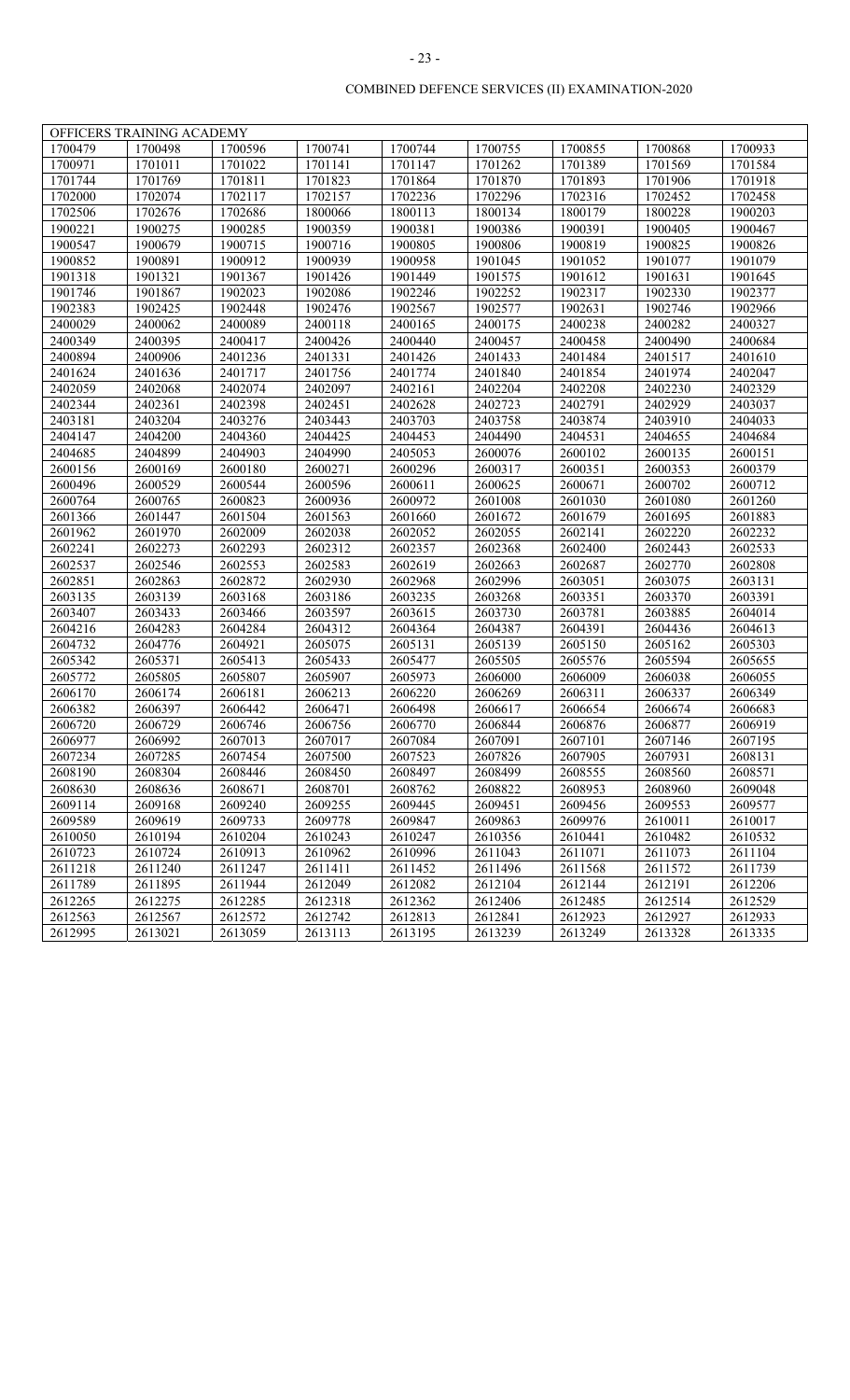|         | OFFICERS TRAINING ACADEMY |         |         |         |         |         |         |         |
|---------|---------------------------|---------|---------|---------|---------|---------|---------|---------|
| 2613402 | 2613429                   | 2613439 | 2613473 | 2613525 | 2613537 | 2613610 | 2613683 | 2613700 |
| 2613715 | 2613792                   | 2613805 | 2613866 | 2613930 | 2613950 | 2614004 | 2614033 | 2614116 |
| 2614242 | 2614373                   | 2614386 | 2614549 | 2614654 | 2614673 | 2614846 | 2614869 | 2615008 |
| 2615244 | 2615252                   | 2615325 | 2615336 | 2615351 | 2615359 | 2615392 | 2615473 | 2615550 |
| 2615673 | 2615731                   | 2615803 | 2615960 | 2615990 | 2615996 | 2616018 | 2616019 | 2616076 |
| 2616124 | 2616137                   | 2616327 | 2616346 | 2616439 | 2616515 | 2616554 | 2616565 | 2616580 |
| 2616586 | 2616743                   | 2616750 | 2616786 | 2616797 | 2616832 | 2616907 | 2616955 | 2617138 |
| 2617204 | 3400006                   | 3400175 | 3400208 | 3400233 | 3400280 | 3400317 | 3400327 | 3400329 |
| 3400432 | 3400457                   | 3400462 | 3400486 | 3400554 | 3400567 | 3400639 | 3400701 | 3400808 |
| 3400809 | 3400831                   | 3400911 | 3400913 | 3400914 | 3400936 | 3400993 | 3401022 | 3401053 |
| 3401092 | 3401120                   | 3401126 | 3401135 | 3401138 | 3401152 | 3401167 | 3401173 | 3401191 |
| 3401192 | 3401205                   | 3401212 | 3401236 | 3401259 | 3401335 | 3401337 | 3401339 | 3401344 |
| 3401358 | 3401372                   | 3401393 | 3401445 | 3401450 | 3401482 | 3401483 | 3401527 | 3401559 |
| 3401586 | 3401647                   | 3401671 | 3401733 | 3401780 | 3401782 | 3401795 | 3401889 | 3401901 |
| 3401903 | 3401911                   | 3401913 | 3401958 | 3402045 | 3402062 | 3402067 | 3402074 | 3402151 |
| 3402160 | 3402306                   | 3402314 | 3402316 | 3402319 | 3402375 | 3402422 | 3402453 | 3402556 |
| 3402591 | 3402604                   | 3402614 | 3402649 | 3402723 | 3402770 | 3402834 | 3402850 | 3402859 |
| 3402862 | 3402867                   | 3402890 | 3402913 | 3402988 | 3403016 | 3403058 | 3403083 | 3403145 |
| 3403237 | 3403265                   | 3403271 | 3403275 | 3403294 | 3403412 | 3403477 | 3403493 | 3403495 |
| 3403505 | 3403511                   | 3403525 | 3403529 | 3403619 | 3403628 | 3403662 | 3403672 | 3403751 |
| 3403786 | 3403801                   | 3403842 | 3404067 | 3404114 | 3404122 | 3404272 | 3500035 | 3500122 |
| 3500134 | 3500135                   | 3500191 | 3500259 | 3500310 | 3500369 | 3500411 | 3500448 | 3500455 |
| 3500511 | 3500618                   | 3500624 | 3500687 | 3500824 | 3500918 | 3500974 | 3501066 | 3501108 |
| 3501137 | 3501161                   | 3501163 | 3501171 | 3501192 | 3501259 | 3501269 | 3501302 | 3501321 |
| 3501325 | 3501341                   | 3501395 | 3501405 | 3501410 | 3501423 | 3501439 | 3501456 | 3501460 |
| 3501527 | 3501530                   | 3501553 | 3501608 | 3501612 | 3501638 | 3501641 | 3501749 | 3501758 |
| 3501770 | 3501787                   | 3501790 | 3501796 | 3501827 | 3501841 | 3501843 | 3501866 | 3501894 |
| 3501967 | 3501993                   | 3502055 | 3502114 | 3502170 | 3502200 | 3502204 | 3502221 | 3502240 |
| 3502242 | 3502262                   | 3502272 | 3502401 | 3502431 | 3502433 | 3502519 | 3502537 | 3502538 |
| 3502570 | 3502751                   | 3502774 | 3502811 | 3502856 | 3502857 | 3502937 | 3502963 | 3502985 |
| 3503027 | 3503059                   | 3503066 | 3503095 | 3503128 | 3503138 | 3503173 | 3503259 | 3503277 |
| 3503303 | 3503322                   | 3503352 | 3503463 | 3503483 | 3503510 | 3503516 | 3503582 | 3503595 |
| 3503598 | 3503620                   | 3503654 | 3503684 | 3503712 | 3503727 | 3503728 | 3503850 | 3503856 |
| 3503871 | 3503879                   | 3503887 | 3503901 | 3503921 | 3503968 | 3503972 | 3503976 | 3504015 |
| 3504029 | 3504043                   | 3504159 | 3504161 | 3504176 | 3504240 | 3504241 | 3504274 | 3504287 |
| 3504423 | 3504424                   | 3504425 | 3504511 | 3504517 | 3504554 | 3504571 | 3504575 | 3504625 |
| 3504638 | 3504666                   | 3504818 | 3504822 | 3504864 | 3504877 | 3504996 | 3505037 | 3505040 |
| 3505086 | 3505098                   | 3505149 | 3505159 | 3505160 | 3505162 | 3505194 | 3505207 | 3505217 |
| 3505219 | 3505228                   | 3505270 | 3505295 | 3505320 | 3505329 | 3505360 | 3505385 | 3505433 |
| 3505464 | 3505513                   | 3505577 | 3505588 | 3505618 | 3505646 | 3505678 | 3505694 | 3505738 |
| 3505739 | 3505790                   | 3505840 | 3505851 | 3505920 | 3505954 | 3505968 | 3505975 | 3505997 |
| 3506035 | 3506077                   | 3506095 | 3506109 | 3506312 | 3506341 | 3506442 | 3506454 | 3506458 |
| 3506511 | 3506726                   | 3506735 | 3506759 | 3506779 | 3506809 | 3506859 | 3506872 | 3506946 |
| 3507057 | 3507106                   | 3507146 | 3507170 | 3507176 | 3507240 | 3507286 | 3507289 | 3507304 |
| 3507362 | 3507385                   | 3507401 | 3507414 | 3507539 | 3507552 | 3507743 | 3507747 | 3507800 |
| 3507846 | 3507882                   | 3507948 | 3508003 | 3508103 | 3508160 | 3508172 | 3508196 | 3508278 |
| 3508288 | 3508303                   | 3508309 | 3508359 | 3508558 | 3508587 | 3508650 | 3508714 | 3508817 |
| 3508829 | 3508836                   | 3508865 | 3508867 | 3508960 | 3508970 | 3508975 | 3508995 | 3509002 |
| 3509046 | 3509164                   | 3509198 | 3509268 | 3509302 | 3509314 | 3509368 | 3509562 | 3509596 |
| 3509694 | 3509718                   | 3509805 | 3509876 | 3509882 | 3509890 | 3509969 | 3509971 | 3509981 |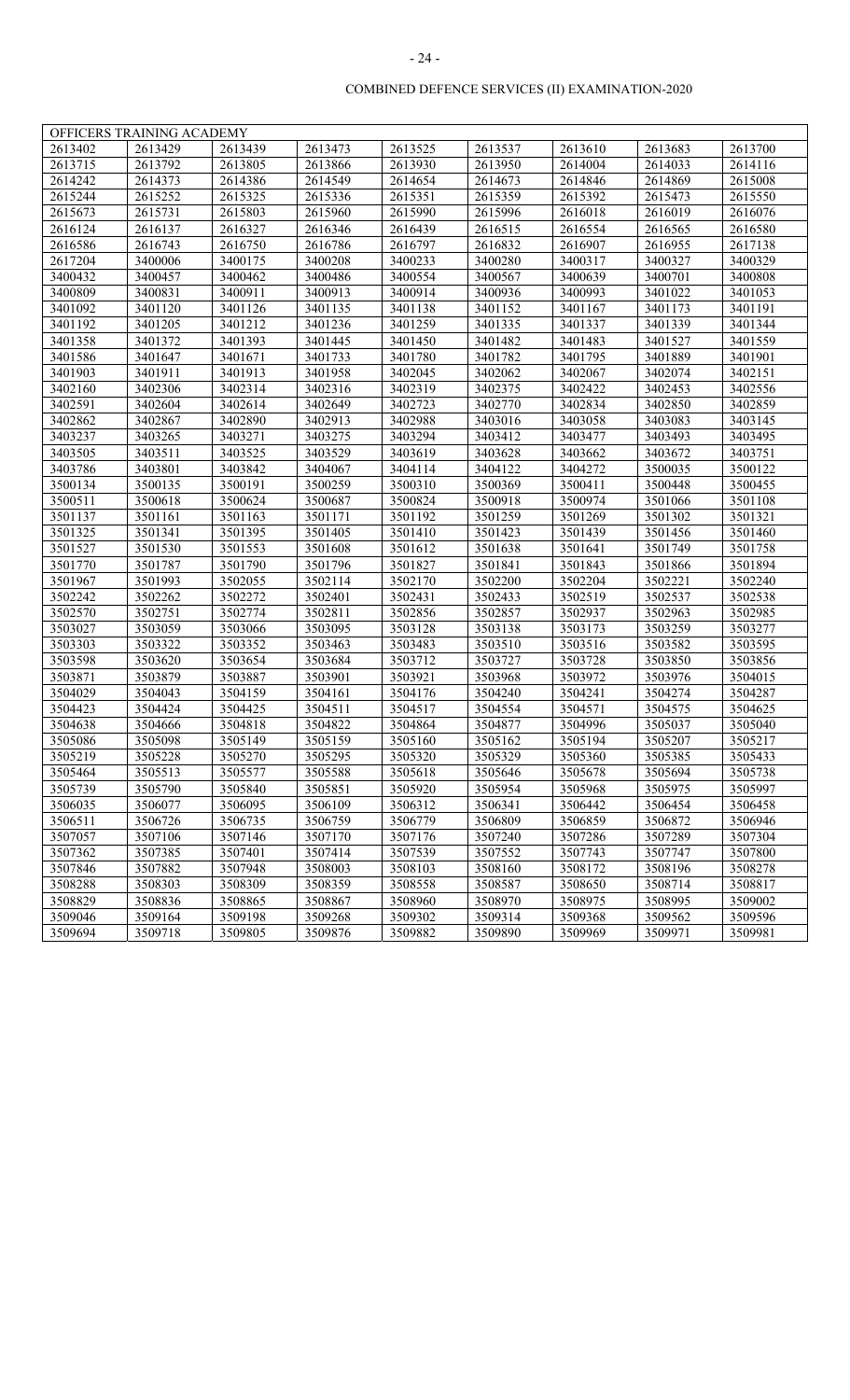| OFFICERS TRAINING ACADEMY |         |         |         |         |         |         |         |         |  |  |
|---------------------------|---------|---------|---------|---------|---------|---------|---------|---------|--|--|
| 3510011                   | 3510045 | 3510151 | 3510288 | 3510402 | 3510412 | 3510423 | 3510446 | 3510589 |  |  |
| 3510648                   | 3510686 | 3510817 | 3510859 | 3510958 | 3511023 | 3511048 | 3511055 | 3511100 |  |  |
| 3511162                   | 3511276 | 3511344 | 3511407 | 3511500 | 3511506 | 3511507 | 3511599 | 3511690 |  |  |
| 3511742                   | 3511771 | 3511793 | 3511841 | 3511884 | 3511935 | 3511963 | 3512080 | 3512083 |  |  |
| 3512107                   | 3512145 | 3512157 | 3512312 | 3512392 | 3512449 | 3512460 | 3512474 | 3512486 |  |  |
| 3512503                   | 3512543 | 3512556 | 3512557 | 3512617 | 3512654 | 3512682 | 3512686 | 3512701 |  |  |
| 3512861                   | 3512884 | 3512935 | 3512937 | 3512951 | 3512970 | 3513032 | 3513038 | 3513052 |  |  |
| 3513110                   | 3513199 | 3513275 | 3513369 | 3513389 | 3513556 | 3513586 | 3513600 | 3513642 |  |  |
| 3513651                   | 3513697 | 3513702 | 3513716 | 3513726 | 3513755 | 3513789 | 3513849 | 3513853 |  |  |
| 3513899                   | 3513959 | 3513960 | 3514056 | 3514119 | 3514125 | 3514163 | 3514181 | 3514266 |  |  |
| 3514299                   | 3514374 | 3514454 | 3514455 | 3514457 | 3514482 | 3514491 | 3600006 | 3600114 |  |  |
| 3600192                   | 3600225 | 3600290 | 3600348 | 3600432 | 3600495 | 3600635 | 3600669 | 3600762 |  |  |
| 3600807                   | 3600850 | 3600957 | 3700021 | 3700029 | 3700083 | 3900026 | 3900142 | 3900267 |  |  |
| 3900610                   | 3900679 | 3900761 | 3900774 | 3901001 | 3901067 | 3901217 | 3901313 | 3901368 |  |  |
| 3901422                   | 3901431 | 3901545 | 3901552 | 3901606 | 3901630 | 3901670 | 3901700 | 3901893 |  |  |
| 4000010                   | 4000035 | 4000105 | 4000145 | 4000236 | 4000278 | 4000416 | 4000430 | 4000637 |  |  |
| 4000740                   | 4000887 | 4001243 | 4001294 | 4001299 | 4001317 | 4001377 | 4001504 | 4001611 |  |  |
| 4001691                   | 4001728 | 4001832 | 4001860 | 4001960 | 4002164 | 4002216 | 4100022 | 4100070 |  |  |
| 4100099                   | 4100120 | 4100156 | 4100159 | 4100165 | 4100231 | 4100232 | 4100252 | 4100258 |  |  |
| 4100264                   | 4100285 | 4100291 | 4100367 | 4100371 | 4100374 | 4100414 | 4100429 | 4100455 |  |  |
| 4100469                   | 4100472 | 4100509 | 4100578 | 4100612 | 4100645 | 4100801 | 4100853 | 4100902 |  |  |
| 4101021                   | 4101147 | 4101221 | 4101232 | 4101272 | 4101288 | 4101347 | 4101349 | 4101528 |  |  |
| 4101532                   | 4101657 | 4101761 | 4101793 | 4101801 | 4101813 | 4101863 | 4101884 | 4101958 |  |  |
| 4102000                   | 4102010 | 4102019 | 4102039 | 4102071 | 4102130 | 4102359 | 4102428 | 4102480 |  |  |
| 4102483                   | 4102602 | 4102603 | 4102606 | 4102677 | 4102736 | 4102770 | 4102806 | 4102818 |  |  |
| 4102864                   | 4103015 | 4103120 | 4103247 | 4103262 | 4103323 | 4103363 | 4103450 | 4103518 |  |  |
| 4103532                   | 4103675 | 4103680 | 4103726 | 4103742 | 4103850 | 4103894 | 4104006 | 4104082 |  |  |
| 4104113                   | 4104123 | 4104221 | 4104235 | 4104246 | 4104253 | 4104286 | 4104362 | 4104365 |  |  |
| 4104388                   | 4104438 | 4104481 | 4104524 | 4104642 | 4104646 | 4104656 | 4104677 | 4104712 |  |  |
| 4104743                   | 4104799 | 4200177 | 4200235 | 4200237 | 4200644 | 4400091 | 4400218 | 4400374 |  |  |
| 4400455                   | 4400494 | 4400601 | 4400790 | 4401007 | 4401111 | 4401152 | 4401281 | 4401335 |  |  |
| 4500015                   | 4500035 | 4500088 | 4600037 | 4600233 | 4600344 | 4600359 | 4800095 | 4800167 |  |  |
| 4900130                   | 4900160 | 4900189 | 4900196 | 4900207 | 4900295 | 4900472 | 4900529 | 4900543 |  |  |
| 4900545                   | 4900566 | 4900575 | 4900583 | 4900613 | 4900621 | 4900669 | 4900711 | 4900721 |  |  |
| 4900796                   | 4900817 | 4900848 | 4900856 | 4900857 | 4900873 | 4900936 | 4900966 | 4900988 |  |  |
| 4900993                   | 4901021 | 4901034 | 4901074 | 4901080 | 4901103 | 4901112 | 4901154 | 4901177 |  |  |
| 4901271                   | 4901303 | 4901313 | 4901379 | 4901400 | 4901437 | 4901480 | 4901499 | 4901593 |  |  |
| 4901604                   | 4901637 | 4901666 | 4901710 | 4901793 | 4901863 | 4901958 | 4901981 | 4902069 |  |  |
| 5000110                   | 5000193 | 5000263 | 5000387 | 5000421 | 5001136 | 5001227 | 5100068 | 5100193 |  |  |
| 5100263                   | 5100277 | 5100358 | 5100400 | 5100636 | 5100801 | 5100902 | 5101038 | 5101416 |  |  |
| 5101525                   | 5101543 | 5101625 | 5101733 | 5101825 | 5101828 | 5101860 | 5101962 | 5102017 |  |  |
| 5102147                   | 5102432 | 5102441 | 5102535 | 5102627 | 5102641 | 5102740 | 5102846 | 5102858 |  |  |
| 5102969                   | 5103024 | 5103060 | 5103106 | 5103128 | 5103260 | 5103268 | 5103381 | 5103422 |  |  |
| 5103494                   | 5200053 | 5200142 | 5200148 | 5200210 | 5200236 | 5200270 | 5200297 | 5200342 |  |  |
| 5200345                   | 5200361 | 5200487 | 5200501 | 5200551 | 5200580 | 5200630 | 5200693 | 5200735 |  |  |
| 5200760                   | 5200767 | 5200809 | 5200824 | 5200995 | 5200999 | 5201028 | 5201043 | 5201057 |  |  |
| 5201198                   | 5201222 | 5201237 | 5300041 | 5300154 | 5300188 | 5300219 | 5300268 | 5300415 |  |  |
| 5300564                   | 5400172 | 5400180 | 5400231 | 5400253 | 5400283 | 5400336 | 5400361 | 5400410 |  |  |
| 5400507                   | 5400508 | 5400569 | 5400656 | 5400677 | 5400697 | 5400721 | 5400737 | 5400789 |  |  |
| 5400859                   | 5400860 | 5401135 | 5401139 | 5401153 | 5401187 | 5401227 | 5401228 | 5401246 |  |  |
|                           |         |         |         |         |         |         |         |         |  |  |